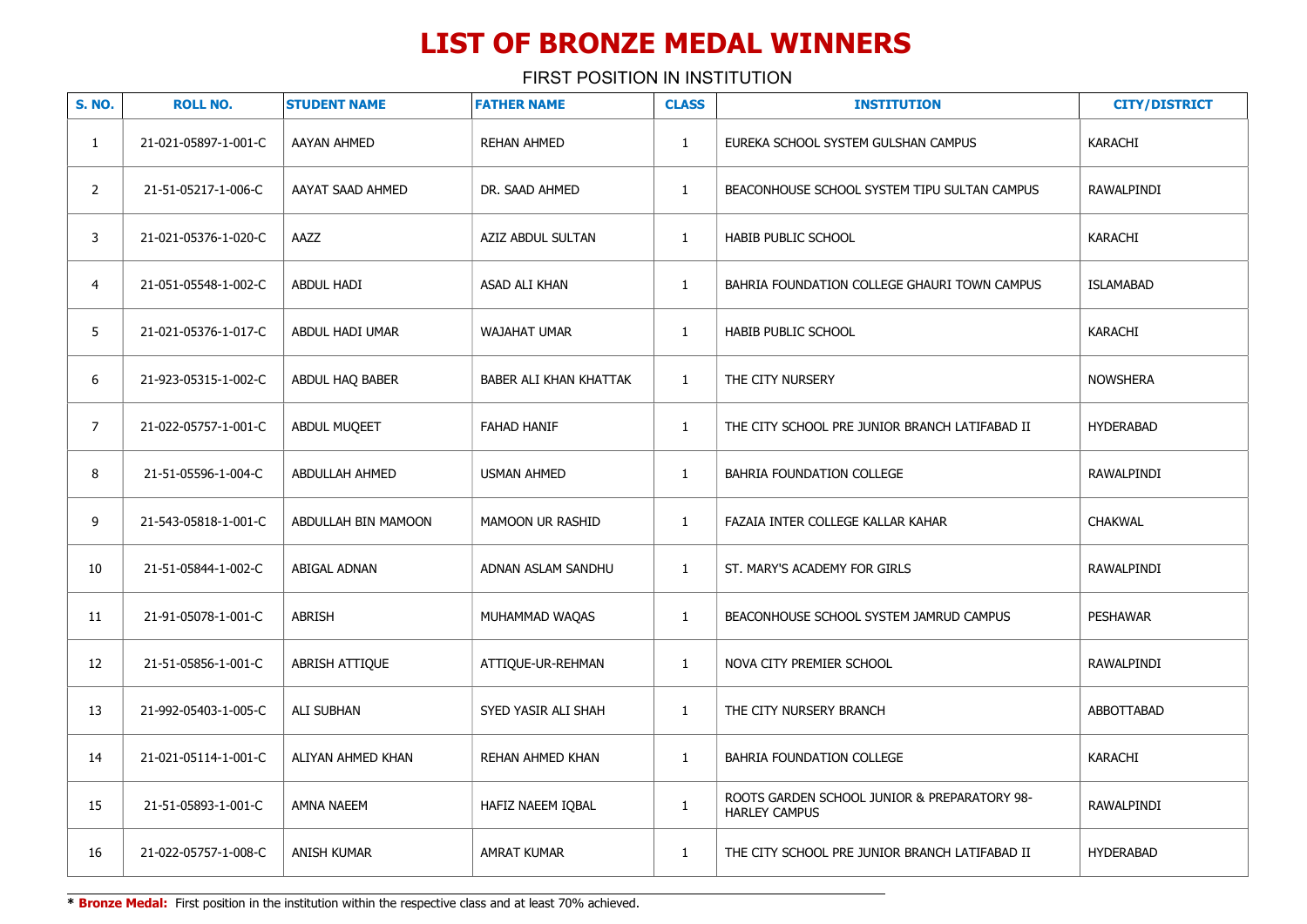| <b>S. NO.</b>   | <b>ROLL NO.</b>      | <b>STUDENT NAME</b>   | <b>FATHER NAME</b>       | <b>CLASS</b> | <b>INSTITUTION</b>                                                       | <b>CITY/DISTRICT</b> |
|-----------------|----------------------|-----------------------|--------------------------|--------------|--------------------------------------------------------------------------|----------------------|
| 17              | 21-022-05524-1-001-C | ANSHRA AMIR           | MUHAMAMD AMIR            | $\mathbf{1}$ | THE CITY SCHOOL LIAQUAT CAMPUS                                           | <b>HYDERABAD</b>     |
| 18              | 21-61-05390-1-001-C  | ANZIL MOHEUDDIN       | <b>GHULAM MOHEUD DIN</b> | $\mathbf{1}$ | BEACONHOUSE SCHOOL SYSTEM CANTT CAMPUS                                   | <b>MULTAN</b>        |
| 19              | 21-081-05841-1-001-C | ARSHYAN ALI           | ZULFIQAR ALI             | $\mathbf{1}$ | ARMY PUBLIC SCHOOL SEVEN STREAMS JUNIOR SCHOOL                           | <b>OUETTA</b>        |
| 20              | 21-51-05854-1-002-C  | <b>AYESHA MALIK</b>   | <b>MALIK MUBASHIR</b>    | $\mathbf{1}$ | SKANS INTERNATIONAL ISLAMIC SCHOOL PESHAWAR ROAD<br><b>JUNIOR CAMPUS</b> | RAWALPINDI           |
| 21              | 21-051-05548-1-005-C | BATOOL WAQAS          | MUHAMMAD WAQAS BAIG      | $\mathbf{1}$ | BAHRIA FOUNDATION COLLEGE GHAURI TOWN CAMPUS                             | <b>ISLAMABAD</b>     |
| 22              | 21-51-05151-1-002-C  | DAPSHAN HAYAT         | MUHAMMAD HAYAT           | $\mathbf{1}$ | ROOTS MILLENNIUM SCHOOLS GREEN PARK CAMPUS                               | RAWALPINDI           |
| 23              | 21-51-05734-1-001-C  | <b>DUA SAJID</b>      | SAJID ULLAH BUTT         | $\mathbf{1}$ | ARMY PUBLIC SCHOOL AND COLLEGE                                           | RAWALPINDI           |
| 24              | 21-021-05804-1-001-C | ERAJ IMRAN            | MUHAMMAD IMRAN           | $\mathbf{1}$ | DAWOOD PUBLIC SCHOOL                                                     | KARACHI              |
| 25              | 21-51-05893-1-002-C  | <b>ESHAL ALI</b>      | <b>FARHAN SHAWKAT</b>    | $\mathbf{1}$ | ROOTS GARDEN SCHOOL JUNIOR & PREPARATORY 98-<br><b>HARLEY CAMPUS</b>     | RAWALPINDI           |
| 26              | 21-021-05549-1-021-C | FAATEH MEHMOOD        | KHALID MEHMOOD           | $\mathbf{1}$ | ROOTS MILLENNIUM FUTURE WORLD SCHOOL                                     | <b>KARACHI</b>       |
| 27              | 21-051-05548-1-003-C | <b>FATIMA ASIF</b>    | <b>ASIF ASHRAF</b>       | $\mathbf{1}$ | BAHRIA FOUNDATION COLLEGE GHAURI TOWN CAMPUS                             | <b>ISLAMABAD</b>     |
| 28              | 21-52-05906-1-001-C  | <b>FATIMA IMRAN</b>   | <b>IMRAN ALI</b>         | $\mathbf{1}$ | HASSAN SCHOLARS PUBLIC SCHOOL KINGRA                                     | <b>SIALKOT</b>       |
| 29              | 21-51-05596-1-002-C  | <b>FATIMA SHAH</b>    | SADAQAT MOHAMMAD SHAH    | $\mathbf{1}$ | BAHRIA FOUNDATION COLLEGE                                                | RAWALPINDI           |
| 30 <sup>°</sup> | 21-42-05885-1-003-C  | <b>GHANIYA BATOOL</b> | <b>MEHDI RAZA</b>        | $\mathbf{1}$ | BEACONHOUSE SCHOOL SYSTEM ALLAMA IQBAL TOWN<br>CAMPUS JUNIOR SECTION     | <b>LAHORE</b>        |
| 31              | 21-53-05381-1-001-C  | <b>GHULAM MEERAN</b>  | MUDASSAR AFTAB           | $\mathbf{1}$ | THE EDUCATORS BARA DARI CAMPUS                                           | <b>GUJRAT</b>        |
| 32              | 21-51-05596-1-003-C  | <b>GUL NIHAL</b>      | MUHAMMAD RIZWAN KHAN     | $\mathbf{1}$ | BAHRIA FOUNDATION COLLEGE                                                | RAWALPINDI           |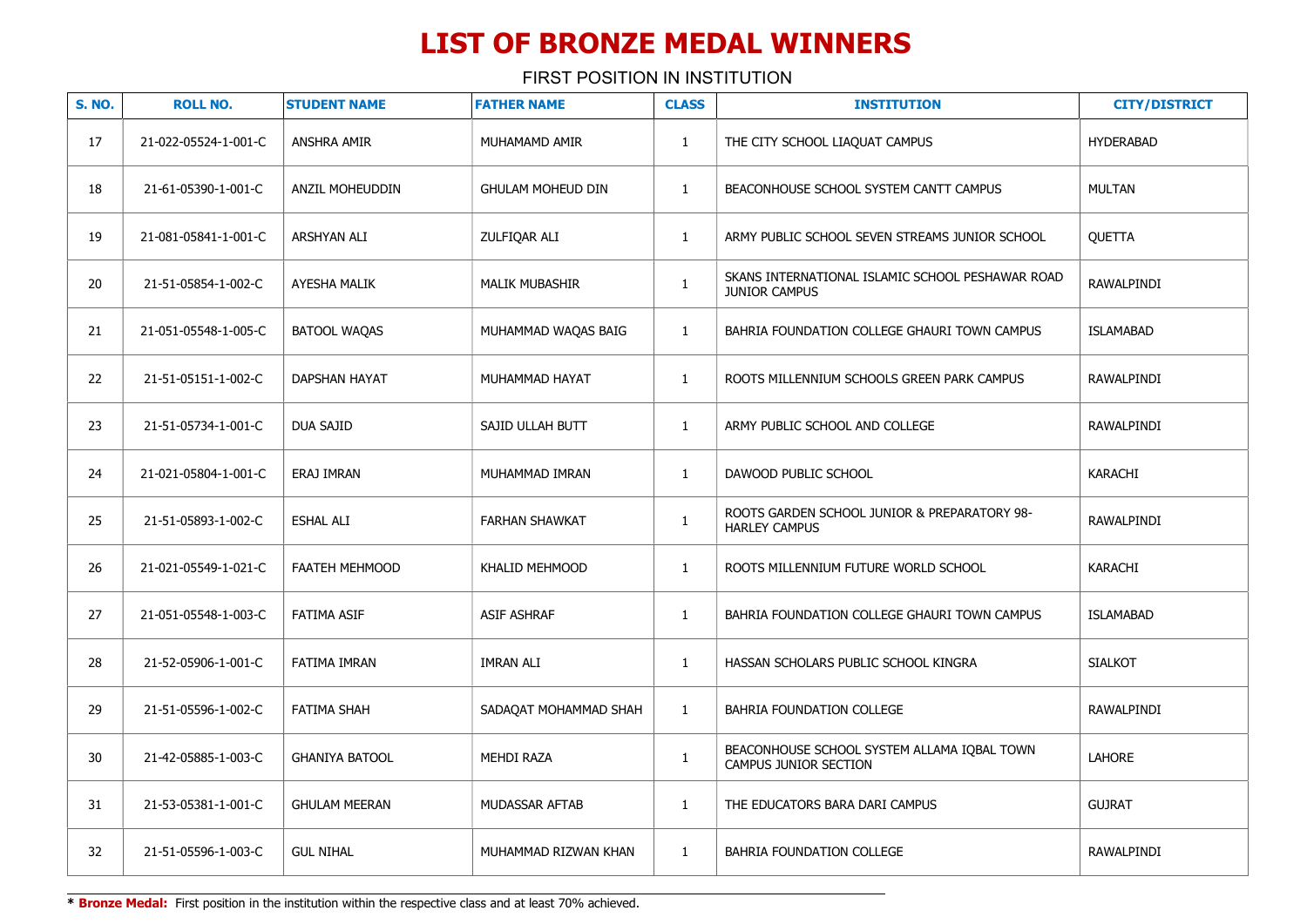FIRST POSITION IN INSTITUTION

| <b>S. NO.</b> | <b>ROLL NO.</b>      | <b>STUDENT NAME</b>  | <b>FATHER NAME</b>                 | <b>CLASS</b> | <b>INSTITUTION</b>                                                       | <b>CITY/DISTRICT</b> |
|---------------|----------------------|----------------------|------------------------------------|--------------|--------------------------------------------------------------------------|----------------------|
| 33            | 21-51-05893-1-008-C  | <b>HAFSA UMAIS</b>   | UMAIS EJAZ                         | $\mathbf{1}$ | ROOTS GARDEN SCHOOL JUNIOR & PREPARATORY 98-<br><b>HARLEY CAMPUS</b>     | RAWALPINDI           |
| 34            | 21-582-05105-1-003-C | HAMDAH FATIMAH       | RAJA MUHAMMAD RAFIQ<br><b>KHAN</b> | $\mathbf{1}$ | BEACONHOUSE SCHOOL SYSTEM MIRPUR BRANCH                                  | <b>MIRPUR</b>        |
| 35            | 21-51-05893-1-004-C  | <b>HAREER MALIK</b>  | ADNAN ZEB                          | $\mathbf{1}$ | ROOTS GARDEN SCHOOL JUNIOR & PREPARATORY 98-<br><b>HARLEY CAMPUS</b>     | RAWALPINDI           |
| 36            | 21-021-05448-1-003-C | HASHIR ALI KHAN      | NASIR ALI KHAN                     | $\mathbf{1}$ | EUREKA SCHOOL SYSTEM                                                     | KARACHI              |
| 37            | 21-021-05448-1-004-C | <b>HAYA SABIR</b>    | MUHAMMAD SABIR                     | $\mathbf{1}$ | EUREKA SCHOOL SYSTEM                                                     | KARACHI              |
| 38            | 21-022-05524-1-002-C | <b>HAYA SABIR</b>    | SABIR HUSSAIN                      | $\mathbf{1}$ | THE CITY SCHOOL LIAQUAT CAMPUS                                           | <b>HYDERABAD</b>     |
| 39            | 21-543-05384-1-009-C | HURAM IRFAN HASHMI   | IRFAN LATIF HASHMI                 | $\mathbf{1}$ | THE CITY SCHOOL CHAKWAL CAMPUS                                           | <b>CHAKWAL</b>       |
| 40            | 21-51-05854-1-003-C  | INAAYA NOOR JAWAD    | QAZI JAWAD UL HAQ                  | $\mathbf{1}$ | SKANS INTERNATIONAL ISLAMIC SCHOOL PESHAWAR ROAD<br><b>JUNIOR CAMPUS</b> | RAWALPINDI           |
| 41            | 21-021-05448-1-005-C | <b>INAYAH YASEEN</b> | YASEEN SHAHZAD                     | $\mathbf{1}$ | EUREKA SCHOOL SYSTEM                                                     | KARACHI              |
| 42            | 21-923-05315-1-013-C | IZZA FAWAD           | <b>FAWAD AHMAD</b>                 | $\mathbf{1}$ | THE CITY NURSERY                                                         | <b>NOWSHERA</b>      |
| 43            | 21-51-05096-1-001-C  | IZZAH WALID JANJUA   | WALID ASIF JANJUA                  | $\mathbf{1}$ | ROOTS IVY INTERNATIONAL SCHOOLS WESTRIDGE CAMPUS                         | RAWALPINDI           |
| 44            | 21-923-05315-1-004-C | <b>JAVERIA KHAN</b>  | MUHAMMAD TALLAT KHAN               | $\mathbf{1}$ | THE CITY NURSERY                                                         | <b>NOWSHERA</b>      |
| 45            | 21-051-05653-1-004-C | KHADIJA BIBI         | MANZOOR ALI                        | $\mathbf{1}$ | ROOTS INTERNATIONAL SCHOOLS REPTON CAMPUS                                | <b>ISLAMABAD</b>     |
| 46            | 21-051-05548-1-004-C | <b>KHANSA ALI</b>    | MUHAMMAD ALI                       | $\mathbf{1}$ | BAHRIA FOUNDATION COLLEGE GHAURI TOWN CAMPUS                             | <b>ISLAMABAD</b>     |
| 47            | 21-51-05893-1-003-C  | <b>LAYAN MALIK</b>   | ADNAN ZEB                          | $\mathbf{1}$ | ROOTS GARDEN SCHOOL JUNIOR & PREPARATORY 98-<br><b>HARLEY CAMPUS</b>     | RAWALPINDI           |
| 48            | 21-51-05645-1-001-C  | LIBA ADNAN           | <b>ADNAN ALI</b>                   | $\mathbf{1}$ | ROOTS INTERNATIONAL SCHOOLS & COLLEGES                                   | <b>RAWALPINDI</b>    |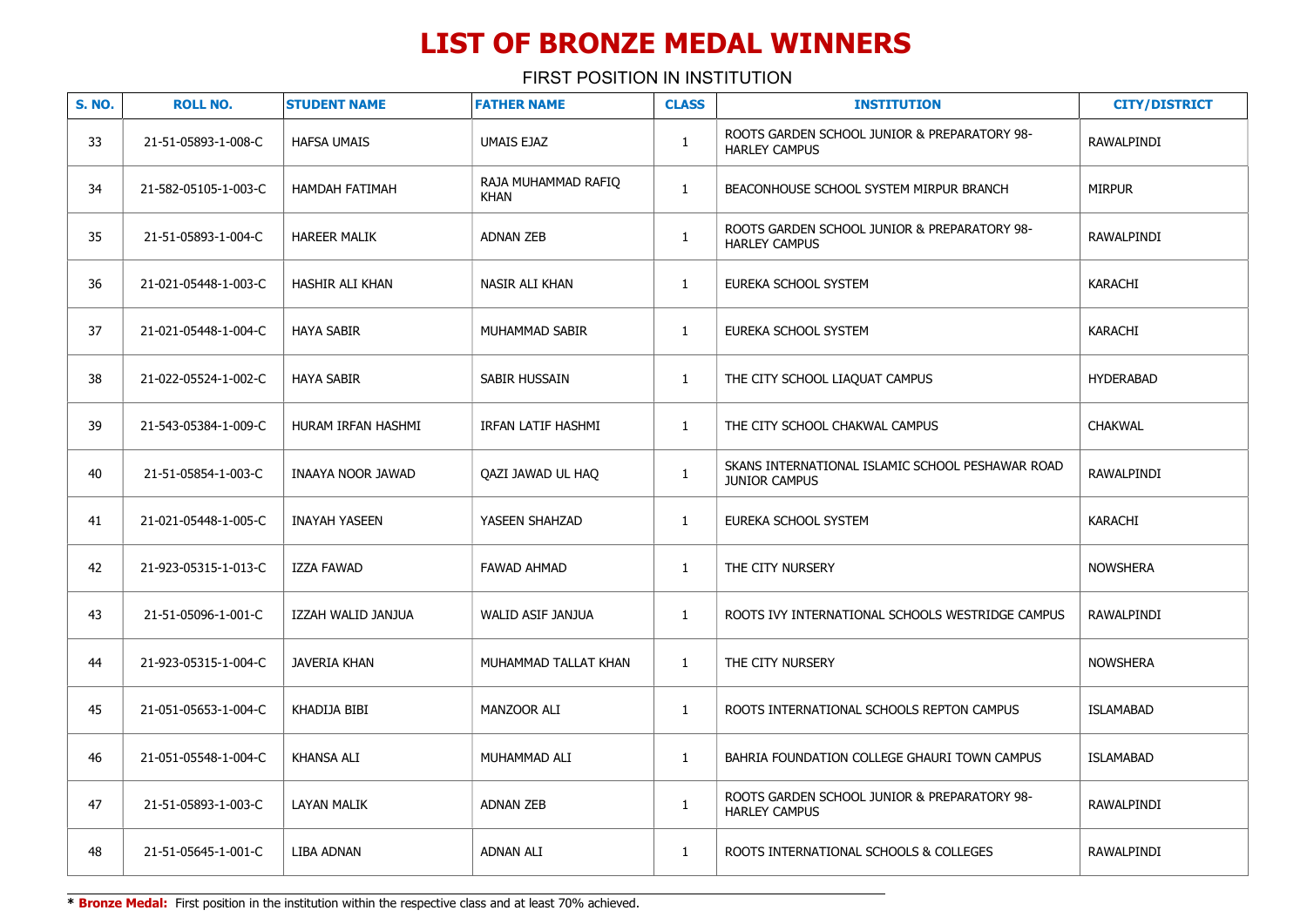FIRST POSITION IN INSTITUTION

| <b>S. NO.</b> | <b>ROLL NO.</b>       | <b>STUDENT NAME</b>     | <b>FATHER NAME</b>                   | <b>CLASS</b> | <b>INSTITUTION</b>                                                       | <b>CITY/DISTRICT</b> |
|---------------|-----------------------|-------------------------|--------------------------------------|--------------|--------------------------------------------------------------------------|----------------------|
| 49            | 21-021-05549-1-023-C  | <b>MAIRA GOHEER</b>     | <b>GOHEER SALEEM</b>                 | $\mathbf{1}$ | ROOTS MILLENNIUM FUTURE WORLD SCHOOL                                     | <b>KARACHI</b>       |
| 50            | 21-51-05854-1-005-C   | <b>MARIYAM YASIR</b>    | YASIR ALTAF                          | $\mathbf{1}$ | SKANS INTERNATIONAL ISLAMIC SCHOOL PESHAWAR ROAD<br><b>JUNIOR CAMPUS</b> | RAWALPINDI           |
| 51            | 21-021-05549-1-006-C  | MIRAAL SALEEM           | SALEEM UR REHMAN                     | $\mathbf{1}$ | ROOTS MILLENNIUM FUTURE WORLD SCHOOL                                     | KARACHI              |
| 52            | 21-0966-05612-1-001-C | MOHAMMAD                | FARIDULLAH KHAN                      | $\mathbf{1}$ | THE CITY SCHOOL D. I. KHAN CAMPUS                                        | DERA ISMAIL KHAN     |
| 53            | 21-543-05384-1-001-C  | <b>MOMINA NOOR</b>      | RAFAQAT ALI                          | $\mathbf{1}$ | THE CITY SCHOOL CHAKWAL CAMPUS                                           | <b>CHAKWAL</b>       |
| 54            | 21-42-05104-1-006-C   | MUHAMMAD BIN AHMED      | CHAUDHARY AHMED RAZA                 | $\mathbf{1}$ | BEACONHOUSE SCHOOL SYSTEM VALENCIA TOWN CAMPUS                           | <b>LAHORE</b>        |
| 55            | 21-51-05854-1-001-C   | MUHAMMAD HASSAN FAISAL  | <b>FAISAL JAMAL</b>                  | $\mathbf{1}$ | SKANS INTERNATIONAL ISLAMIC SCHOOL PESHAWAR ROAD<br><b>JUNIOR CAMPUS</b> | RAWALPINDI           |
| 56            | 21-021-05865-1-001-C  | MUHAMMAD IBRAHIM ANSARI | SAAD BIN SAJID                       | $\mathbf{1}$ | ARMY PUBLIC SCHOOL & COLLEGE GIRLS SADDAR                                | <b>KARACHI</b>       |
| 57            | 21-51-05855-1-002-C   | MUHAMMAD KAIYAN         | HAIDER ABBAS BANGASH                 | $\mathbf{1}$ | NOVA CITY SCHOOL                                                         | RAWALPINDI           |
| 58            | 21-51-05217-1-007-C   | MUHAMMAD MOHID          | HAFIZ MUHAMMAD BILAL<br><b>AZHAR</b> | $\mathbf{1}$ | BEACONHOUSE SCHOOL SYSTEM TIPU SULTAN CAMPUS                             | RAWALPINDI           |
| 59            | 21-021-05865-1-002-C  | MUHAMMAD MOOSA          | MUHAMMAD SAJJAD                      | $\mathbf{1}$ | ARMY PUBLIC SCHOOL & COLLEGE GIRLS SADDAR                                | KARACHI              |
| 60            | 21-923-05315-1-005-C  | MUHAMMAD SAEED KHAN     | SALEEM KHAN                          | $\mathbf{1}$ | THE CITY NURSERY                                                         | <b>NOWSHERA</b>      |
| 61            | 21-051-05548-1-001-C  | MUHAMMAD SUBHAN RAJA    | MUHAMMAD ZAFEER                      | $\mathbf{1}$ | BAHRIA FOUNDATION COLLEGE GHAURI TOWN CAMPUS                             | <b>ISLAMABAD</b>     |
| 62            | 21-51-05855-1-006-C   | MUHAMMAD YAHYA          | KHAWAJA ASIF BASHIR                  | $\mathbf{1}$ | NOVA CITY SCHOOL                                                         | RAWALPINDI           |
| 63            | 21-51-05855-1-001-C   | MUHAMMAD ZAHAAD IMRAN   | IMRAN AKHTAR                         | $\mathbf{1}$ | NOVA CITY SCHOOL                                                         | RAWALPINDI           |
| 64            | 21-923-05315-1-009-C  | MUHAMMAD ZORAIZ KHAN    | SHAHZAD AKHTAR                       | $\mathbf{1}$ | THE CITY NURSERY                                                         | <b>NOWSHERA</b>      |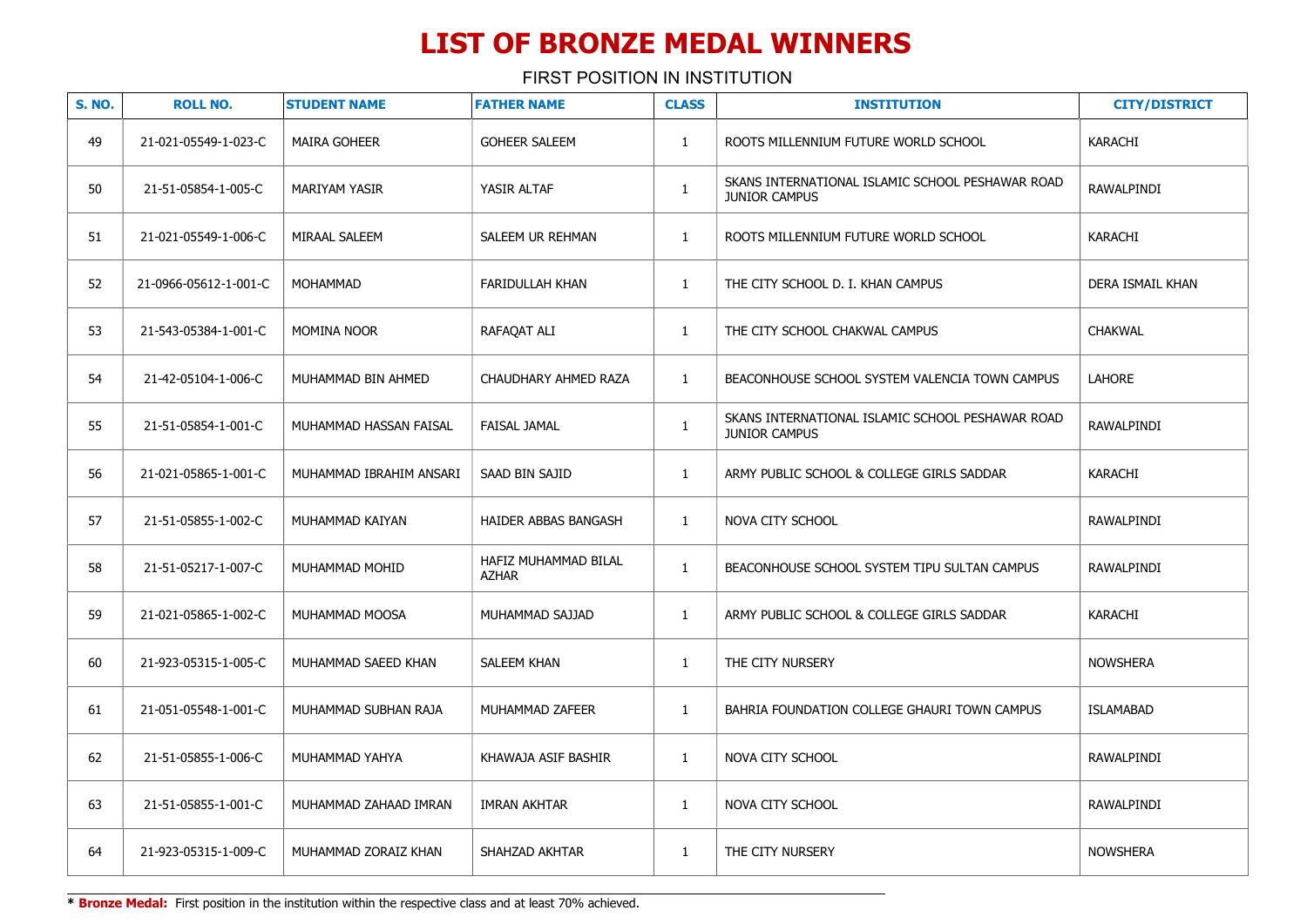FIRST POSITION IN INSTITUTION

| <b>S. NO.</b> | <b>ROLL NO.</b>      | <b>STUDENT NAME</b>    | <b>FATHER NAME</b>          | <b>CLASS</b>   | <b>INSTITUTION</b>                                                       | <b>CITY/DISTRICT</b> |
|---------------|----------------------|------------------------|-----------------------------|----------------|--------------------------------------------------------------------------|----------------------|
| 65            | 21-51-05855-1-004-C  | <b>NABEEHA FARRUKH</b> | MUHAMMAD FARRUKH            | $\mathbf{1}$   | NOVA CITY SCHOOL                                                         | <b>RAWALPINDI</b>    |
| 66            | 21-021-05909-1-001-C | NABIHA FARUQI          | SAFWAN FARUQI               | $\mathbf{1}$   | EUREKA SCHOOL SYSTEM, AIRPORT CAMPUS                                     | <b>KARACHI</b>       |
| 67            | 21-022-05524-1-004-C | NOOR-UL-AIN            | AFNAN AHMED SHEIKH          | $\mathbf{1}$   | THE CITY SCHOOL LIAQUAT CAMPUS                                           | <b>HYDERABAD</b>     |
| 68            | 21-51-05130-1-001-C  | <b>OAZI ABDUL MOIZ</b> | <b>OAZI SAEED UL HASSAN</b> | $\mathbf{1}$   | FAZAIA INTER COLLEGE JINNAH CAMP JUNIOR SECTION                          | RAWALPINDI           |
| 69            | 21-51-05844-1-004-C  | <b>QURAT UL AIN</b>    | CHAUDHRY ASAD RAZA          | $\mathbf{1}$   | ST. MARY'S ACADEMY FOR GIRLS                                             | RAWALPINDI           |
| 70            | 21-42-05898-1-003-C  | RAJA NADER KHAN        | RAJA MURAD KHAN             | $\mathbf{1}$   | LEOS WORKSHOP                                                            | LAHORE               |
| 71            | 21-022-05524-1-003-C | SYED BAZIL KHURRAM     | DR. KHURRAM SHEHZAD         | $\mathbf{1}$   | THE CITY SCHOOL LIAQUAT CAMPUS                                           | <b>HYDERABAD</b>     |
| 72            | 21-51-05893-1-007-C  | SYED SHAHAN ABBAS      | SYED HASAN ALI              | $\mathbf{1}$   | ROOTS GARDEN SCHOOL JUNIOR & PREPARATORY 98-<br><b>HARLEY CAMPUS</b>     | RAWALPINDI           |
| 73            | 21-51-05893-1-006-C  | SYED ZARYAB ABBAS      | MUSTAFA ALI                 | $\mathbf{1}$   | ROOTS GARDEN SCHOOL JUNIOR & PREPARATORY 98-<br><b>HARLEY CAMPUS</b>     | RAWALPINDI           |
| 74            | 21-021-05349-1-010-C | SYEDA AMNA EMAN        | SYED ADNAN FAROOQ           | $\mathbf{1}$   | ARMY PUBLIC SCHOOL NORTH CAMPUS                                          | KARACHI              |
| 75            | 21-051-05879-1-002-C | <b>UMAMAH AHMED</b>    | <b>AHMED MALIK</b>          | $\mathbf{1}$   | THE CITY SCHOOL E-11 CAMPUS                                              | <b>ISLAMABAD</b>     |
| 76            | 21-51-05844-1-008-C  | <b>ZAINAB MALIK</b>    | <b>AFFAM MALIK</b>          | $\mathbf{1}$   | ST. MARY'S ACADEMY FOR GIRLS                                             | RAWALPINDI           |
| 77            | 21-51-05854-1-004-C  | ZARLISH MUBASHAR       | <b>HAFIZ MUBASHAR</b>       | $\mathbf{1}$   | SKANS INTERNATIONAL ISLAMIC SCHOOL PESHAWAR ROAD<br><b>JUNIOR CAMPUS</b> | <b>RAWALPINDI</b>    |
| 78            | 21-051-05653-1-002-C | ZAYNAB AYESHA AMIR     | MUHAMMAD WAQAS AMIR         | $\mathbf{1}$   | ROOTS INTERNATIONAL SCHOOLS REPTON CAMPUS                                | <b>ISLAMABAD</b>     |
| 79            | 21-021-05549-2-009-C | <b>ABDUL AHAD ANSS</b> | <b>ANSS SHAHID</b>          | $\overline{2}$ | ROOTS MILLENNIUM FUTURE WORLD SCHOOL                                     | KARACHI              |
| 80            | 21-021-05448-2-001-C | ABDUL HADI GHAZANFAR   | <b>GHAZANFAR ALI</b>        | $\overline{2}$ | EUREKA SCHOOL SYSTEM                                                     | KARACHI              |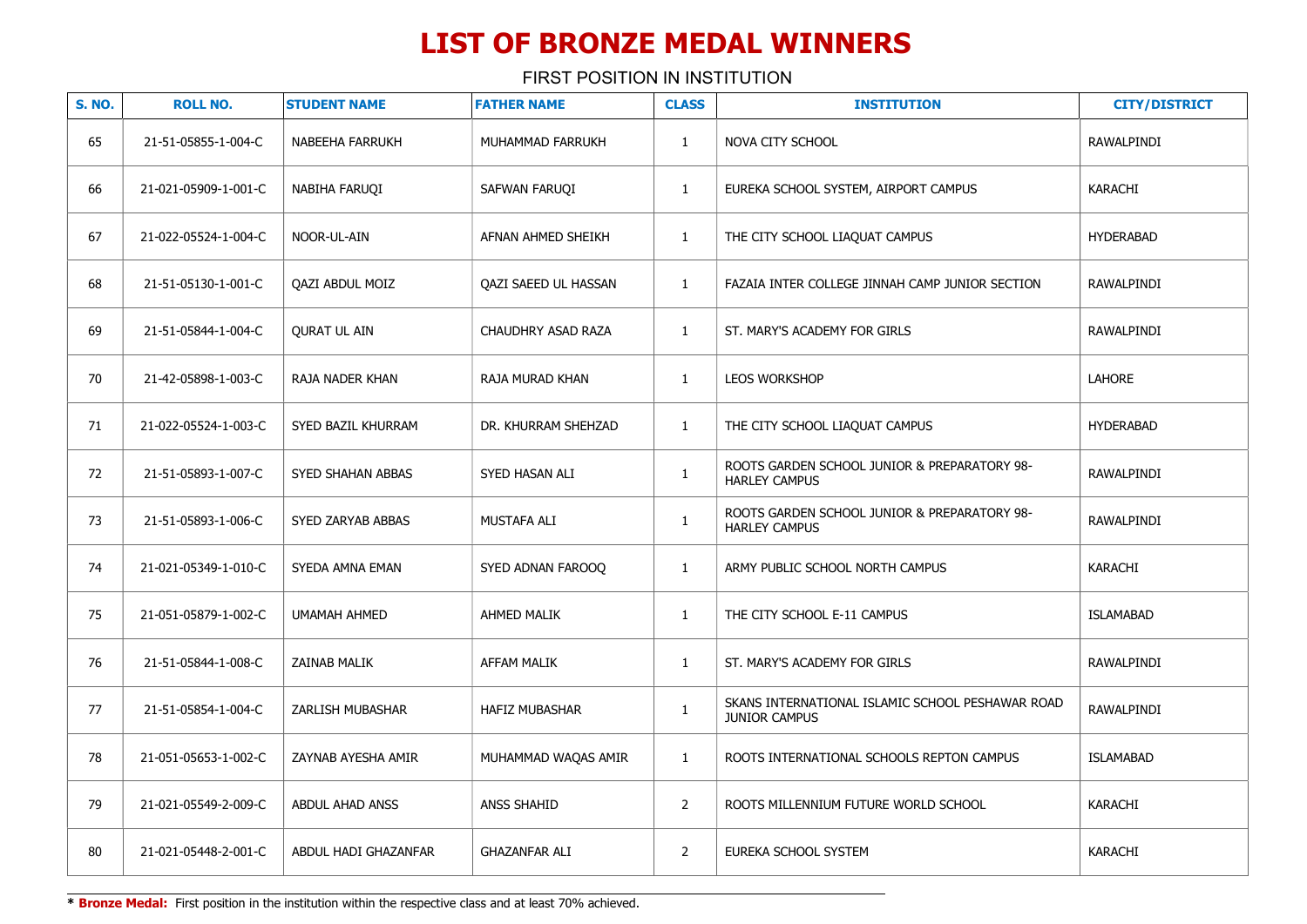FIRST POSITION IN INSTITUTION

| <b>S. NO.</b> | <b>ROLL NO.</b>      | <b>STUDENT NAME</b>  | <b>FATHER NAME</b>                   | <b>CLASS</b>   | <b>INSTITUTION</b>                                                   | <b>CITY/DISTRICT</b> |
|---------------|----------------------|----------------------|--------------------------------------|----------------|----------------------------------------------------------------------|----------------------|
| 81            | 21-51-05893-2-002-C  | <b>ABDUL MOEED</b>   | NAVEED AHMED                         | $\overline{2}$ | ROOTS GARDEN SCHOOL JUNIOR & PREPARATORY 98-<br><b>HARLEY CAMPUS</b> | RAWALPINDI           |
| 82            | 21-51-05645-2-003-C  | <b>ABDUL NAFAY</b>   | ADEEL ASLAM                          | $\overline{2}$ | ROOTS INTERNATIONAL SCHOOLS & COLLEGES                               | RAWALPINDI           |
| 83            | 21-021-05862-2-001-C | <b>ABDUL REHMAN</b>  | HAMEED UL LASHARI                    | $\overline{2}$ | BEACONHOUSE SCHOOL SYSTEM CLIFTON CAMPUS IB<br><b>WORLD</b>          | KARACHI              |
| 84            | 21-91-05078-2-002-C  | <b>ABDULLAH AHAD</b> | AHAD IMRAN                           | $\overline{2}$ | BEACONHOUSE SCHOOL SYSTEM JAMRUD CAMPUS                              | <b>PESHAWAR</b>      |
| 85            | 21-051-05123-2-006-C | <b>ABDULLAH KHAN</b> | RANA WAQAR UL HASSAN                 | $\overline{2}$ | ISLAMABAD CONVENT SCHOOL H-8/4 CAMPUS                                | <b>ISLAMABAD</b>     |
| 86            | 21-51-05854-2-002-C  | <b>ABIHA NOOR</b>    | MUHAMMAD AQEEL                       | $\overline{2}$ | SKANS INTERNATIONAL ISLAMIC SCHOOL PESHAWAR ROAD<br>JUNIOR CAMPUS    | RAWALPINDI           |
| 87            | 21-55-05186-2-004-C  | <b>ADEN AFTAB</b>    | <b>AFTAB SOHAIL</b>                  | $\overline{2}$ | ROOTS MILLENNIUM SCHOOL HOLBORN CAMPUS                               | <b>GUJRANWALA</b>    |
| 88            | 21-53-05381-2-001-C  | AHMED ALI            | KHALID MEHMOOD                       | $\overline{2}$ | THE EDUCATORS BARA DARI CAMPUS                                       | <b>GUJRAT</b>        |
| 89            | 21-992-05403-2-001-C | AIMAN ZEESHAN        | <b>ZEESHAN PARVEZ</b>                | $\overline{2}$ | THE CITY NURSERY BRANCH                                              | ABBOTTABAD           |
| 90            | 21-51-05130-2-003-C  | AIZA IMRAN           | M. IMRAN AAMIR                       | $\overline{2}$ | FAZAIA INTER COLLEGE JINNAH CAMP JUNIOR SECTION                      | RAWALPINDI           |
| 91            | 21-051-05653-2-004-C | AJWA BILAL           | MALIK BILAL AHMED<br><b>SIKANDER</b> | $\overline{2}$ | ROOTS INTERNATIONAL SCHOOLS REPTON CAMPUS                            | <b>ISLAMABAD</b>     |
| 92            | 21-051-05409-2-007-C | ALISHBA SAMAD        | <b>REHAN SAMAD</b>                   | $\overline{2}$ | ROOTS MILLENNIUM SCHOOLS ONE WORLD CAMPUS                            | <b>ISLAMABAD</b>     |
| 93            | 21-543-05384-2-006-C | <b>AMAYA SAMORE</b>  | MUHAMMAD IRFAN AZAM                  | $\overline{2}$ | THE CITY SCHOOL CHAKWAL CAMPUS                                       | <b>CHAKWAL</b>       |
| 94            | 21-55-05145-2-003-C  | <b>AMINA NOOR</b>    | <b>UMER KHAYYAM</b>                  | $\overline{2}$ | BEACONHOUSE SCHOOL SYSTEM SATELLITE TOWN CAMPUS                      | <b>GUJRANWALA</b>    |
| 95            | 21-51-05217-2-010-C  | <b>AMNAH LATIF</b>   | LT. COL. HATIF IOBAL                 | $\overline{2}$ | BEACONHOUSE SCHOOL SYSTEM TIPU SULTAN CAMPUS                         | RAWALPINDI           |
| 96            | 21-923-05923-2-009-C | ANABIA BAKHTIAR      | <b>BAKHTIAR KHAN</b>                 | $\overline{2}$ | F.G JUNIOR PUBLIC SCHOOL                                             | <b>NOWSHERA</b>      |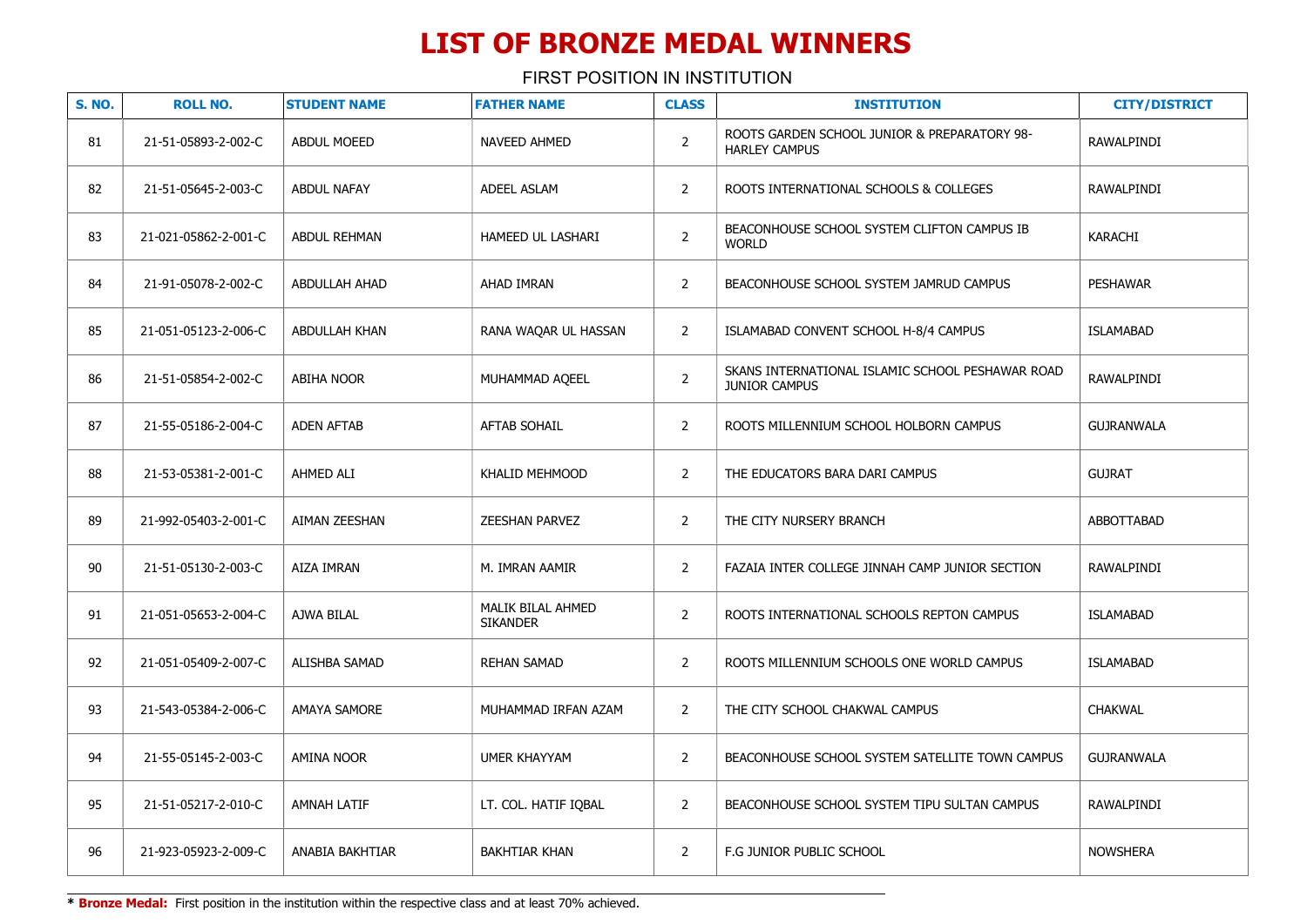FIRST POSITION IN INSTITUTION

| <b>S. NO.</b> | <b>ROLL NO.</b>      | <b>STUDENT NAME</b>   | <b>FATHER NAME</b>    | <b>CLASS</b>   | <b>INSTITUTION</b>                              | <b>CITY/DISTRICT</b> |
|---------------|----------------------|-----------------------|-----------------------|----------------|-------------------------------------------------|----------------------|
| 97            | 21-51-05130-2-001-C  | ANZISH FATIMA         | RIZWAN AHMED          | $\overline{2}$ | FAZAIA INTER COLLEGE JINNAH CAMP JUNIOR SECTION | RAWALPINDI           |
| 98            | 21-021-05448-2-002-C | AREEB ASLAM VIRANI    | ASLAM ALTAF VIRANI    | $\overline{2}$ | EUREKA SCHOOL SYSTEM                            | KARACHI              |
| 99            | 21-051-05558-2-001-C | AREEHA REHMAN         | ATTA UR REHMAN        | $\overline{2}$ | BEACONHOUSE SCHOOL SYSTEM BAHRIA ENCLAVE CAMPUS | <b>ISLAMABAD</b>     |
| 100           | 21-52-05906-2-003-C  | <b>ARFA KAMAL</b>     | AHMED KAMAL           | $\overline{2}$ | HASSAN SCHOLARS PUBLIC SCHOOL KINGRA            | <b>SIALKOT</b>       |
| 101           | 21-022-05757-2-001-C | ARIELLA MUMTAZ        | MUMTAZ BHATTI         | $\overline{2}$ | THE CITY SCHOOL PRE JUNIOR BRANCH LATIFABAD II  | <b>HYDERABAD</b>     |
| 102           | 21-543-05384-2-014-C | ASRA ALI AFZAL        | <b>TAIBAN AFZAL</b>   | $\overline{2}$ | THE CITY SCHOOL CHAKWAL CAMPUS                  | <b>CHAKWAL</b>       |
| 103           | 21-51-05645-2-001-C  | <b>AYAN MEHTAB</b>    | MEHTAB AHMED          | $\overline{2}$ | ROOTS INTERNATIONAL SCHOOLS & COLLEGES          | RAWALPINDI           |
| 104           | 21-582-05105-2-003-C | AYESHA SARMAD QURESHI | SARMAD KHALID QURESHI | $\overline{2}$ | BEACONHOUSE SCHOOL SYSTEM MIRPUR BRANCH         | <b>MIRPUR</b>        |
| 105           | 21-52-05301-2-004-C  | AYESHA SHAHBAZ        | SHAHBAZ IQBAL         | $\overline{2}$ | ARMY PUBLIC SCHOOL GIRLS BRANCH                 | <b>SIALKOT</b>       |
| 106           | 21-51-05474-2-003-C  | DAYYAN ALI KHAN       | <b>MAJID RASHEED</b>  | $\overline{2}$ | ARMY PUBLIC SCHOOL JUNIOR ACADEMY HAMZA CAMP    | RAWALPINDI           |
| 107           | 21-923-05923-2-003-C | <b>DUA EMAAN</b>      | AHTIMSHAM SHAREEF     | $\overline{2}$ | F.G JUNIOR PUBLIC SCHOOL                        | <b>NOWSHERA</b>      |
| 108           | 21-91-05078-2-001-C  | <b>ESHAAL NAEEM</b>   | NAEEM UR REHMAN       | $\overline{2}$ | BEACONHOUSE SCHOOL SYSTEM JAMRUD CAMPUS         | <b>PESHAWAR</b>      |
| 109           | 21-51-05130-2-009-C  | <b>ESHAAL NOOR</b>    | ZULFIQAR AHMED        | $\overline{2}$ | FAZAIA INTER COLLEGE JINNAH CAMP JUNIOR SECTION | RAWALPINDI           |
| 110           | 21-022-05863-2-002-C | <b>ESHAAL SYED</b>    | SYED SAJID ALI        | $\overline{2}$ | THE EDUCATORS HYDERABAD CAMPUS-I                | <b>HYDERABAD</b>     |
| 111           | 21-923-05923-2-002-C | <b>FAIZAN AHMAD</b>   | SAJJAD ALI            | $\overline{2}$ | F.G JUNIOR PUBLIC SCHOOL                        | <b>NOWSHERA</b>      |
| 112           | 21-923-05923-2-001-C | <b>FAREEHA</b>        | SAJJAD ALI            | $\overline{2}$ | F.G JUNIOR PUBLIC SCHOOL                        | <b>NOWSHERA</b>      |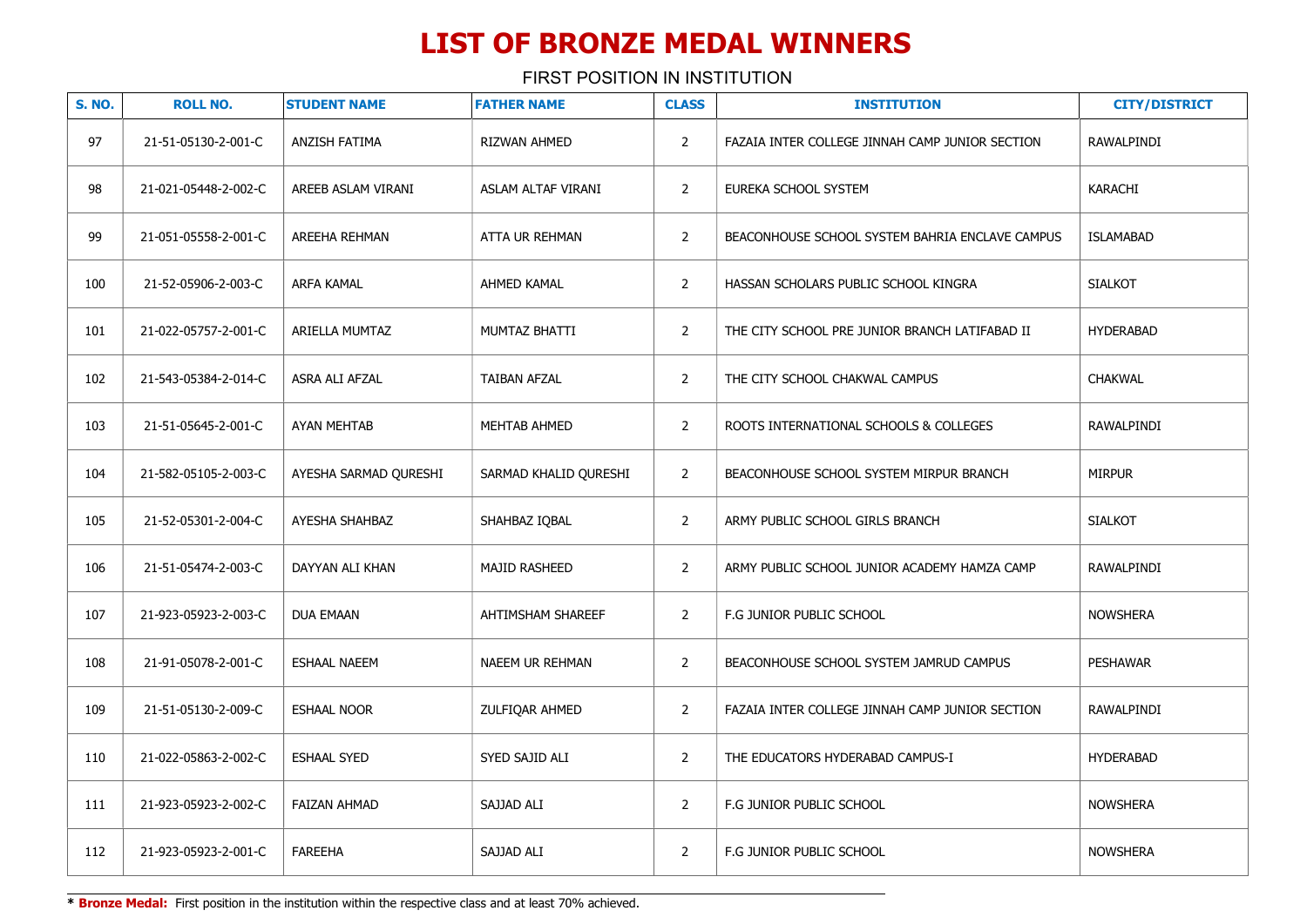| <b>S. NO.</b> | <b>ROLL NO.</b>      | <b>STUDENT NAME</b>   | <b>FATHER NAME</b>        | <b>CLASS</b>   | <b>INSTITUTION</b>                                                       | <b>CITY/DISTRICT</b> |
|---------------|----------------------|-----------------------|---------------------------|----------------|--------------------------------------------------------------------------|----------------------|
| 113           | 21-51-05130-2-010-C  | FIZA BATOOL           | HAJI NAJAMULHAQ           | $\overline{2}$ | FAZAIA INTER COLLEGE JINNAH CAMP JUNIOR SECTION                          | RAWALPINDI           |
| 114           | 21-021-05549-2-022-C | <b>GRISHA GOVIND</b>  | <b>GOVIND SHAHNI</b>      | $\overline{2}$ | ROOTS MILLENNIUM FUTURE WORLD SCHOOL                                     | <b>KARACHI</b>       |
| 115           | 21-52-05301-2-002-C  | <b>HADIA SALMAN</b>   | SALMAN FAROOO             | $\overline{2}$ | ARMY PUBLIC SCHOOL GIRLS BRANCH                                          | <b>SIALKOT</b>       |
| 116           | 21-51-05217-2-014-C  | <b>HADIYA FAZAL</b>   | FAZAL AKBAR IKRAM         | $\overline{2}$ | BEACONHOUSE SCHOOL SYSTEM TIPU SULTAN CAMPUS                             | RAWALPINDI           |
| 117           | 21-51-05854-2-005-C  | <b>HAMOOD NASIR</b>   | NASIR IOBAL               | $\overline{2}$ | SKANS INTERNATIONAL ISLAMIC SCHOOL PESHAWAR ROAD<br><b>JUNIOR CAMPUS</b> | RAWALPINDI           |
| 118           | 21-051-05119-2-004-C | <b>HANIA ASAD</b>     | MUHAMMAD ASAD             | $\overline{2}$ | ROOTS MILLENNIUM SCHOOLS KINGSTON CAMPUS                                 | <b>ISLAMABAD</b>     |
| 119           | 21-021-05448-2-003-C | <b>HANIYA KHAN</b>    | HUMAYUN NAQUI KHAN        | $\overline{2}$ | EUREKA SCHOOL SYSTEM                                                     | <b>KARACHI</b>       |
| 120           | 21-051-05653-2-003-C | <b>HANIYA ZEESHAN</b> | MUHAMMAD ZEESHAN          | $\overline{2}$ | ROOTS INTERNATIONAL SCHOOLS REPTON CAMPUS                                | <b>ISLAMABAD</b>     |
| 121           | 21-051-05106-2-001-C | HAREEM HAYAT KHAN     | NADIR HAYAT KHAN          | $\overline{2}$ | ROOTS MILLENNIUM SCHOOLS WAHID CAMPUS                                    | <b>ISLAMABAD</b>     |
| 122           | 21-51-05893-2-008-C  | <b>HAREEM NAEEM</b>   | MUHAMMAD NAEEM            | $\overline{2}$ | ROOTS GARDEN SCHOOL JUNIOR & PREPARATORY 98-<br><b>HARLEY CAMPUS</b>     | RAWALPINDI           |
| 123           | 21-582-05163-2-005-C | <b>HATEEM FATIMA</b>  | RAJA SOHAIL FAROOQ        | $\overline{2}$ | ROOTS MILLENNIUM SCHOOLS HILL VIEW CAMPUS                                | <b>MIRPUR</b>        |
| 124           | 21-51-05596-2-006-C  | <b>HIBA GULZAR</b>    | <b>GULZAR AHMED</b>       | $\overline{2}$ | BAHRIA FOUNDATION COLLEGE                                                | RAWALPINDI           |
| 125           | 21-923-05923-2-012-C | HOOR UL AIN           | ZAHID MEHMOOD             | $\overline{2}$ | F.G JUNIOR PUBLIC SCHOOL                                                 | <b>NOWSHERA</b>      |
| 126           | 21-55-05424-2-002-C  | <b>IBTIHAJ MOHSIN</b> | MUHAMMAD MOHSIN<br>BASHIR | $\overline{2}$ | THE CITY SCHOOL CANTT CAMPUS                                             | <b>GUJRANWALA</b>    |
| 127           | 21-42-05885-2-003-C  | <b>IFRA ASIF</b>      | <b>ASIF JAVED</b>         | $\overline{2}$ | BEACONHOUSE SCHOOL SYSTEM ALLAMA IQBAL TOWN<br>CAMPUS JUNIOR SECTION     | LAHORE               |
| 128           | 21-51-05217-2-007-C  | INAAYAH AZHAR         | MUHAMMAD AZHAR            | $\overline{2}$ | BEACONHOUSE SCHOOL SYSTEM TIPU SULTAN CAMPUS                             | RAWALPINDI           |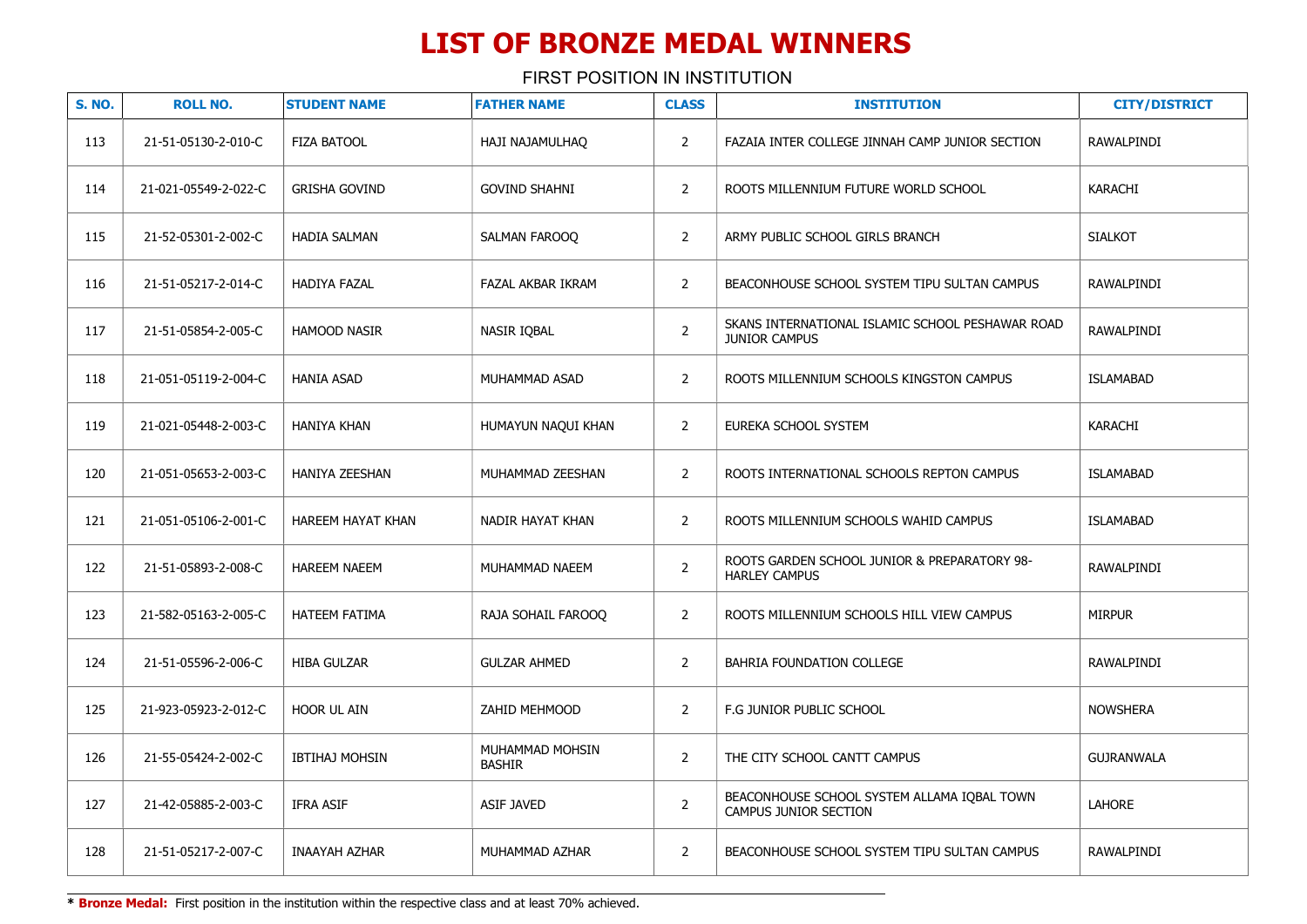FIRST POSITION IN INSTITUTION

| <b>S. NO.</b> | <b>ROLL NO.</b>      | <b>STUDENT NAME</b>    | <b>FATHER NAME</b>   | <b>CLASS</b>   | <b>INSTITUTION</b>                                                   | <b>CITY/DISTRICT</b> |
|---------------|----------------------|------------------------|----------------------|----------------|----------------------------------------------------------------------|----------------------|
| 129           | 21-51-05217-2-008-C  | <b>INAYA ALI</b>       | <b>ALI ASIF</b>      | $\overline{2}$ | BEACONHOUSE SCHOOL SYSTEM TIPU SULTAN CAMPUS                         | RAWALPINDI           |
| 130           | 21-051-05123-2-022-C | IRIA SIONA             | JOHN MANHOJ          | $\overline{2}$ | ISLAMABAD CONVENT SCHOOL H-8/4 CAMPUS                                | <b>ISLAMABAD</b>     |
| 131           | 21-543-05384-2-010-C | <b>IRMAB ZAHRA</b>     | CH. ASIF AYUB        | $\overline{2}$ | THE CITY SCHOOL CHAKWAL CAMPUS                                       | <b>CHAKWAL</b>       |
| 132           | 21-021-05448-2-004-C | <b>IZAAN AHMED</b>     | TAUSEEF AHMED        | $\overline{2}$ | EUREKA SCHOOL SYSTEM                                                 | KARACHI              |
| 133           | 21-923-05923-2-011-C | <b>IZWAH</b>           | AMIR HUSSAIN         | $\overline{2}$ | F.G JUNIOR PUBLIC SCHOOL                                             | <b>NOWSHERA</b>      |
| 134           | 21-51-05844-2-022-C  | <b>JANELLE MADELYN</b> | ASHER TAUFEEQ        | $\overline{2}$ | ST. MARY'S ACADEMY FOR GIRLS                                         | RAWALPINDI           |
| 135           | 21-51-05474-2-001-C  | M. ANAS                | NAUMAN UL QADEER     | $\overline{2}$ | ARMY PUBLIC SCHOOL JUNIOR ACADEMY HAMZA CAMP                         | RAWALPINDI           |
| 136           | 21-51-05130-2-004-C  | M. RUMMAN              | M. IRFAN ASAD        | $\overline{2}$ | FAZAIA INTER COLLEGE JINNAH CAMP JUNIOR SECTION                      | RAWALPINDI           |
| 137           | 21-42-05227-2-003-C  | <b>MAHAD KHUBAIB</b>   | KHUBAIB ASHRAF       | $\overline{2}$ | LAHORE GRAMMAR SCHOOL CANTT BRANCH                                   | LAHORE               |
| 138           | 21-51-05130-2-005-C  | <b>MAHAM NAVEED</b>    | <b>NAVEED AFZAL</b>  | $\overline{2}$ | FAZAIA INTER COLLEGE JINNAH CAMP JUNIOR SECTION                      | <b>RAWALPINDI</b>    |
| 139           | 21-51-05844-2-006-C  | <b>MAHEEN IMRAN</b>    | <b>IMRAN NAVEED</b>  | $\overline{2}$ | ST. MARY'S ACADEMY FOR GIRLS                                         | <b>RAWALPINDI</b>    |
| 140           | 21-55-05795-2-010-C  | MAHNOOR SHAHBAZ        | SHAHBAZ ARSHAD       | $\overline{2}$ | JADEED DASTAGIR IDEAL HIGH SCHOOL                                    | <b>GUJRANWALA</b>    |
| 141           | 21-051-05134-2-001-C | <b>MANHA AFTAB</b>     | AFTAB ALI KHAN       | $\overline{2}$ | ROOTS SCHOOL SYSTEM DHA-I FLAGSHIP CAMPUS JUNIOR<br><b>SCHOOL</b>    | <b>ISLAMABAD</b>     |
| 142           | 21-021-05549-2-008-C | <b>MANHA TALHA</b>     | MUHAMMAD TALHA TARIO | $\overline{2}$ | ROOTS MILLENNIUM FUTURE WORLD SCHOOL                                 | KARACHI              |
| 143           | 21-51-05893-2-004-C  | <b>MARYAM ABID</b>     | ABID RASHEED         | $\overline{2}$ | ROOTS GARDEN SCHOOL JUNIOR & PREPARATORY 98-<br><b>HARLEY CAMPUS</b> | <b>RAWALPINDI</b>    |
| 144           | 21-51-05734-2-004-C  | MARYAM IMRAN           | <b>IMRAN SHER</b>    | $\overline{2}$ | ARMY PUBLIC SCHOOL AND COLLEGE                                       | RAWALPINDI           |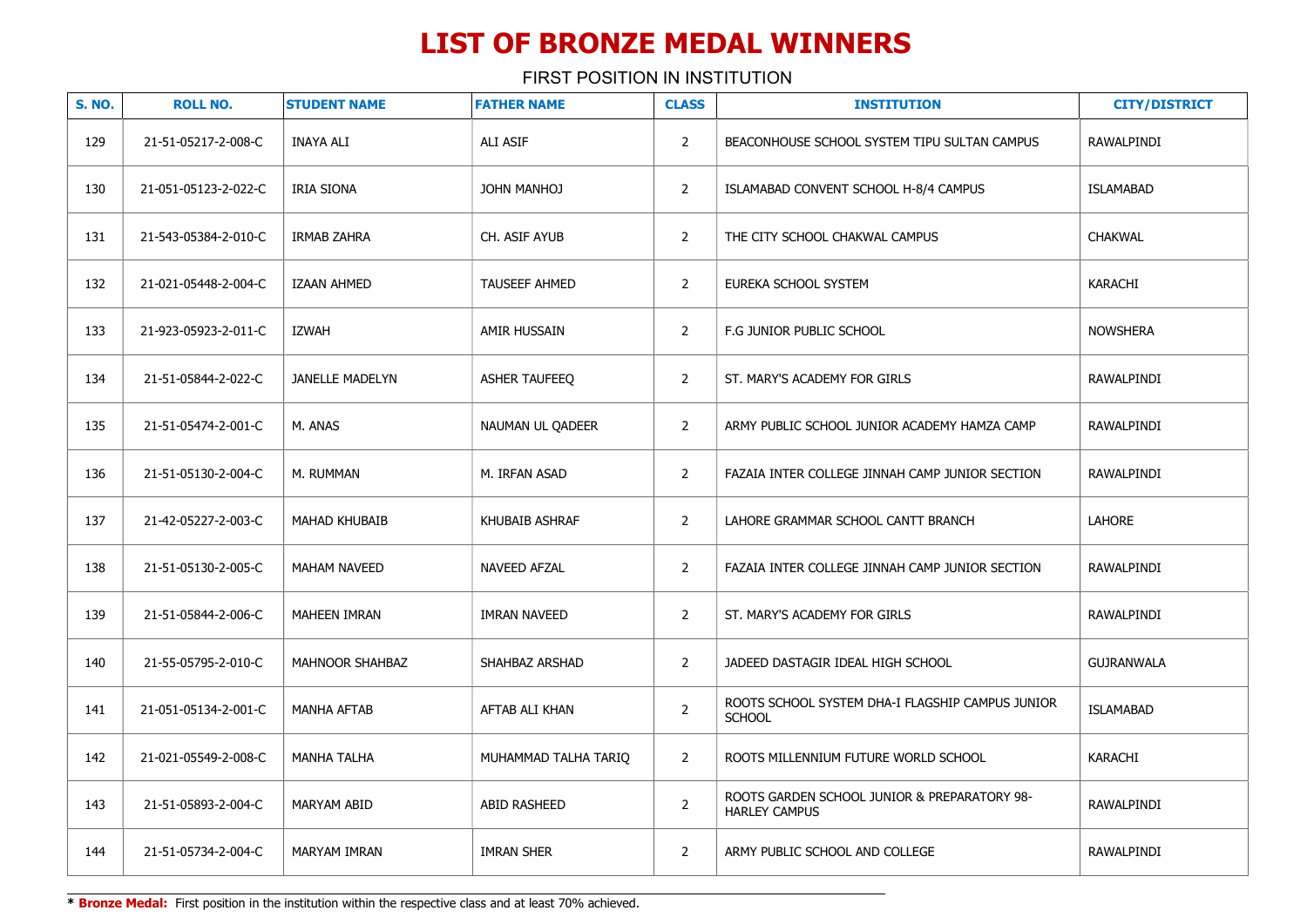| <b>S. NO.</b> | <b>ROLL NO.</b>      | <b>STUDENT NAME</b>                     | <b>FATHER NAME</b>                 | <b>CLASS</b>   | <b>INSTITUTION</b>                                                   | <b>CITY/DISTRICT</b> |
|---------------|----------------------|-----------------------------------------|------------------------------------|----------------|----------------------------------------------------------------------|----------------------|
| 145           | 21-923-05923-2-014-C | MASOOMA AZAM                            | AZAM                               | $\overline{2}$ | F.G JUNIOR PUBLIC SCHOOL                                             | <b>NOWSHERA</b>      |
| 146           | 21-42-05898-2-002-C  | MIAN MUHAMMAD<br>SALAHUDDIN             | MIAN SAMIUDDIN                     | $\overline{2}$ | LEOS WORKSHOP                                                        | <b>LAHORE</b>        |
| 147           | 21-021-05825-2-001-C | MIRZA MAAZ ALI BAIG                     | MIRZA MOHSIN ALI BAIG              | $\overline{2}$ | <b>CREDO SCHOOL</b>                                                  | <b>KARACHI</b>       |
| 148           | 21-021-05909-2-001-C | MOHAMMAD AFFAN                          | MOHAMMAD ADIL                      | $\overline{2}$ | EUREKA SCHOOL SYSTEM, AIRPORT CAMPUS                                 | <b>KARACHI</b>       |
| 149           | 21-051-05246-2-006-C | MUDAWI KHAN TARIQ                       | MUHAMMAD TARIQ                     | $\overline{2}$ | ROOTS MILLENNIUM SCHOOLS MAYFAIR CAMPUS                              | <b>ISLAMABAD</b>     |
| 150           | 21-051-05123-2-042-C | MUHAMMAD                                | <b>UMER ABBASI</b>                 | $\overline{2}$ | ISLAMABAD CONVENT SCHOOL H-8/4 CAMPUS                                | <b>ISLAMABAD</b>     |
| 151           | 21-051-05134-2-002-C | MUHAMMAD AHMAD FARHAN                   | MUHAMMAD FARHAN NASIM              | $\overline{2}$ | ROOTS SCHOOL SYSTEM DHA-I FLAGSHIP CAMPUS JUNIOR<br><b>SCHOOL</b>    | <b>ISLAMABAD</b>     |
| 152           | 21-051-05548-2-002-C | MUHAMMAD AHMED                          | <b>ARSLAN ALI</b>                  | $\overline{2}$ | BAHRIA FOUNDATION COLLEGE GHAURI TOWN CAMPUS                         | <b>ISLAMABAD</b>     |
| 153           | 21-923-05923-2-006-C | MUHAMMAD ANAS                           | <b>IMRAN ASLAM</b>                 | $\overline{2}$ | F.G JUNIOR PUBLIC SCHOOL                                             | <b>NOWSHERA</b>      |
| 154           | 21-42-05104-2-016-C  | MUHAMMAD ARAIZ MAQBOOL<br><b>BHUTTA</b> | MUHAMMAD IRFAN<br>MAQBOOL BHUTTA   | $\overline{2}$ | BEACONHOUSE SCHOOL SYSTEM VALENCIA TOWN CAMPUS                       | <b>LAHORE</b>        |
| 155           | 21-51-05893-2-005-C  | MUHAMMAD BIN ALI                        | ZULFIQAR ALI                       | $\overline{2}$ | ROOTS GARDEN SCHOOL JUNIOR & PREPARATORY 98-<br><b>HARLEY CAMPUS</b> | RAWALPINDI           |
| 156           | 21-51-05645-2-002-C  | MUHAMMAD ESSA                           | <b>ADEEL AHMED</b>                 | $\overline{2}$ | ROOTS INTERNATIONAL SCHOOLS & COLLEGES                               | RAWALPINDI           |
| 157           | 21-51-05151-2-001-C  | MUHAMMAD HAADIN IQBAL<br><b>KHAN</b>    | MUHAMMAD ASIM IQBAL<br><b>KHAN</b> | $\overline{2}$ | ROOTS MILLENNIUM SCHOOLS GREEN PARK CAMPUS                           | RAWALPINDI           |
| 158           | 21-42-05073-2-001-C  | MUHAMMAD HASHIR KIANI                   | ZIA UR REHMAN KIANI                | $\overline{2}$ | GARRISON ACADEMY JUNIOR TUFAIL SHAHEED CAMPUS                        | LAHORE               |
| 159           | 21-923-05923-2-007-C | MUHAMMAD HUSSAIN                        | <b>KHALID ZEB</b>                  | $\overline{2}$ | F.G JUNIOR PUBLIC SCHOOL                                             | <b>NOWSHERA</b>      |
| 160           | 21-051-05548-2-003-C | MUHAMMAD HUZAIFA BAIG                   | MUHAMMAD WAQAS BAIG                | $\overline{2}$ | BAHRIA FOUNDATION COLLEGE GHAURI TOWN CAMPUS                         | <b>ISLAMABAD</b>     |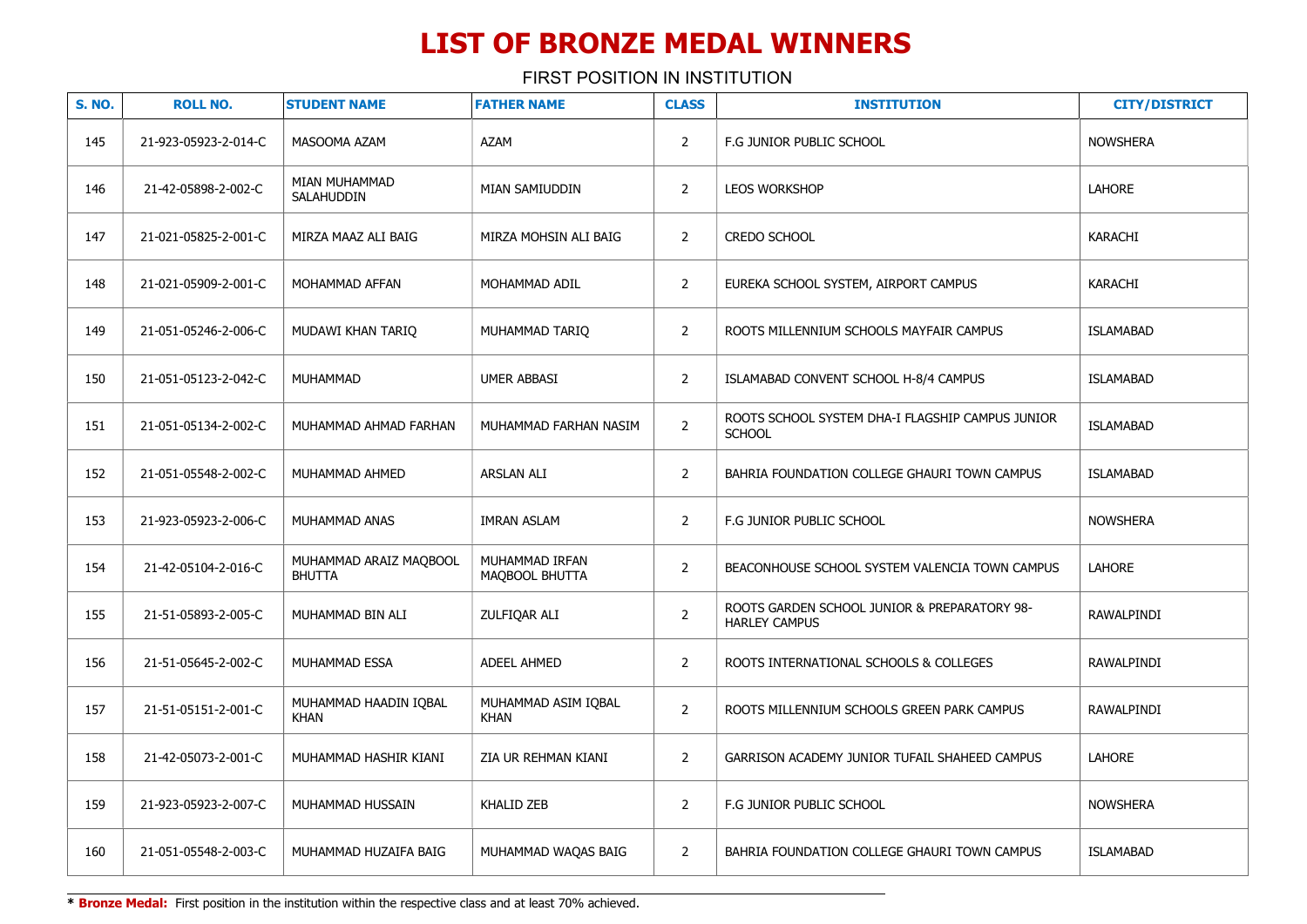FIRST POSITION IN INSTITUTION

| <b>S. NO.</b> | <b>ROLL NO.</b>      | <b>STUDENT NAME</b>                | <b>FATHER NAME</b>                   | <b>CLASS</b>   | <b>INSTITUTION</b>                                                   | <b>CITY/DISTRICT</b> |
|---------------|----------------------|------------------------------------|--------------------------------------|----------------|----------------------------------------------------------------------|----------------------|
| 161           | 21-051-05833-2-002-C | MUHAMMAD IBRAHIM ATIF              | MUHAMMAD ATIF                        | $\overline{2}$ | ROOTS MILLENNIUM FUTURE WORLD SCHOOL                                 | <b>ISLAMABAD</b>     |
| 162           | 21-051-05409-2-004-C | MUHAMMAD IBRAHIM SAQIB             | SAQIB ANJUM                          | $\overline{2}$ | ROOTS MILLENNIUM SCHOOLS ONE WORLD CAMPUS                            | <b>ISLAMABAD</b>     |
| 163           | 21-051-05653-2-002-C | MUHAMMAD IBRAHIM<br><b>SHAKEEL</b> | MUHAMMAD SHAKEEL                     | $\overline{2}$ | ROOTS INTERNATIONAL SCHOOLS REPTON CAMPUS                            | <b>ISLAMABAD</b>     |
| 164           | 21-582-05163-2-002-C | MUHAMMAD MEKHAYL                   | UMARA RIAZ                           | $\overline{2}$ | ROOTS MILLENNIUM SCHOOLS HILL VIEW CAMPUS                            | <b>MIRPUR</b>        |
| 165           | 21-51-05893-2-001-C  | MUHAMMAD MUSA MIR                  | MIR HASEEB UR REHMAN                 | $\overline{2}$ | ROOTS GARDEN SCHOOL JUNIOR & PREPARATORY 98-<br><b>HARLEY CAMPUS</b> | RAWALPINDI           |
| 166           | 21-42-05784-2-003-C  | MUHAMMAD MUSTAFA<br><b>RASHID</b>  | RASHID QAMAR                         | $\overline{2}$ | LES ANGES MONTESSORI ACADEMY                                         | LAHORE               |
| 167           | 21-021-05376-2-001-C | MUHAMMAD RAYYAN                    | MUHAMMAD FARHAN                      | $\overline{2}$ | <b>HABIB PUBLIC SCHOOL</b>                                           | KARACHI              |
| 168           | 21-923-05923-2-005-C | MUHAMMAD REHAN QURESHI             | MUHAMAMD SAJID                       | $\overline{2}$ | F.G JUNIOR PUBLIC SCHOOL                                             | <b>NOWSHERA</b>      |
| 169           | 21-51-05596-2-011-C  | MUHAMMAD SAIM ABBAS                | <b>ASAD ABBAS</b>                    | $\overline{2}$ | BAHRIA FOUNDATION COLLEGE                                            | RAWALPINDI           |
| 170           | 21-992-05403-2-002-C | MUHAMMAD SALAUDDIN                 | SOHAIB NAZAR                         | $\overline{2}$ | THE CITY NURSERY BRANCH                                              | ABBOTTABAD           |
| 171           | 21-022-05524-2-001-C | MUHAMMAD SOHAIL                    | MUHAMMAD IKRAM                       | $\overline{2}$ | THE CITY SCHOOL LIAQUAT CAMPUS                                       | <b>HYDERABAD</b>     |
| 172           | 21-923-05923-2-008-C | MUHAMMAD ZAID                      | MUHAMMAD UBAID                       | $\overline{2}$ | F.G JUNIOR PUBLIC SCHOOL                                             | <b>NOWSHERA</b>      |
| 173           | 21-51-05855-2-003-C  | MUNEEZA SAMEE                      | SAMEE AHMED                          | $\overline{2}$ | NOVA CITY SCHOOL                                                     | RAWALPINDI           |
| 174           | 21-42-05867-2-001-C  | MYSHA FURQAN CHAUDHRY              | FURQAN NAVEED CHAUDHRY               | $\overline{2}$ | LEARNING ALLIANCE INTERNATIONAL                                      | LAHORE               |
| 175           | 21-42-05104-2-010-C  | NABEEHA JUNAID                     | DR. MUHAMMAD JUNAID<br><b>AKHTAR</b> | $\overline{2}$ | BEACONHOUSE SCHOOL SYSTEM VALENCIA TOWN CAMPUS                       | <b>LAHORE</b>        |
| 176           | 21-022-05524-2-004-C | NABIHA KHAN                        | NASIR ALI KHAN                       | $\overline{2}$ | THE CITY SCHOOL LIAQUAT CAMPUS                                       | <b>HYDERABAD</b>     |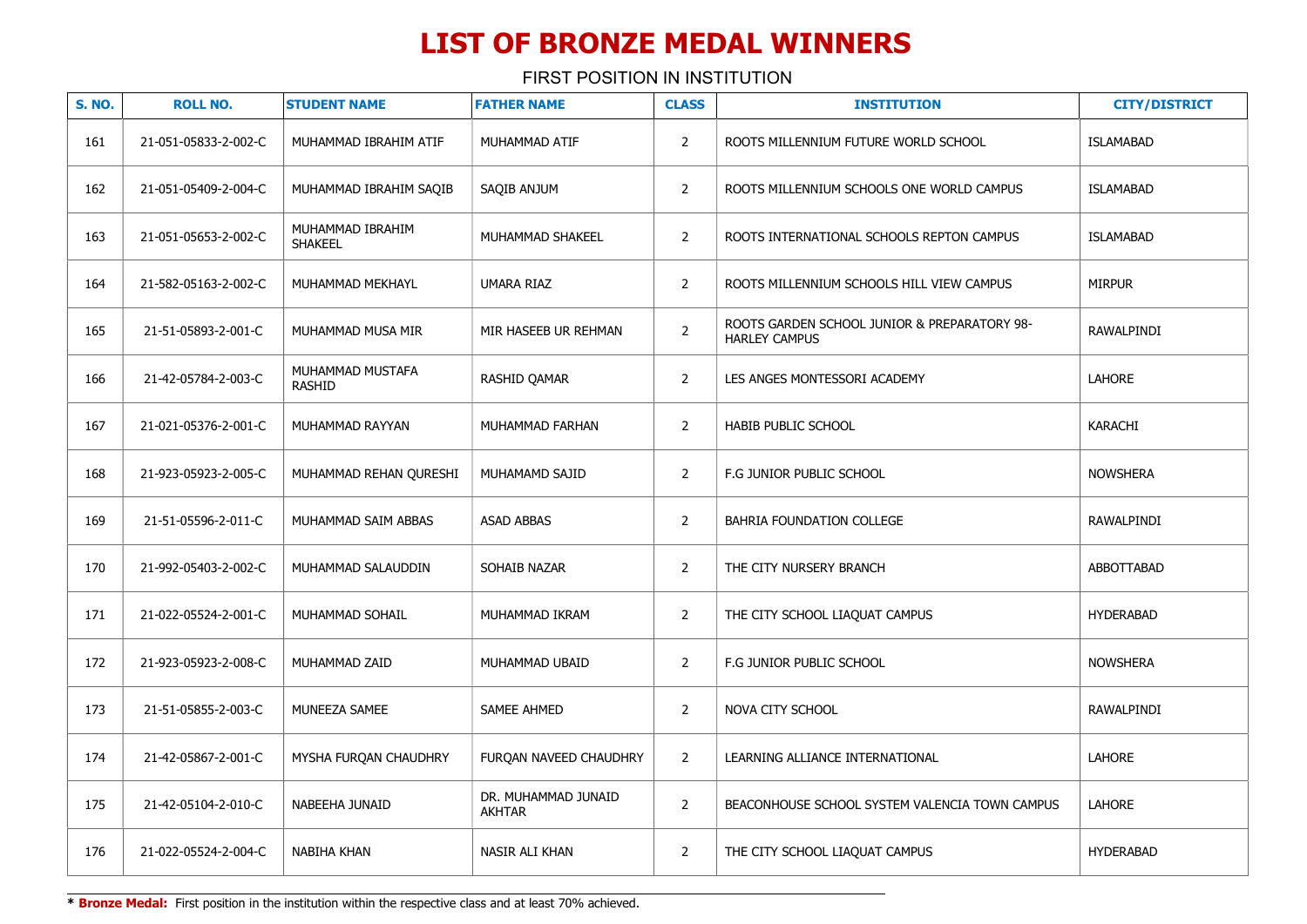| <b>S. NO.</b> | <b>ROLL NO.</b>      | <b>STUDENT NAME</b>    | <b>FATHER NAME</b>     | <b>CLASS</b>   | <b>INSTITUTION</b>                                                   | <b>CITY/DISTRICT</b> |
|---------------|----------------------|------------------------|------------------------|----------------|----------------------------------------------------------------------|----------------------|
| 177           | 21-021-05521-2-003-C | NABIHA QASIM           | SYED OASIM SIBGHAT     | $\overline{2}$ | THE ACADEMY NORTH NAZIMABAD CAMPUS III                               | KARACHI              |
| 178           | 21-051-05120-2-003-C | NAWAL RAHEEM           | ABD UR RAHEEM          | $\overline{2}$ | ROOTS MILLENNIUM SCHOOLS TRAFALGAR CAMPUS                            | <b>ISLAMABAD</b>     |
| 179           | 21-51-05844-2-002-C  | PARESHA AWAIS          | <b>AWAIS SALEEM</b>    | $\overline{2}$ | ST. MARY'S ACADEMY FOR GIRLS                                         | RAWALPINDI           |
| 180           | 21-91-05397-2-003-C  | PARISA SHAH            | SYED ZALKIFAL          | $\overline{2}$ | ROOTS MILLENNIUM SCHOOLS HAYATABAD CAMPUS                            | <b>PESHAWAR</b>      |
| 181           | 21-051-05345-2-010-C | RAED MEHMOOD KHAN      | TAYYAB MEHMOOD KHAN    | $\overline{2}$ | BEACONHOUSE SCHOOL SYSTEM POTOHAR BRANCH KG &<br>PRIMARY             | <b>ISLAMABAD</b>     |
| 182           | 21-51-05855-2-004-C  | RANA ASHAL SOHAIL      | MUHAMMAD SOHAIL IDRESS | $\overline{2}$ | NOVA CITY SCHOOL                                                     | RAWALPINDI           |
| 183           | 21-51-05893-2-006-C  | ROMAISA MANZOOR        | MUJTABA MANZOOR        | $\overline{2}$ | ROOTS GARDEN SCHOOL JUNIOR & PREPARATORY 98-<br><b>HARLEY CAMPUS</b> | RAWALPINDI           |
| 184           | 21-051-05120-2-001-C | ROSHANAY HAROON        | <b>HAROON AJMAL</b>    | $\overline{2}$ | ROOTS MILLENNIUM SCHOOLS TRAFALGAR CAMPUS                            | <b>ISLAMABAD</b>     |
| 185           | 21-55-05795-2-016-C  | SAIM KHAN              | ZAHID GULZAR           | $\overline{2}$ | JADEED DASTAGIR IDEAL HIGH SCHOOL                                    | GUJRANWALA           |
| 186           | 21-022-05524-2-002-C | SAKEENA MEMON          | MUHAMMAD NOMAN MEMON   | $\overline{2}$ | THE CITY SCHOOL LIAQUAT CAMPUS                                       | <b>HYDERABAD</b>     |
| 187           | 21-923-05923-2-010-C | <b>SANA GUL</b>        | MUHAMMAD ISRAR         | $\overline{2}$ | F.G JUNIOR PUBLIC SCHOOL                                             | <b>NOWSHERA</b>      |
| 188           | 21-51-05852-2-009-C  | SHAHSAWAR AHMED        | <b>QASIM NISAR</b>     | $\overline{2}$ | THE CITY SCHOOL HARLEY CAMPUS                                        | RAWALPINDI           |
| 189           | 21-992-05403-2-003-C | SHAHZAIN QAZI          | HAMMAD QAZI            | $\overline{2}$ | THE CITY NURSERY BRANCH                                              | ABBOTTABAD           |
| 190           | 21-51-05855-2-006-C  | SYED AAL-E-MUHAMMAD    | SYED TABAR ABBAS       | $\overline{2}$ | NOVA CITY SCHOOL                                                     | RAWALPINDI           |
| 191           | 21-021-05865-2-001-C | SYED BILAL RIZVI       | ATHAR ZAHEER RIZVI     | $\overline{2}$ | ARMY PUBLIC SCHOOL & COLLEGE GIRLS SADDAR                            | <b>KARACHI</b>       |
| 192           | 21-021-05448-2-005-C | SYED MUHAMMAD ABDULLAH | SYED AMIR MEHMOOD      | $\overline{2}$ | EUREKA SCHOOL SYSTEM                                                 | <b>KARACHI</b>       |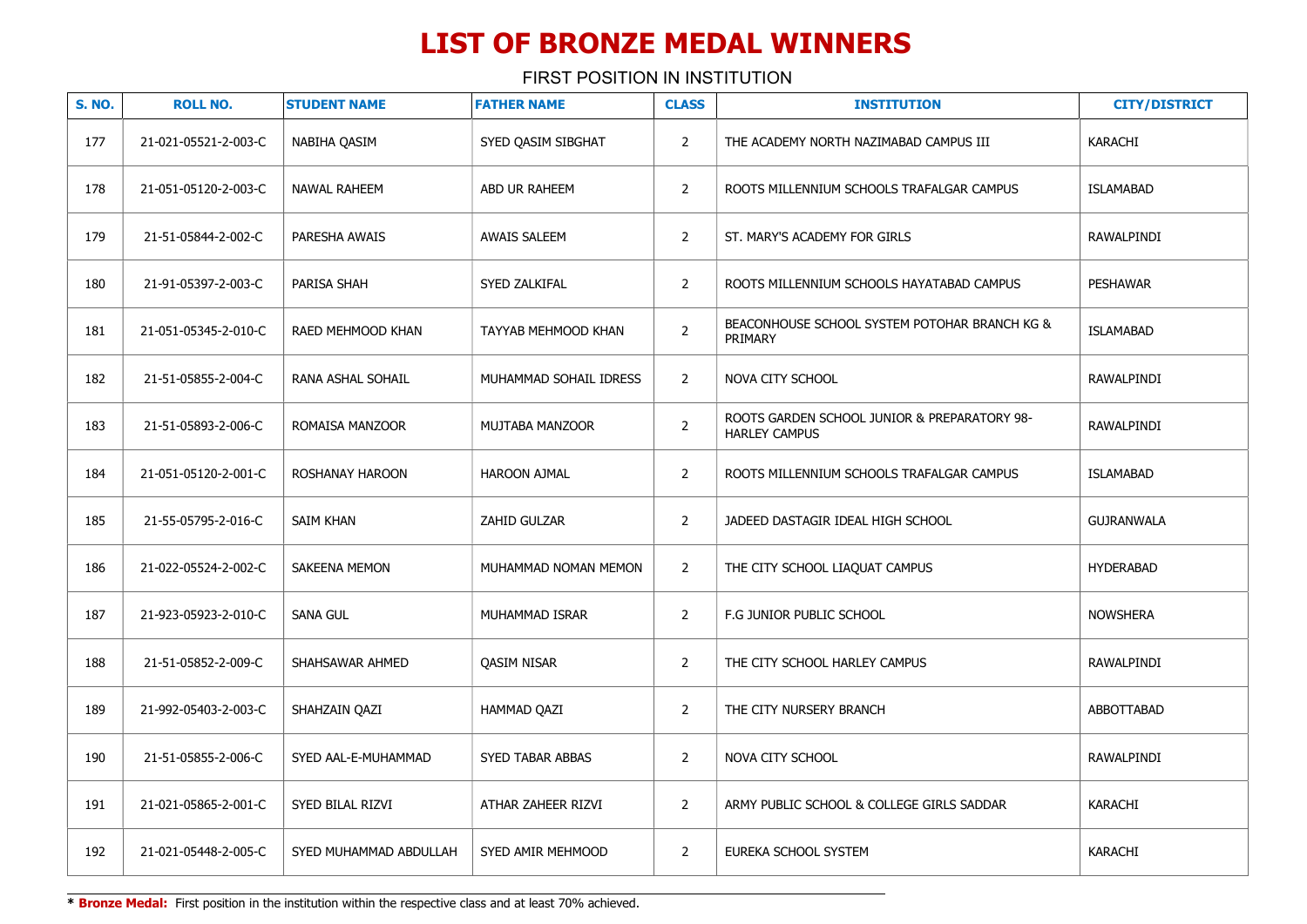FIRST POSITION IN INSTITUTION

| <b>S. NO.</b> | <b>ROLL NO.</b>      | <b>STUDENT NAME</b>    | <b>FATHER NAME</b>  | <b>CLASS</b>   | <b>INSTITUTION</b>                                                   | <b>CITY/DISTRICT</b> |
|---------------|----------------------|------------------------|---------------------|----------------|----------------------------------------------------------------------|----------------------|
| 193           | 21-51-05856-2-001-C  | SYED MUHAMMAD ALI HANI | <b>IRFAN HAIDER</b> | $\overline{2}$ | NOVA CITY PREMIER SCHOOL                                             | RAWALPINDI           |
| 194           | 21-051-05653-2-001-C | SYED RAYAN BANORI      | SYED LIAQAT BALORI  | $\overline{2}$ | ROOTS INTERNATIONAL SCHOOLS REPTON CAMPUS                            | <b>ISLAMABAD</b>     |
| 195           | 21-022-05524-2-003-C | SYEDA NOORI FAWAD      | <b>FAWAD MEHDI</b>  | $\overline{2}$ | THE CITY SCHOOL LIAQUAT CAMPUS                                       | <b>HYDERABAD</b>     |
| 196           | 21-55-05795-2-008-C  | <b>TOOBA JAVED</b>     | ALI JAVED           | $\overline{2}$ | JADEED DASTAGIR IDEAL HIGH SCHOOL                                    | <b>GUJRANWALA</b>    |
| 197           | 21-051-05156-2-003-C | UMAIZA JUNAID          | <b>JUNAID AHMAD</b> | $\overline{2}$ | THE MILLENNIUM EDUCATION GREENWICH CAMPUS                            | <b>ISLAMABAD</b>     |
| 198           | 21-51-05217-2-006-C  | UMAMAH LODHI           | SALMAN LODHI        | $\overline{2}$ | BEACONHOUSE SCHOOL SYSTEM TIPU SULTAN CAMPUS                         | RAWALPINDI           |
| 199           | 21-923-05923-2-013-C | UMM E HABIBA           | AMJID ALI           | $\overline{2}$ | F.G JUNIOR PUBLIC SCHOOL                                             | <b>NOWSHERA</b>      |
| 200           | 21-051-05548-2-001-C | <b>URWA WASEEM</b>     | <b>WASEEM</b>       | $\overline{2}$ | BAHRIA FOUNDATION COLLEGE GHAURI TOWN CAMPUS                         | <b>ISLAMABAD</b>     |
| 201           | 21-55-05186-2-003-C  | <b>VANIA SHAHZAD</b>   | SHAHZAD MUNIR       | $\overline{2}$ | ROOTS MILLENNIUM SCHOOL HOLBORN CAMPUS                               | <b>GUJRANWALA</b>    |
| 202           | 21-51-05893-2-007-C  | <b>WANIA DANISH</b>    | DANISH ALI          | $\overline{2}$ | ROOTS GARDEN SCHOOL JUNIOR & PREPARATORY 98-<br><b>HARLEY CAMPUS</b> | RAWALPINDI           |
| 203           | 21-51-05130-2-006-C  | YASHAL TAHIN           | TAHIN AFZAL BHATTI  | $\overline{2}$ | FAZAIA INTER COLLEGE JINNAH CAMP JUNIOR SECTION                      | RAWALPINDI           |
| 204           | 21-051-05345-2-001-C | YASHFA MAHMOOD         | RASHID MAHMOOD      | $\overline{2}$ | BEACONHOUSE SCHOOL SYSTEM POTOHAR BRANCH KG &<br>PRIMARY             | <b>ISLAMABAD</b>     |
| 205           | 21-51-05130-2-002-C  | <b>ZAIR ABBAS</b>      | <b>IMRAN ALI</b>    | $\overline{2}$ | FAZAIA INTER COLLEGE JINNAH CAMP JUNIOR SECTION                      | RAWALPINDI           |
| 206           | 21-923-05923-2-004-C | ZARGHONA AHMAD         | MUSHTAQ AHMAD       | $\overline{2}$ | F.G JUNIOR PUBLIC SCHOOL                                             | <b>NOWSHERA</b>      |
| 207           | 21-021-05897-2-004-C | ZAYAN ARSHAN           | <b>ARSHAN NAJM</b>  | $\overline{2}$ | EUREKA SCHOOL SYSTEM GULSHAN CAMPUS                                  | KARACHI              |
| 208           | 21-022-05524-2-005-C | ZOHA RAGHIB            | RAGHIB ALI KAMRAN   | $\overline{2}$ | THE CITY SCHOOL LIAQUAT CAMPUS                                       | <b>HYDERABAD</b>     |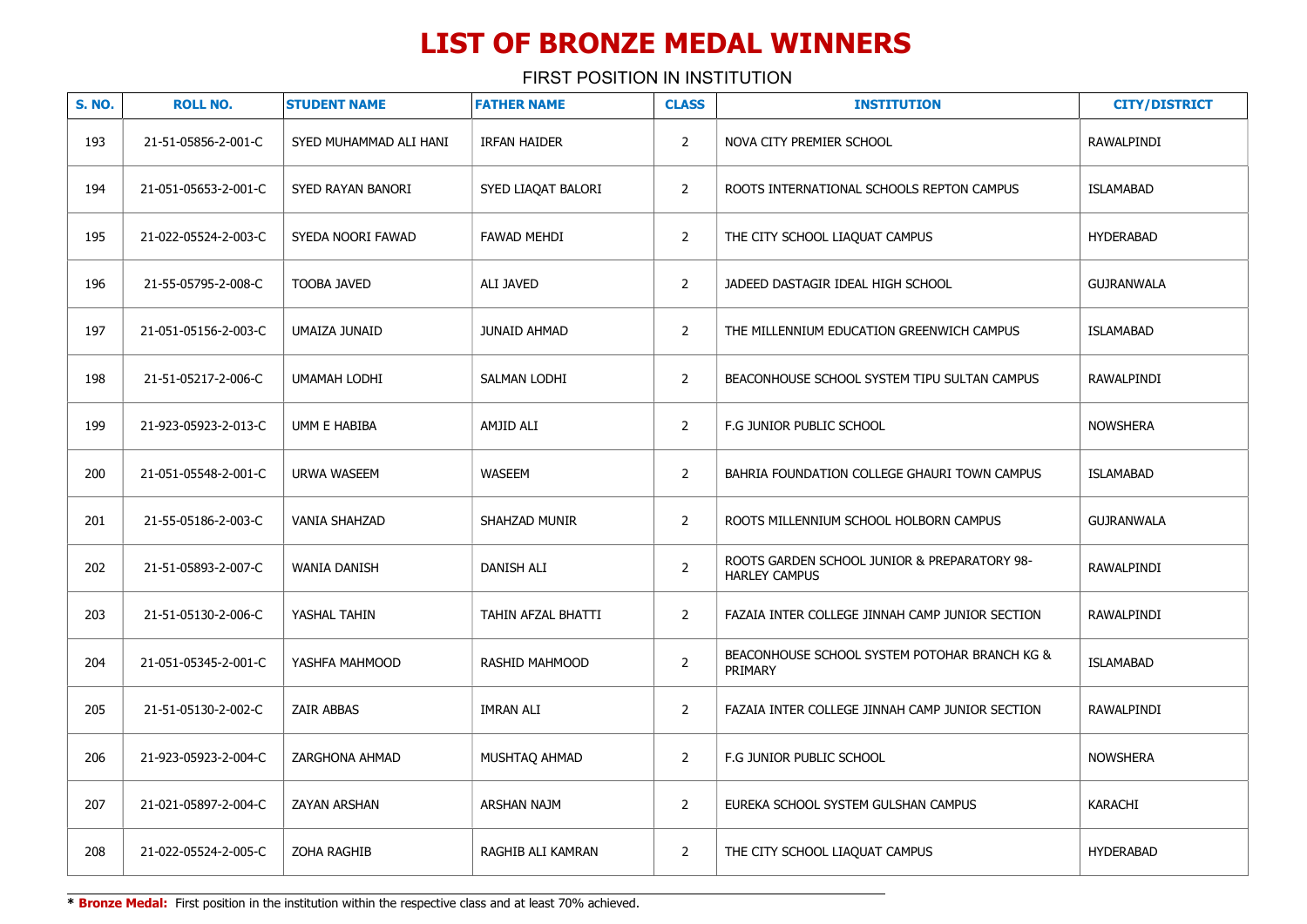FIRST POSITION IN INSTITUTION

| <b>S. NO.</b> | <b>ROLL NO.</b>      | <b>STUDENT NAME</b>   | <b>FATHER NAME</b>             | <b>CLASS</b>   | <b>INSTITUTION</b>                                                | <b>CITY/DISTRICT</b> |
|---------------|----------------------|-----------------------|--------------------------------|----------------|-------------------------------------------------------------------|----------------------|
| 209           | 21-582-05768-3-003-C | <b>ABDUL HADI</b>     | SAJID MEHMOOD                  | 3              | ARMY PUBLIC SCHOOL & COLLEGE JARIKAS                              | <b>MIRPUR</b>        |
| 210           | 21-051-05106-3-002-C | ABDUL MOIZ SAJID      | SAJID IMRAN                    | 3              | ROOTS MILLENNIUM SCHOOLS WAHID CAMPUS                             | <b>ISLAMABAD</b>     |
| 211           | 21-47-05372-3-005-C  | ABDUL REHMAN SHAFIQ   | CH SHAFIQ AHMAD SHAFI          | 3              | <b>CHENAB COLLEGE</b>                                             | <b>JHANG</b>         |
| 212           | 21-52-05906-3-002-C  | <b>ABDULLAH</b>       | MUHAMMAD RAMZAN                | 3              | HASSAN SCHOLARS PUBLIC SCHOOL KINGRA                              | <b>SIALKOT</b>       |
| 213           | 21-91-05115-3-003-C  | <b>ABEER WAHID</b>    | MUHAMMAD WAHID                 | 3              | ROOTS MILLENNIUM SCHOOL KHYBER CAMPUS JUNIOR<br><b>SECTION</b>    | <b>PESHAWAR</b>      |
| 214           | 21-051-05134-3-001-C | AMMAR ALI ADNAN       | ADNAN MUSHTAQ ALI              | 3              | ROOTS SCHOOL SYSTEM DHA-I FLAGSHIP CAMPUS JUNIOR<br><b>SCHOOL</b> | <b>ISLAMABAD</b>     |
| 215           | 21-91-05115-3-002-C  | AMNA KHAN             | FATTAHULLAH KHAN               | 3              | ROOTS MILLENNIUM SCHOOL KHYBER CAMPUS JUNIOR<br><b>SECTION</b>    | <b>PESHAWAR</b>      |
| 216           | 21-91-05115-3-006-C  | AMNA MEHFOOZ          | MEHFOOZ ELAHI                  | $\mathbf{3}$   | ROOTS MILLENNIUM SCHOOL KHYBER CAMPUS JUNIOR<br><b>SECTION</b>    | <b>PESHAWAR</b>      |
| 217           | 21-91-05115-3-012-C  | <b>ANFAL WAZIR</b>    | KIFAYAT ULLAH                  | $\mathbf{3}$   | ROOTS MILLENNIUM SCHOOL KHYBER CAMPUS JUNIOR<br><b>SECTION</b>    | <b>PESHAWAR</b>      |
| 218           | 21-022-05524-3-003-C | <b>AROUSH HYDER</b>   | DR. SYED OALB-I-HYDER<br>NAOVI | $\mathbf{3}$   | THE CITY SCHOOL LIAQUAT CAMPUS                                    | <b>HYDERABAD</b>     |
| 219           | 21-91-05397-3-005-C  | <b>ARSALAN SHAH</b>   | SYED ZALKIFAL                  | 3              | ROOTS MILLENNIUM SCHOOLS HAYATABAD CAMPUS                         | <b>PESHAWAR</b>      |
| 220           | 21-91-05115-3-010-C  | AYLA REHMAN           | ABID UR REHMAN                 | 3              | ROOTS MILLENNIUM SCHOOL KHYBER CAMPUS JUNIOR<br><b>SECTION</b>    | <b>PESHAWAR</b>      |
| 221           | 21-51-05422-3-007-C  | <b>ESHAL FATIMA</b>   | MUHAMMAD YOUNAS                | 3              | ARMY PUBLIC SCHOOL AND COLLEGE ASKARI-XIV                         | RAWALPINDI           |
| 222           | 21-42-05091-3-030-C  | FATIMA IMRAN          | MUHAMMAD IMRAN HASHMI          | 3              | LAHORE GRAMMAR SCHOOL                                             | LAHORE               |
| 223           | 21-91-05397-3-001-C  | HAADIYA AROOJ         | MUHAMMAD AKRAM                 | 3              | ROOTS MILLENNIUM SCHOOLS HAYATABAD CAMPUS                         | <b>PESHAWAR</b>      |
| 224           | 21-91-05115-3-011-C  | <b>HAMDAN HUSSAIN</b> | <b>ATTA HUSSAIN</b>            | $\overline{3}$ | ROOTS MILLENNIUM SCHOOL KHYBER CAMPUS JUNIOR<br><b>SECTION</b>    | <b>PESHAWAR</b>      |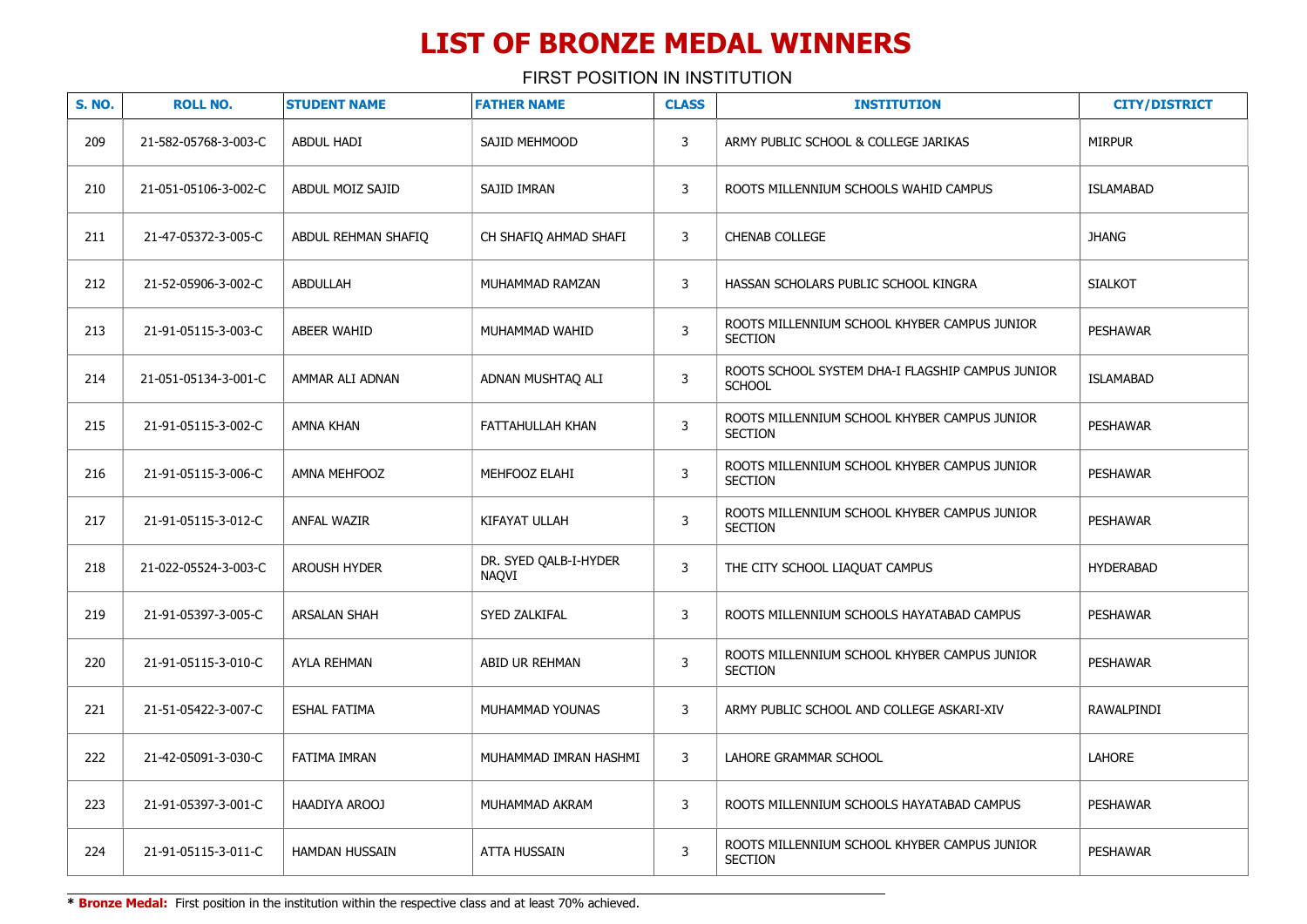| <b>S. NO.</b> | <b>ROLL NO.</b>      | <b>STUDENT NAME</b>    | <b>FATHER NAME</b>    | <b>CLASS</b> | <b>INSTITUTION</b>                                              | <b>CITY/DISTRICT</b> |
|---------------|----------------------|------------------------|-----------------------|--------------|-----------------------------------------------------------------|----------------------|
| 225           | 21-51-05422-3-009-C  | HARMEEN MAQSOOD        | MAQSOOD HANIF         | 3            | ARMY PUBLIC SCHOOL AND COLLEGE ASKARI-XIV                       | RAWALPINDI           |
| 226           | 21-51-05422-3-005-C  | HOORAYN HAMID          | HAMID FAYYAZ          | 3            | ARMY PUBLIC SCHOOL AND COLLEGE ASKARI-XIV                       | RAWALPINDI           |
| 227           | 21-582-05768-3-001-C | IRAJ ALI               | MAZHAR ALI            | 3            | ARMY PUBLIC SCHOOL & COLLEGE JARIKAS                            | <b>MIRPUR</b>        |
| 228           | 21-52-05906-3-003-C  | M AHMED                | ZAHID ALI             | $\mathbf{3}$ | HASSAN SCHOLARS PUBLIC SCHOOL KINGRA                            | <b>SIALKOT</b>       |
| 229           | 21-051-05646-3-013-C | M. HAMZA NAVEED        | SAADIA NAVEED         | 3            | BEACONHOUSE SCHOOL SYSTEM PRIMARY CAMPUS F-7/1                  | <b>ISLAMABAD</b>     |
| 230           | 21-42-05867-3-002-C  | MIAN MOHAMMAD YAQOOB   | MIAN MEHAR RAZA       | 3            | LEARNING ALLIANCE INTERNATIONAL                                 | LAHORE               |
| 231           | 21-051-05120-3-003-C | MUHAMMAD ALI HAIDER    | MUHAMMAD KAMAL HAIDER | 3            | ROOTS MILLENNIUM SCHOOLS TRAFALGAR CAMPUS                       | ISLAMABAD            |
| 232           | 21-42-05073-3-002-C  | MUHAMMAD AYAN SHAHID   | SHAHID JAMSHAID       | 3            | GARRISON ACADEMY JUNIOR TUFAIL SHAHEED CAMPUS                   | <b>LAHORE</b>        |
| 233           | 21-51-05422-3-015-C  | MUHAMMAD AZAN          | <b>IRFAN RAMZAN</b>   | 3            | ARMY PUBLIC SCHOOL AND COLLEGE ASKARI-XIV                       | RAWALPINDI           |
| 234           | 21-51-05422-3-021-C  | MUHAMMAD IBRAHIM ASIF  | ASIF KHURSHID         | 3            | ARMY PUBLIC SCHOOL AND COLLEGE ASKARI-XIV                       | RAWALPINDI           |
| 235           | 21-543-05384-3-004-C | MUHAMMAD SHAHEER       | MUHAMMAD HABIB AFZAL  | 3            | THE CITY SCHOOL CHAKWAL CAMPUS                                  | <b>CHAKWAL</b>       |
| 236           | 21-42-05091-3-027-C  | MUHAMMAD TALHA ATHAR   | ATHAR MAHMOOD         | $\mathsf{3}$ | LAHORE GRAMMAR SCHOOL                                           | <b>LAHORE</b>        |
| 237           | 21-582-05768-3-004-C | NAMIRA AMIR            | AMIR AZIZ             | 3            | ARMY PUBLIC SCHOOL & COLLEGE JARIKAS                            | <b>MIRPUR</b>        |
| 238           | 21-022-05887-3-011-C | <b>NEHAL BAKHTAWAR</b> | <b>AWAIS KHAN</b>     | $\mathsf{3}$ | BEACONHOUSE SCHOOL SYSTEM LATIFABAD PRIMARY II<br><b>CAMPUS</b> | <b>HYDERABAD</b>     |
| 239           | 21-582-05768-3-007-C | <b>NOOR FATIMA</b>     | <b>GULZAR AHMED</b>   | 3            | ARMY PUBLIC SCHOOL & COLLEGE JARIKAS                            | <b>MIRPUR</b>        |
| 240           | 21-91-05115-3-005-C  | PASHMA HIZBULLAH       | HIZBULLAH JAN         | 3            | ROOTS MILLENNIUM SCHOOL KHYBER CAMPUS JUNIOR<br><b>SECTION</b>  | <b>PESHAWAR</b>      |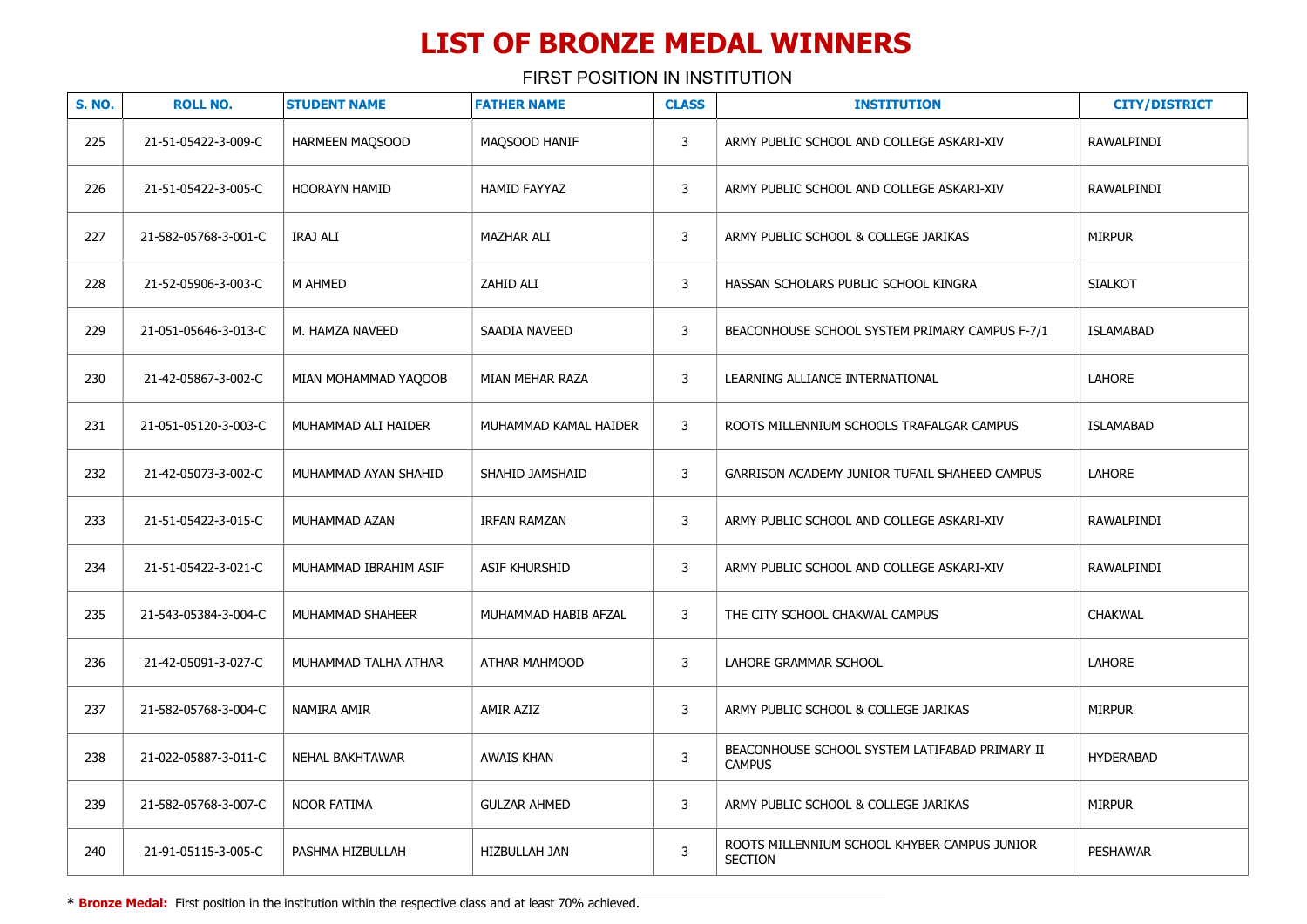| <b>S. NO.</b> | <b>ROLL NO.</b>      | <b>STUDENT NAME</b>    | <b>FATHER NAME</b>               | <b>CLASS</b>   | <b>INSTITUTION</b>                                                | <b>CITY/DISTRICT</b> |
|---------------|----------------------|------------------------|----------------------------------|----------------|-------------------------------------------------------------------|----------------------|
| 241           | 21-582-05768-3-005-C | <b>UZMA BUTT</b>       | <b>NOUMAN BUTT</b>               | 3              | ARMY PUBLIC SCHOOL & COLLEGE JARIKAS                              | <b>MIRPUR</b>        |
| 242           | 21-582-05768-3-006-C | ZAHRA NOOR             | RAJA SAJJAD AKBAR                | 3              | ARMY PUBLIC SCHOOL & COLLEGE JARIKAS                              | <b>MIRPUR</b>        |
| 243           | 21-91-05397-3-004-C  | ZULQARNAIN AHMAD       | AHMAD ZEB                        | 3              | ROOTS MILLENNIUM SCHOOLS HAYATABAD CAMPUS                         | <b>PESHAWAR</b>      |
| 244           | 21-051-05646-4-006-C | ABDULLAH KHAN          | SHAHID AHMED KHAN                | 4              | BEACONHOUSE SCHOOL SYSTEM PRIMARY CAMPUS F-7/1                    | <b>ISLAMABAD</b>     |
| 245           | 21-051-05676-4-014-C | <b>ABDULLAH SHAHID</b> | SHAHID MEHMOOD                   | 4              | UNITY INTERNATIONAL SCHOOL                                        | <b>ISLAMABAD</b>     |
| 246           | 21-022-05225-4-010-C | ABYAN ALI              | AHMED ALI                        | 4              | ARMY PUBLIC SCHOOL & COLLEGE                                      | <b>HYDERABAD</b>     |
| 247           | 21-51-05130-4-005-C  | AHMED IBRAHIM          | SHEIKH ANWAR AHMED               | 4              | FAZAIA INTER COLLEGE JINNAH CAMP JUNIOR SECTION                   | RAWALPINDI           |
| 248           | 21-051-05134-4-003-C | AKIF SIDDIQUE          | FAIQ SIDDIQUE                    | $\overline{4}$ | ROOTS SCHOOL SYSTEM DHA-I FLAGSHIP CAMPUS JUNIOR<br><b>SCHOOL</b> | <b>ISLAMABAD</b>     |
| 249           | 21-051-05608-4-005-C | <b>ALI ZEESHAN</b>     | YUMNA CHAURI                     | $\overline{4}$ | DHAI EDUCATION SYSTEM FLAGSHIP CAMPUS                             | <b>ISLAMABAD</b>     |
| 250           | 21-51-05391-4-001-C  | <b>ALIZA BANO</b>      | SUHAIB AZIM                      | 4              | ARMY PUBLIC SCHOOL AND COLLEGE FOR GIRLS PASBAN                   | RAWALPINDI           |
| 251           | 21-051-05134-4-001-C | <b>AROUSH KHAN</b>     | MUHAMMAD AZAM KHAN               | 4              | ROOTS SCHOOL SYSTEM DHA-I FLAGSHIP CAMPUS JUNIOR<br><b>SCHOOL</b> | <b>ISLAMABAD</b>     |
| 252           | 21-41-05024-4-026-C  | <b>ASRA TANVEER</b>    | <b>HAFIZ M. TANVEER</b>          | $\overline{4}$ | BEACONHOUSE SCHOOL SYSTEM PRIMARY & MIDDLE<br><b>CAMPUS</b>       | <b>FAISALABAD</b>    |
| 253           | 21-42-05499-4-004-C  | AWAAD ARQAM            | ARQAM ASLAM                      | 4              | <b>BEACONHOUSE NEWLANDS</b>                                       | LAHORE               |
| 254           | 21-51-05844-4-025-C  | EMAN FAROOQ            | MUHAMMAD FAROOQ                  | 4              | ST. MARY'S ACADEMY FOR GIRLS                                      | RAWALPINDI           |
| 255           | 21-051-05134-4-002-C | <b>HAFSA AMER</b>      | MUHAMMAD AMER<br><b>SHAFIQUE</b> | $\overline{4}$ | ROOTS SCHOOL SYSTEM DHA-I FLAGSHIP CAMPUS JUNIOR<br><b>SCHOOL</b> | <b>ISLAMABAD</b>     |
| 256           | 21-51-05391-4-002-C  | <b>HAFSA WASEEM</b>    | MUHAMMAD WASEEM HAYAT            | $\overline{4}$ | ARMY PUBLIC SCHOOL AND COLLEGE FOR GIRLS PASBAN                   | RAWALPINDI           |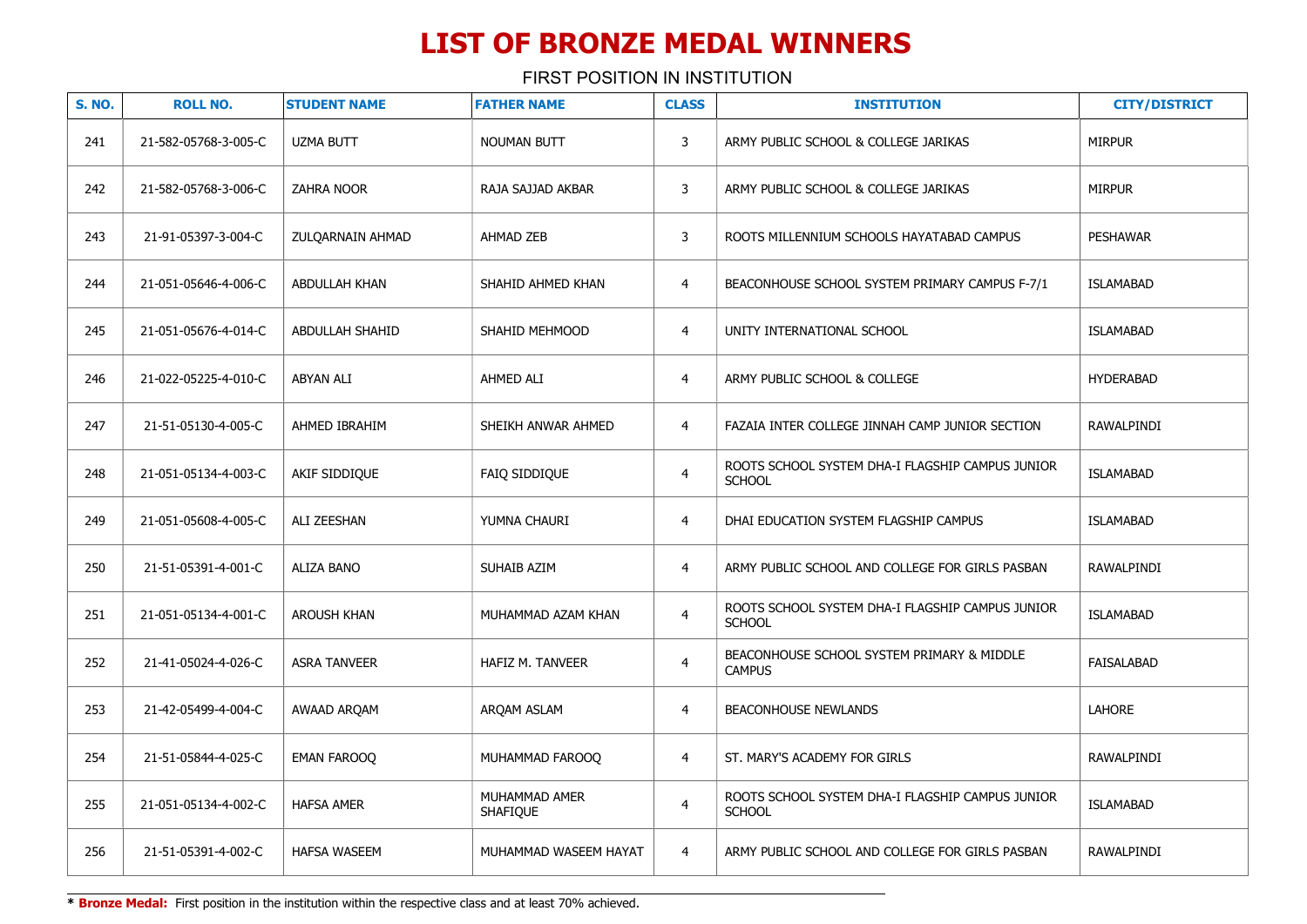| <b>S. NO.</b> | <b>ROLL NO.</b>      | <b>STUDENT NAME</b>           | <b>FATHER NAME</b>    | <b>CLASS</b>   | <b>INSTITUTION</b>                                             | <b>CITY/DISTRICT</b> |
|---------------|----------------------|-------------------------------|-----------------------|----------------|----------------------------------------------------------------|----------------------|
| 257           | 21-41-05058-4-001-C  | HALEEMA ASIM                  | MUHAMMAD ASIM AHSAN   | $\overline{4}$ | BEACONHOUSE SCHOOL SYSTEM CANAL CAMPUS PRIMARY<br><b>BLOCK</b> | <b>FAISALABAD</b>    |
| 258           | 21-051-05123-4-021-C | HAMDAN HAZRAT ULLAH           | <b>HAZRAT ULLAH</b>   | $\overline{4}$ | ISLAMABAD CONVENT SCHOOL H-8/4 CAMPUS                          | <b>ISLAMABAD</b>     |
| 259           | 21-051-05106-4-017-C | <b>HAYSAM USMAN</b>           | <b>USMAN RASHEED</b>  | $\overline{4}$ | ROOTS MILLENNIUM SCHOOLS WAHID CAMPUS                          | <b>ISLAMABAD</b>     |
| 260           | 21-51-05844-4-022-C  | <b>IMAMA HAREEM</b>           | MUHAMMAD ZAHID        | $\overline{4}$ | ST. MARY'S ACADEMY FOR GIRLS                                   | RAWALPINDI           |
| 261           | 21-42-05898-4-001-C  | <b>ISRAAFEL HAROUN RASHID</b> | AMIR MUZAFFAR RASHID  | $\overline{4}$ | LEOS WORKSHOP                                                  | <b>LAHORE</b>        |
| 262           | 21-051-05106-4-014-C | JAHANGIR NAEEM                | <b>NAEEM MIRZA</b>    | $\overline{4}$ | ROOTS MILLENNIUM SCHOOLS WAHID CAMPUS                          | <b>ISLAMABAD</b>     |
| 263           | 21-41-05024-4-036-C  | KHADIJA BILAL                 | <b>BILAL DANISH</b>   | $\overline{4}$ | BEACONHOUSE SCHOOL SYSTEM PRIMARY & MIDDLE<br><b>CAMPUS</b>    | FAISALABAD           |
| 264           | 21-021-05053-4-008-C | MANAHIL ABBAS                 | <b>ZAHEER ABBAS</b>   | $\overline{4}$ | THE CITY SCHOOL NORTH NAZIMABAD JUNIOR B                       | KARACHI              |
| 265           | 21-52-05906-4-002-C  | MARRIYAM                      | <b>TANVEER</b>        | $\overline{4}$ | HASSAN SCHOLARS PUBLIC SCHOOL KINGRA                           | <b>SIALKOT</b>       |
| 266           | 21-42-05499-4-003-C  | MOHAMMAD HADI HAROON          | HAROON RASHID         | 4              | <b>BEACONHOUSE NEWLANDS</b>                                    | LAHORE               |
| 267           | 21-55-05145-4-002-C  | MUHAMMAD AALIYAN HAIDER       | NAYYAR IMRAN HAIDER   | 4              | BEACONHOUSE SCHOOL SYSTEM SATELLITE TOWN CAMPUS                | <b>GUJRANWALA</b>    |
| 268           | 21-051-05833-4-001-C | MUHAMMAD ALI RAZA RAJA        | RAJA SHAHID RAZA      | $\overline{4}$ | ROOTS MILLENNIUM FUTURE WORLD SCHOOL                           | ISLAMABAD            |
| 269           | 21-543-05860-4-001-C | MUHAMMAD ASHAR                | MUHAMMAD RIZWAN MALIK | 4              | THE BRIGHT CRESCENT SCHOOL                                     | <b>CHAKWAL</b>       |
| 270           | 21-41-05024-4-033-C  | MUHAMMAD KHUBAIB QAMAR        | QAMAR ABBAS           | $\overline{4}$ | BEACONHOUSE SCHOOL SYSTEM PRIMARY & MIDDLE<br><b>CAMPUS</b>    | FAISALABAD           |
| 271           | 21-51-05160-4-001-C  | MUHAMMAD MUSA                 | TAUSEEF AHMED KHAN    | 4              | BEACONHOUSE SCHOOL SYSTEM                                      | RAWALPINDI           |
| 272           | 21-91-05115-4-006-C  | MUHAMMAD RAIYAN ARAIN         | MUHAMMAD ZAHIR        | $\overline{4}$ | ROOTS MILLENNIUM SCHOOL KHYBER CAMPUS JUNIOR<br><b>SECTION</b> | <b>PESHAWAR</b>      |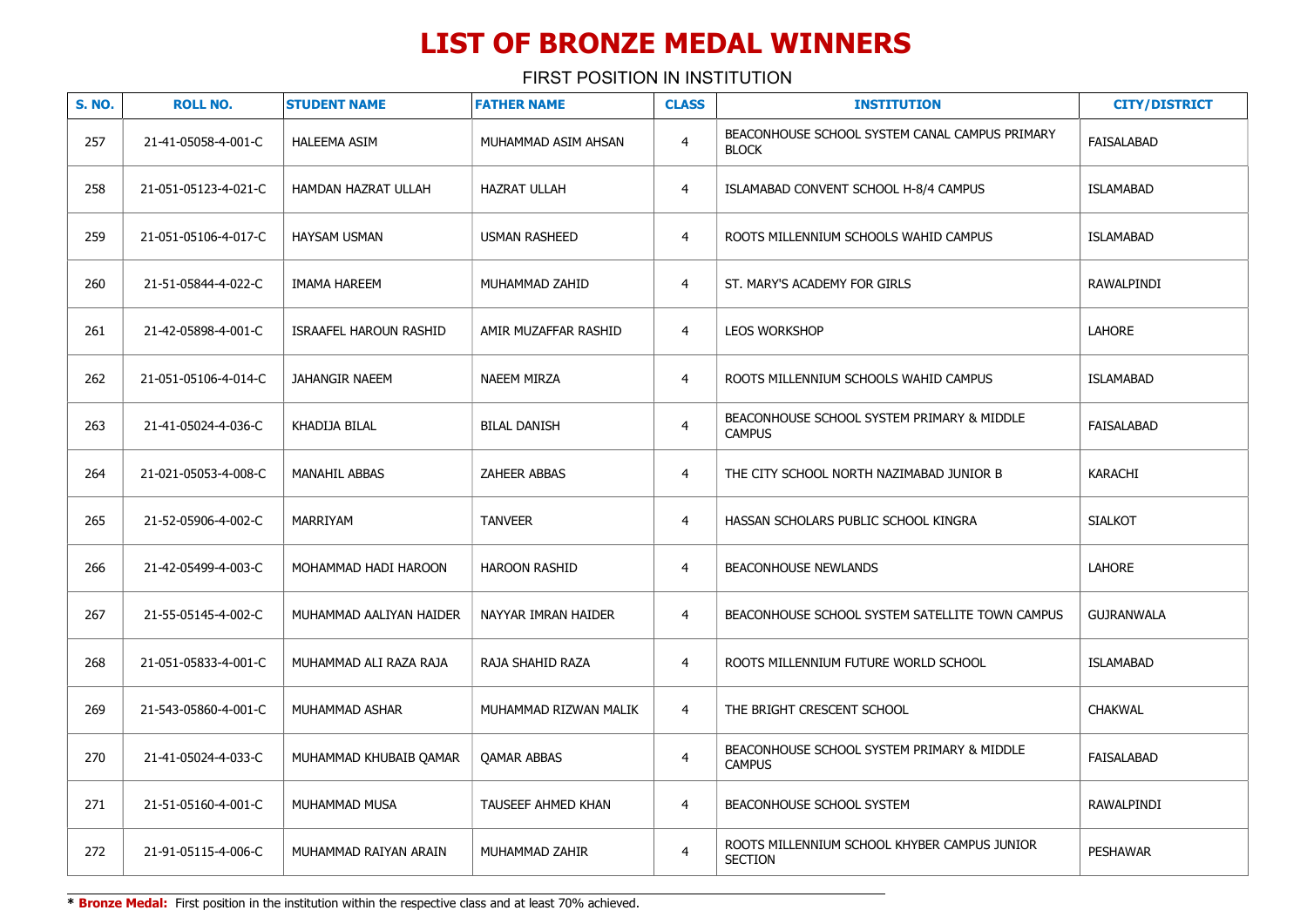FIRST POSITION IN INSTITUTION

| <b>S. NO.</b> | <b>ROLL NO.</b>      | <b>STUDENT NAME</b>               | <b>FATHER NAME</b>               | <b>CLASS</b>   | <b>INSTITUTION</b>                              | <b>CITY/DISTRICT</b> |
|---------------|----------------------|-----------------------------------|----------------------------------|----------------|-------------------------------------------------|----------------------|
| 273           | 21-51-05422-4-003-C  | MUHAMMAD SANNAN<br>KHURRAM BHATTI | KHURRAM SHAHZAD                  | 4              | ARMY PUBLIC SCHOOL AND COLLEGE ASKARI-XIV       | RAWALPINDI           |
| 274           | 21-51-05422-4-005-C  | MUHAMMAD ZEYYAD KHAN              | KHURRAM AZAD KHAN                | $\overline{4}$ | ARMY PUBLIC SCHOOL AND COLLEGE ASKARI-XIV       | RAWALPINDI           |
| 275           | 21-543-05384-4-001-C | NARMEEN RIZWAN                    | MUHAMMAD RIZWAN<br><b>BASHIR</b> | $\overline{4}$ | THE CITY SCHOOL CHAKWAL CAMPUS                  | <b>CHAKWAL</b>       |
| 276           | 21-051-05153-4-011-C | SAAD SULIMAN                      | YASIR WAHEED                     | $\overline{4}$ | ACE INTERNATIONAL ACADEMY                       | <b>ISLAMABAD</b>     |
| 277           | 21-42-05091-4-009-C  | SEEMAL AZMAT                      | AZMAT JAVED                      | $\overline{4}$ | LAHORE GRAMMAR SCHOOL                           | LAHORE               |
| 278           | 21-051-05156-4-003-C | SHI ZIYU                          | <b>SHI LONG</b>                  | $\overline{4}$ | THE MILLENNIUM EDUCATION GREENWICH CAMPUS       | <b>ISLAMABAD</b>     |
| 279           | 21-544-05230-4-003-C | SOPHIA KASHIF                     | <b>KASHIF HUSSAIN</b>            | $\overline{4}$ | BEACONHOUSE SCHOOL SYSTEM JHELUM BRANCH         | <b>JHELUM</b>        |
| 280           | 21-55-05141-4-010-C  | SUMAIYA USMAN                     | MUHAMMAD USMAN                   | $\overline{4}$ | ROOTS MILLENNIUM SCHOOL KINGSBURY CAMPUS        | <b>GUJRANWALA</b>    |
| 281           | 21-051-05246-4-001-C | SYED AHWAZ ALI BIN HASSAN         | SYED MOHSIN ALI                  | $\overline{4}$ | ROOTS MILLENNIUM SCHOOLS MAYFAIR CAMPUS         | <b>ISLAMABAD</b>     |
| 282           | 21-051-05638-4-002-C | SYEDA AIMAN GILANI                | SYED ABBAS GILANI                | $\overline{4}$ | HEADSTART SCHOOL GTR CAMPUS                     | <b>ISLAMABAD</b>     |
| 283           | 21-51-05391-4-013-C  | <b>WARISHA SHAREEF RAO</b>        | ZARYAB GUL RAO                   | $\overline{4}$ | ARMY PUBLIC SCHOOL AND COLLEGE FOR GIRLS PASBAN | RAWALPINDI           |
| 284           | 21-51-05852-4-001-C  | YASHAL SOHAIB                     | SOHAIB ARIF                      | $\overline{4}$ | THE CITY SCHOOL HARLEY CAMPUS                   | RAWALPINDI           |
| 285           | 21-53-05381-4-012-C  | YUSRA KHURRAM                     | CH. KHURRAM SADDIQUE             | 4              | THE EDUCATORS BARA DARI CAMPUS                  | <b>GUJRAT</b>        |
| 286           | 21-42-05073-5-003-C  | <b>ABDUL BASIT</b>                | MUHAMMAD ASIF                    | 5              | GARRISON ACADEMY JUNIOR TUFAIL SHAHEED CAMPUS   | LAHORE               |
| 287           | 21-068-05371-5-006-C | ABDUL HADI                        | ARSHAD MAJEED                    | 5              | ARMY PUBLIC SCHOOL AND COLLEGE                  | RAHIM YAR KHAN       |
| 288           | 21-021-05531-5-007-C | <b>ABDULLAH ABBAS</b>             | MUHAMMAD NASIR ABBAS             | 5              | THE CITY SCHOOL UNIVERSITY ROAD CAMPUS          | KARACHI              |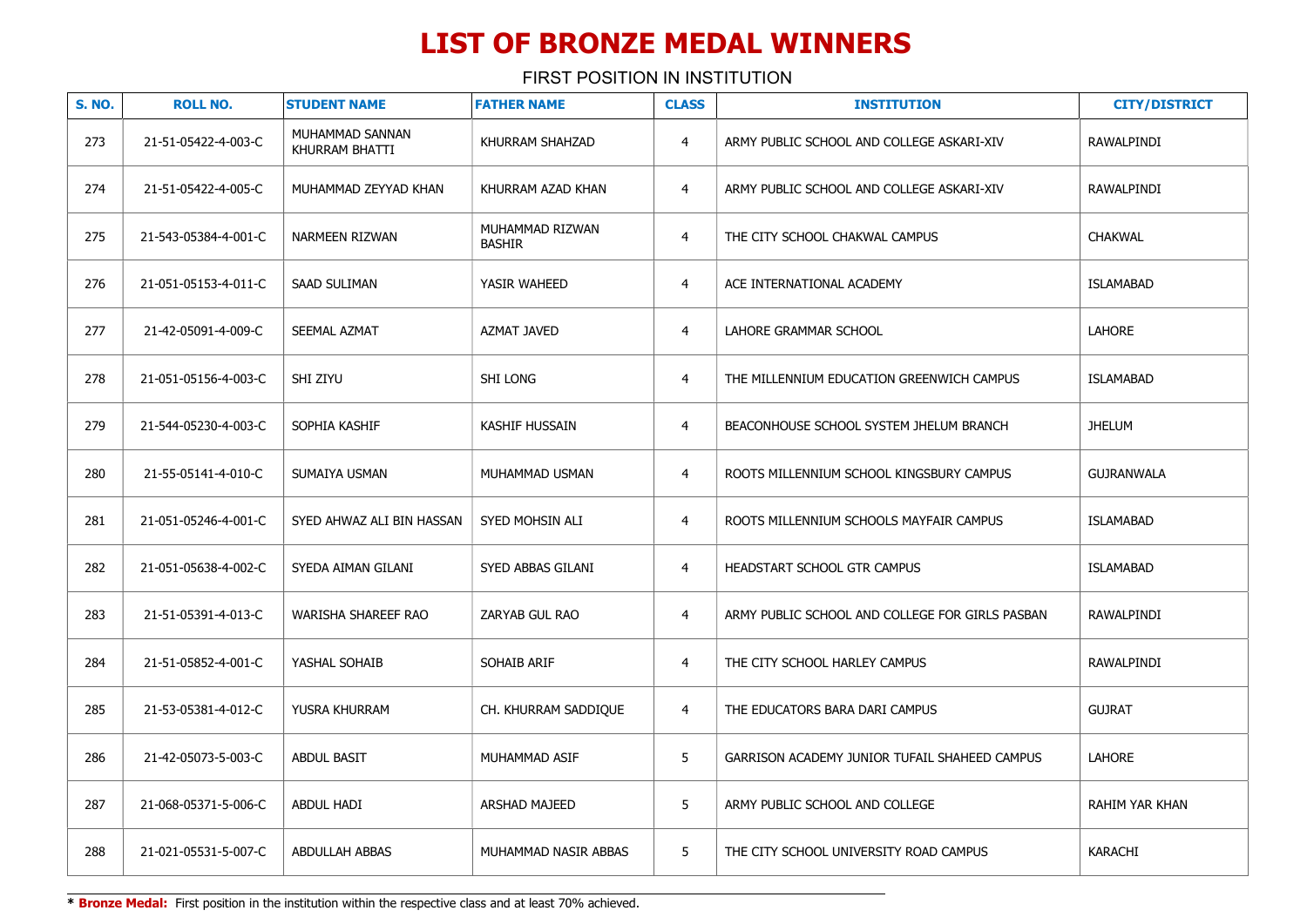FIRST POSITION IN INSTITUTION

| <b>S. NO.</b> | <b>ROLL NO.</b>      | <b>STUDENT NAME</b>               | <b>FATHER NAME</b>                  | <b>CLASS</b> | <b>INSTITUTION</b>                            | <b>CITY/DISTRICT</b> |
|---------------|----------------------|-----------------------------------|-------------------------------------|--------------|-----------------------------------------------|----------------------|
| 289           | 21-42-05073-5-006-C  | ABDULLAH YOUSAF                   | MUHAMMAD YOUSAF                     | 5            | GARRISON ACADEMY JUNIOR TUFAIL SHAHEED CAMPUS | <b>LAHORE</b>        |
| 290           | 21-543-05818-5-003-C | AIMAN FATIMA                      | <b>NASIR MEHMOOD</b>                | 5            | FAZAIA INTER COLLEGE KALLAR KAHAR             | <b>CHAKWAL</b>       |
| 291           | 21-068-05371-5-003-C | ALI HUSSAIN SHAH                  | <b>KAMRAN SHAH</b>                  | 5            | ARMY PUBLIC SCHOOL AND COLLEGE                | RAHIM YAR KHAN       |
| 292           | 21-021-05192-5-001-C | AYAN BIN FAHEEM                   | <b>FAHEEM AHSAN</b>                 | 5            | ARMY PUBLIC SCHOOL GULMOHAR CAMPUS            | <b>KARACHI</b>       |
| 293           | 21-022-05812-5-006-C | <b>DUA</b>                        | <b>ZAMEER HUSSAIN</b>               | 5            | PUBLIC SCHOOL HYDERABAD                       | <b>HYDERABAD</b>     |
| 294           | 21-051-05608-5-001-C | <b>FATIMA MALIK</b>               | MUHAMMAD AAMIR<br>SIDDIQUE MALIK    | 5            | DHAI EDUCATION SYSTEM FLAGSHIP CAMPUS         | <b>ISLAMABAD</b>     |
| 295           | 21-021-05891-5-003-C | <b>FAZLE RAZIO</b>                | CHAUDARY MOHAMMAD<br><b>MAQBOOL</b> | 5            | ROOTS MILLENNIUM SCHOOL HILLGATE CAMPUS       | <b>KARACHI</b>       |
| 296           | 21-068-05371-5-004-C | <b>HAMDAN</b>                     | MUHAMMAD SALMAN KHAN                | 5            | ARMY PUBLIC SCHOOL AND COLLEGE                | RAHIM YAR KHAN       |
| 297           | 21-51-05645-5-003-C  | <b>HASHAM ALI</b>                 | <b>FARMAN ALI</b>                   | 5            | ROOTS INTERNATIONAL SCHOOLS & COLLEGES        | <b>RAWALPINDI</b>    |
| 298           | 21-42-05073-5-002-C  | <b>HASHIR ASIF</b>                | MUHAMMAD ASIF                       | 5            | GARRISON ACADEMY JUNIOR TUFAIL SHAHEED CAMPUS | <b>LAHORE</b>        |
| 299           | 21-56-05849-5-007-C  | KHADIJA NAWAZ                     | MUHAMMAD FAZAL BILAL                | 5            | LAHORE GRAMMAR SCHOOL JUNIOR CAMPUS           | <b>SHEIKHUPURA</b>   |
| 300           | 21-051-05484-5-005-C | MOHAMMAD HADI UMAR                | <b>UMAR SHAFIO</b>                  | 5            | SUPER NOVA SCHOOL F-7/1 CAMPUS                | <b>ISLAMABAD</b>     |
| 301           | 21-51-05645-5-001-C  | MOHID SAIF                        | SAIF-UR-REHMAN MALIK                | 5            | ROOTS INTERNATIONAL SCHOOLS & COLLEGES        | RAWALPINDI           |
| 302           | 21-547-05853-5-004-C | MUHAMMAD AHMAD<br><b>SIDDIQUE</b> | MUHAMMAD SIDDIQUE<br><b>AHMAD</b>   | 5            | BEACONHOUSE SCHOOL SYSTEM SENIOR CAMPUS       | HAFIZABAD            |
| 303           | 21-543-05384-5-004-C | MUHAMMAD AYAAN ALI                | DR. MUHAMMAD ALI RAZA               | 5            | THE CITY SCHOOL CHAKWAL CAMPUS                | <b>CHAKWAL</b>       |
| 304           | 21-021-05376-5-003-C | MUHAMMAD EHTESHAM<br>LODHI        | <b>ASIF LODHI</b>                   | 5            | <b>HABIB PUBLIC SCHOOL</b>                    | <b>KARACHI</b>       |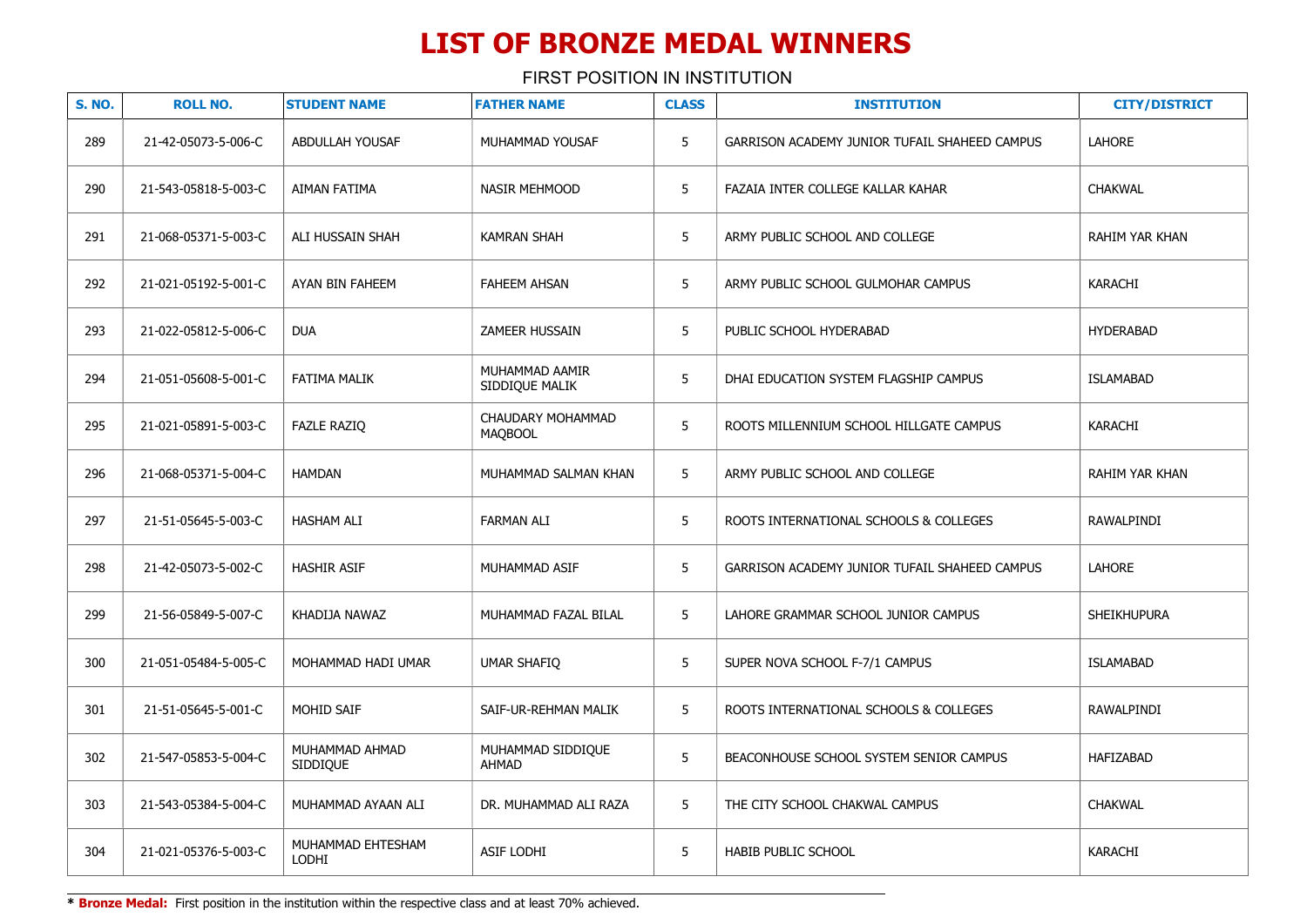FIRST POSITION IN INSTITUTION

| <b>S. NO.</b> | <b>ROLL NO.</b>      | <b>STUDENT NAME</b>     | <b>FATHER NAME</b>   | <b>CLASS</b> | <b>INSTITUTION</b>                                         | <b>CITY/DISTRICT</b> |
|---------------|----------------------|-------------------------|----------------------|--------------|------------------------------------------------------------|----------------------|
| 305           | 21-723-05787-5-006-C | MUHAMMAD FARIS          | <b>FAIQUE ALI</b>    | 5            | FFC GRAMMAR SCHOOL & COLLEGE                               | <b>GHOTKI</b>        |
| 306           | 21-543-05776-5-004-C | MUHAMMAD JASIM          | FALAK ABBAS HASHMI   | 5            | BEACONHOUSE SCHOOL SYSTEM CHAKWAL BRANCH                   | <b>CHAKWAL</b>       |
| 307           | 21-91-05397-5-001-C  | MUHAMMAD MAAZ BIN AKRAM | MUHAMMAD AKRAM       | 5            | ROOTS MILLENNIUM SCHOOLS HAYATABAD CAMPUS                  | <b>PESHAWAR</b>      |
| 308           | 21-51-05855-5-004-C  | MUHAMMAD MOHID WAQAS    | KHAWAJA WAQAS NAVEED | 5            | NOVA CITY SCHOOL                                           | RAWALPINDI           |
| 309           | 21-51-05422-5-007-C  | MUHAMMAD TAHA FAISAL    | <b>FAISAL WAHID</b>  | 5            | ARMY PUBLIC SCHOOL AND COLLEGE ASKARI-XIV                  | RAWALPINDI           |
| 310           | 21-543-05384-5-003-C | MUHAMMAD TAHA SHAHID    | SHAHID JAHANGIR      | 5            | THE CITY SCHOOL CHAKWAL CAMPUS                             | <b>CHAKWAL</b>       |
| 311           | 21-42-05073-5-007-C  | MUHAMMAD TAYYAB YASIN   | MUHAMMAD YASIN       | 5            | GARRISON ACADEMY JUNIOR TUFAIL SHAHEED CAMPUS              | LAHORE               |
| 312           | 21-923-05714-5-002-C | MUHAMMAD UMER KHAN      | MUHAMMAD JAMAL KHAN  | 5            | THE CITY SCHOOL NOWSHERA CAMPUS                            | <b>NOWSHERA</b>      |
| 313           | 21-42-05073-5-005-C  | MUHAMMAD YASEEN         | <b>ASAD HUSSAIN</b>  | 5            | GARRISON ACADEMY JUNIOR TUFAIL SHAHEED CAMPUS              | LAHORE               |
| 314           | 21-021-05549-5-001-C | MUNTAHA AHMED           | SOHAIL AHMED         | 5            | ROOTS MILLENNIUM FUTURE WORLD SCHOOL                       | <b>KARACHI</b>       |
| 315           | 21-022-05225-5-008-C | <b>MUSAB SHAIKH</b>     | HAYAT QAMAR          | 5            | ARMY PUBLIC SCHOOL & COLLEGE                               | <b>HYDERABAD</b>     |
| 316           | 21-42-05837-5-005-C  | MUSTAFA AHMED           | RABIYA AHMED         | 5            | BEACONHOUSE SCHOOL SYSTEM JOHAR TOWN BOYS<br>MIDDLE CAMPUS | LAHORE               |
| 317           | 21-91-05397-5-002-C  | MUSTAFA SHINWARI        | SARIM SHINWARI       | 5            | ROOTS MILLENNIUM SCHOOLS HAYATABAD CAMPUS                  | PESHAWAR             |
| 318           | 21-51-05844-5-006-C  | <b>RANIA SOHAIL</b>     | DR. MUHAMMAD SOHAIL  | 5            | ST. MARY'S ACADEMY FOR GIRLS                               | RAWALPINDI           |
| 319           | 21-051-05123-5-001-C | RESHMAIL FATIMA         | FURQAN AHMED KHAN    | 5            | ISLAMABAD CONVENT SCHOOL H-8/4 CAMPUS                      | <b>ISLAMABAD</b>     |
| 320           | 21-923-05895-5-001-C | SIMMRA ZAINAB           | KAZMI                | 5            | BEACONHOUSE SCHOOL SYSTEM RISALPUR BRANCH                  | <b>NOWSHERA</b>      |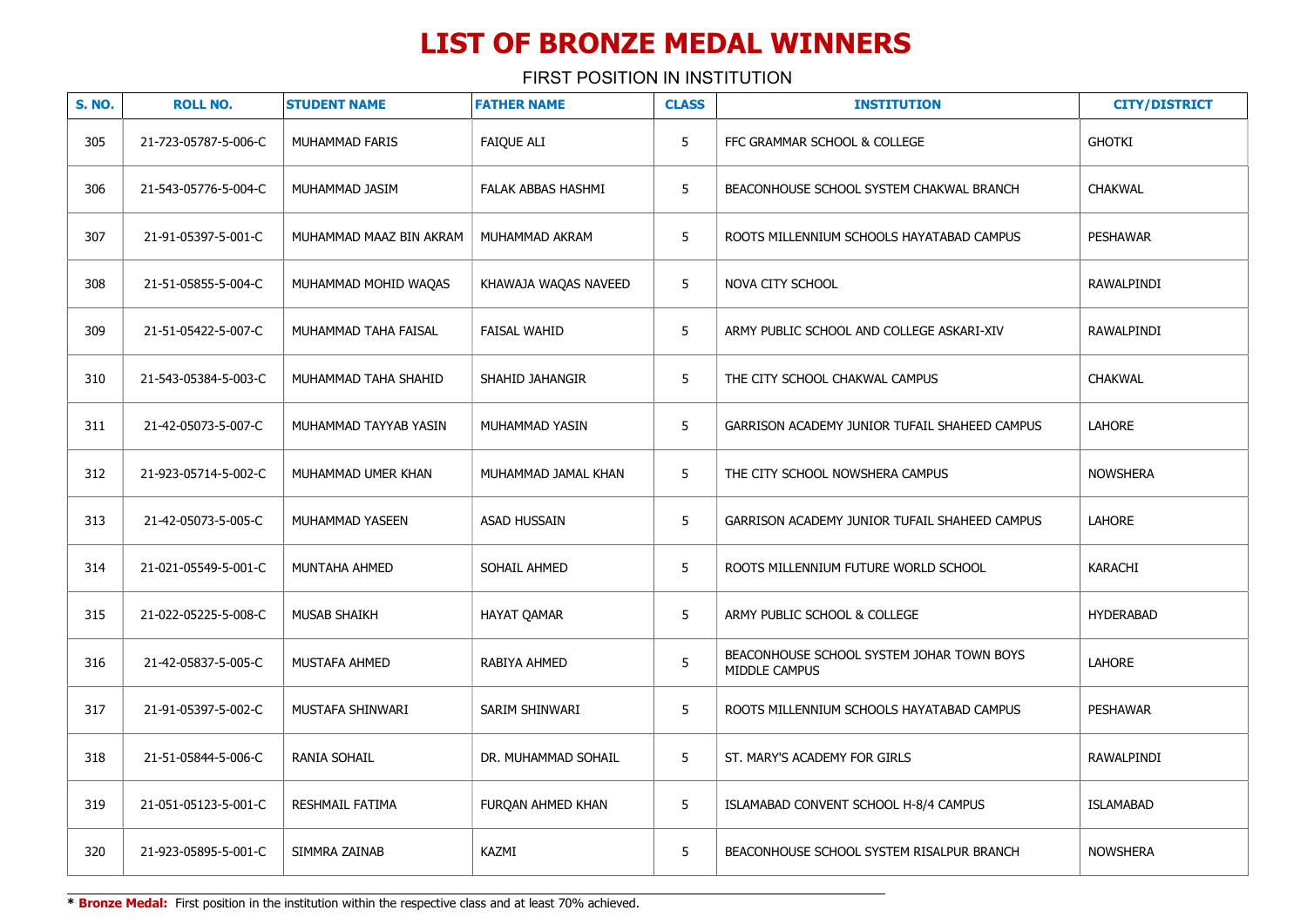FIRST POSITION IN INSTITUTION

| <b>S. NO.</b> | <b>ROLL NO.</b>      | <b>STUDENT NAME</b>   | <b>FATHER NAME</b>       | <b>CLASS</b> | <b>INSTITUTION</b>                                                | <b>CITY/DISTRICT</b> |
|---------------|----------------------|-----------------------|--------------------------|--------------|-------------------------------------------------------------------|----------------------|
| 321           | 21-051-05153-5-005-C | SOUGO SHIRAI          | SYED SAJJAD HUSSAIN SHAH | 5            | ACE INTERNATIONAL ACADEMY                                         | <b>ISLAMABAD</b>     |
| 322           | 21-42-05073-5-004-C  | <b>TAMIYA MAJID</b>   | MUHAMMAD MAJID           | 5            | GARRISON ACADEMY JUNIOR TUFAIL SHAHEED CAMPUS                     | <b>LAHORE</b>        |
| 323           | 21-42-05499-5-010-C  | <b>UMAYNAH FAISAL</b> | FAISAL QAISER SETHI      | 5            | <b>BEACONHOUSE NEWLANDS</b>                                       | <b>LAHORE</b>        |
| 324           | 21-068-05371-5-005-C | ZAID BIN AHSAN        | <b>AHSAN MEHMOOD</b>     | 5            | ARMY PUBLIC SCHOOL AND COLLEGE                                    | RAHIM YAR KHAN       |
| 325           | 21-022-05812-5-005-C | ZAINAB                | ZAMEER HUSSAIN           | 5            | PUBLIC SCHOOL HYDERABAD                                           | <b>HYDERABAD</b>     |
| 326           | 21-42-05091-5-004-C  | ZAYYAN SABIR          | SABIR HUSSAIN            | 5            | LAHORE GRAMMAR SCHOOL                                             | LAHORE               |
| 327           | 21-543-05776-6-001-C | ABDUL BARI SEHGAL     | KHAWAJA FARHAD JAVED     | 6            | BEACONHOUSE SCHOOL SYSTEM CHAKWAL BRANCH                          | <b>CHAKWAL</b>       |
| 328           | 21-051-05676-6-001-C | ABDUR REHMAN          | IMTIAZ AHMAD             | 6            | UNITY INTERNATIONAL SCHOOL                                        | <b>ISLAMABAD</b>     |
| 329           | 21-051-05123-6-021-C | <b>ADEEN RITAJ</b>    | HUMAIR SHAHZAD           | 6            | ISLAMABAD CONVENT SCHOOL H-8/4 CAMPUS                             | <b>ISLAMABAD</b>     |
| 330           | 21-051-05123-6-003-C | AFIFA JAMIL           | ANWER JAMIL              | 6            | ISLAMABAD CONVENT SCHOOL H-8/4 CAMPUS                             | <b>ISLAMABAD</b>     |
| 331           | 21-55-05623-6-007-C  | ANFAL JAVAID          | DR. M. JAVAID SAHI       | 6            | BEACONHOUSE SCHOOL SYSTEM PALM TREE CAMPUS GIRLS<br><b>BRANCH</b> | <b>GUJRANWALA</b>    |
| 332           | 21-021-05811-6-016-C | ARMIYA AMIN KEASHWANI | AMIN KEASHWANI           | 6            | HABIB GIRLS' SCHOOL SECONDARY SECTION                             | KARACHI              |
| 333           | 21-51-05645-6-001-C  | AYLA GHAWAS           | SAYED NOOR GHAWAS        | 6            | ROOTS INTERNATIONAL SCHOOLS & COLLEGES                            | RAWALPINDI           |
| 334           | 21-56-05849-6-005-C  | <b>AYMEN ASIF</b>     | ASIF YAQOOB              | 6            | LAHORE GRAMMAR SCHOOL JUNIOR CAMPUS                               | <b>SHEIKHUPURA</b>   |
| 335           | 21-42-05499-6-006-C  | AYZA KAMRAN           | KAMRAN GAFOOR            | 6            | <b>BEACONHOUSE NEWLANDS</b>                                       | LAHORE               |
| 336           | 21-021-05549-6-007-C | AZAN ALAM SIDDIQUI    | <b>FARAZ ALAM</b>        | 6            | ROOTS MILLENNIUM FUTURE WORLD SCHOOL                              | <b>KARACHI</b>       |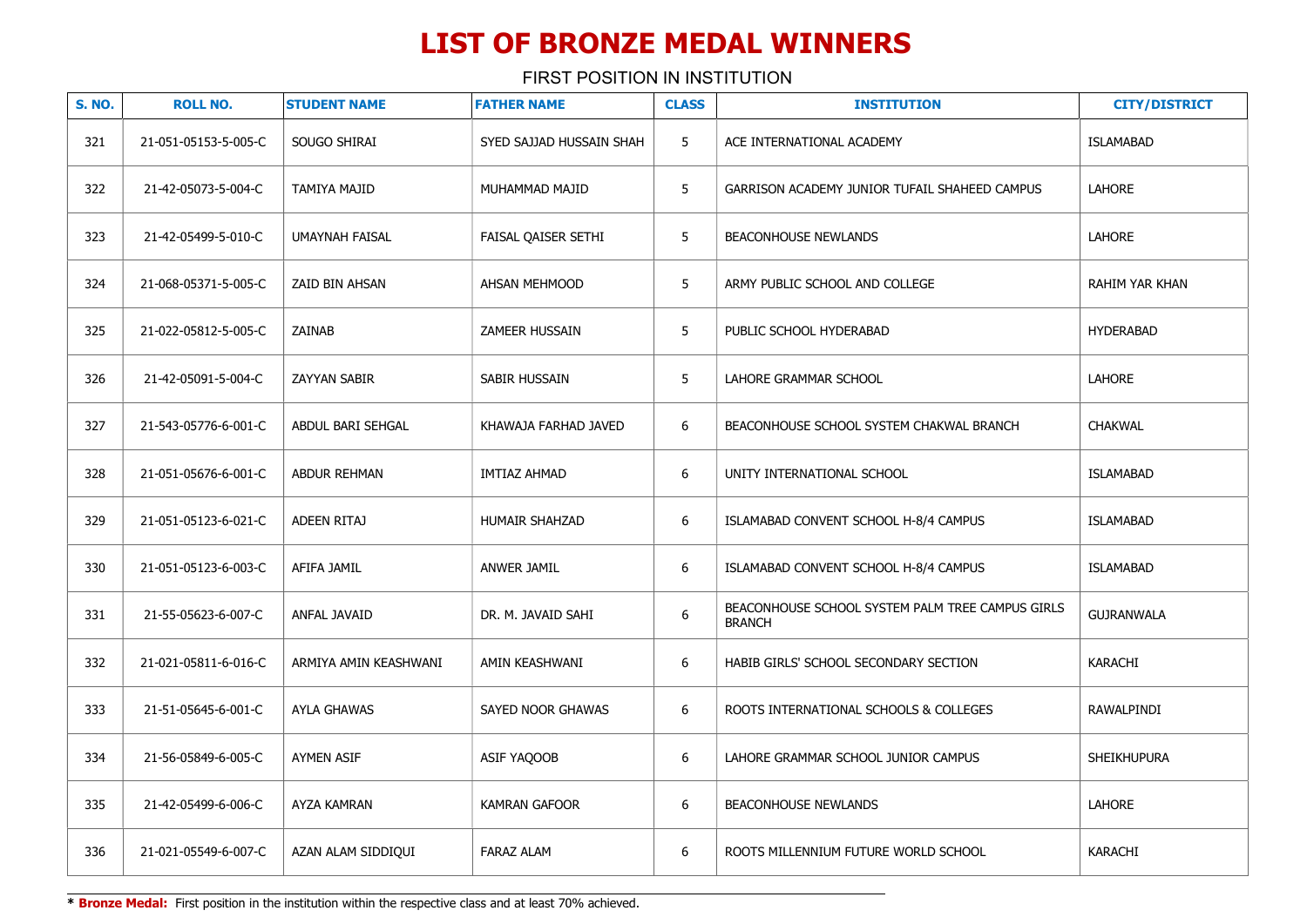| <b>S. NO.</b> | <b>ROLL NO.</b>      | <b>STUDENT NAME</b>        | <b>FATHER NAME</b>          | <b>CLASS</b> | <b>INSTITUTION</b>                                                   | <b>CITY/DISTRICT</b> |
|---------------|----------------------|----------------------------|-----------------------------|--------------|----------------------------------------------------------------------|----------------------|
| 337           | 21-44-05755-6-003-C  | <b>BASIM AHMAD</b>         | NASEEM ABBAS AHMAR          | 6            | BEACONHOUSE SCHOOL SYSTEM BOYS CAMPUS                                | <b>OKARA</b>         |
| 338           | 21-051-05624-6-001-C | DANEEN CHAUDHRY            | <b>NOUMAN CHAUDHRY</b>      | 6            | BEACONHOUSE SCHOOL SYSTEM METROPOLITAN CAMPUS<br><b>GIRLS BRANCH</b> | <b>ISLAMABAD</b>     |
| 339           | 21-51-05893-6-013-C  | <b>EMAN UMAIR</b>          | <b>UMAIR SHOUKAT</b>        | 6            | ROOTS GARDEN SCHOOL JUNIOR & PREPARATORY 98-<br><b>HARLEY CAMPUS</b> | <b>RAWALPINDI</b>    |
| 340           | 21-42-05237-6-015-C  | <b>ESHAL HASSAN BHUTTA</b> | HASSAN AHMED BHUTTA         | 6            | LAHORE GRAMMAR SCHOOL (LANDMARK PROJECT)                             | <b>LAHORE</b>        |
| 341           | 21-021-05804-6-002-C | <b>ESHAL YASIIR</b>        | MUHAMMAD YASIR              | 6            | DAWOOD PUBLIC SCHOOL                                                 | KARACHI              |
| 342           | 21-51-05151-6-001-C  | <b>FATIMA ABID</b>         | LT. COL. ABID MAJEED        | 6            | ROOTS MILLENNIUM SCHOOLS GREEN PARK CAMPUS                           | RAWALPINDI           |
| 343           | 21-42-05499-6-004-C  | <b>FILZA ALI</b>           | <b>KAMRAN AFZAL</b>         | 6            | <b>BEACONHOUSE NEWLANDS</b>                                          | LAHORE               |
| 344           | 21-52-05175-6-001-C  | <b>FIZA SHAHEEN</b>        | M. FAISAL                   | 6            | THE CITY SCHOOL IQBAL CAMPUS                                         | <b>SIALKOT</b>       |
| 345           | 21-022-05225-6-005-C | <b>HAFSA JASEEM</b>        | <b>JASEEM ANWAR</b>         | 6            | ARMY PUBLIC SCHOOL & COLLEGE                                         | <b>HYDERABAD</b>     |
| 346           | 21-051-05081-6-001-C | <b>HALEEM ASIF</b>         | <b>ASIF NAEEM</b>           | 6            | BAHRIA COLLEGE NAVAL COMPLEX                                         | <b>ISLAMABAD</b>     |
| 347           | 21-051-05409-6-001-C | <b>HAMZA SAMAD</b>         | <b>ASIM SAMAD</b>           | 6            | ROOTS MILLENNIUM SCHOOLS ONE WORLD CAMPUS                            | <b>ISLAMABAD</b>     |
| 348           | 21-021-05376-6-003-C | <b>HASAN ASKARI</b>        | ZULFIQAR ASKARI             | 6            | HABIB PUBLIC SCHOOL                                                  | <b>KARACHI</b>       |
| 349           | 21-051-05156-6-002-C | <b>HASHIR AHMED</b>        | MUDASSIR AHMED              | 6            | THE MILLENNIUM EDUCATION GREENWICH CAMPUS                            | ISLAMABAD            |
| 350           | 21-051-05568-6-001-C | <b>HIBA TAHSIN</b>         | MUHAMMAD TAHSIN             | 6            | FAZAIA INTER COLLEGE E-9 CAMPUS                                      | <b>ISLAMABAD</b>     |
| 351           | 21-021-05819-6-008-C | HUSSAIN HAIDER             | SYED KAMRAN HAIDER<br>NAQVI | 6            | BEACONHOUSE SCHOOL SYSTEM GULSHAN MIDDLE - I                         | KARACHI              |
| 352           | 21-51-05844-6-005-C  | KASHAF FATIMA              | KHALID MEHMOOD              | 6            | ST. MARY'S ACADEMY FOR GIRLS                                         | RAWALPINDI           |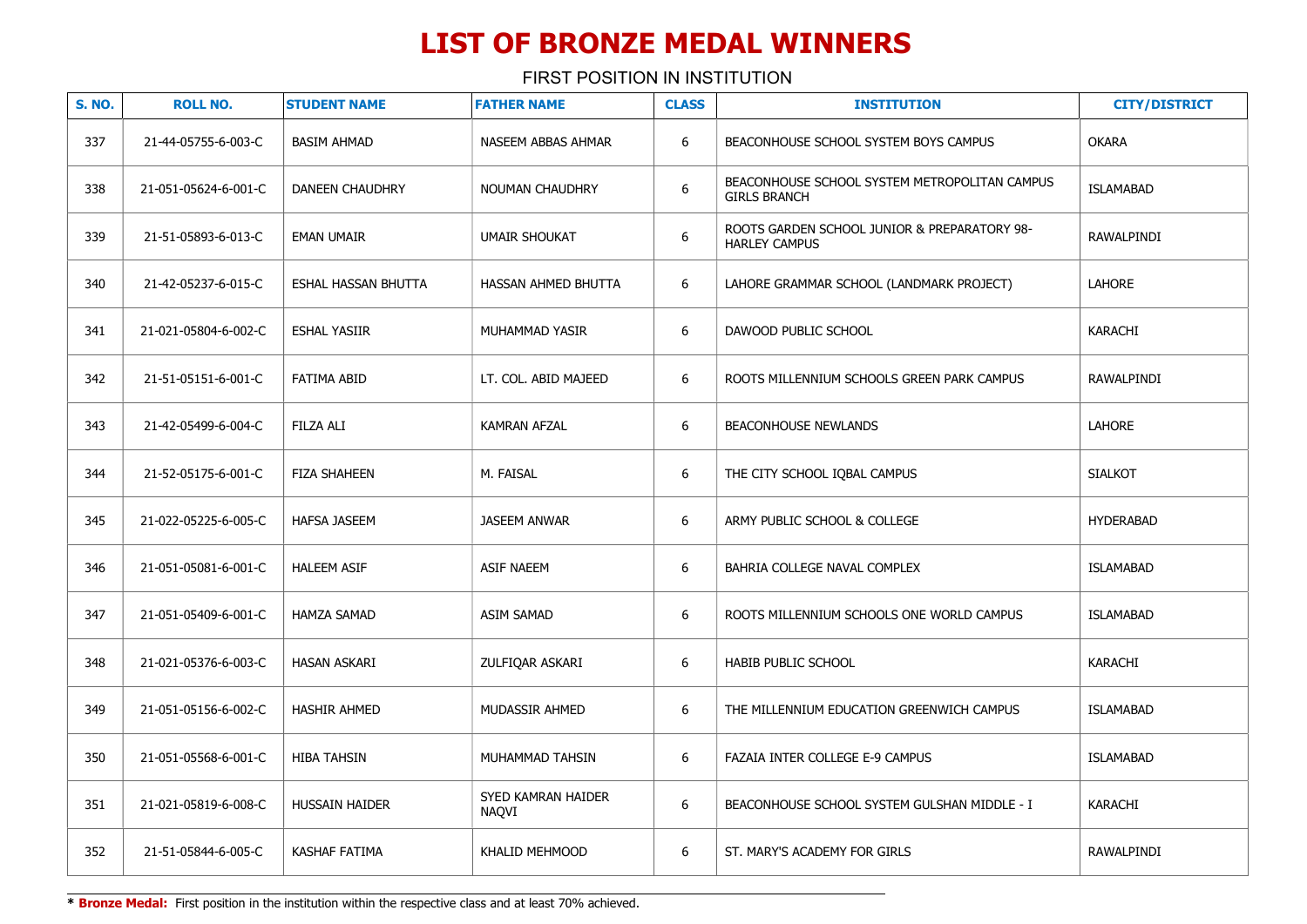| <b>S. NO.</b> | <b>ROLL NO.</b>      | <b>STUDENT NAME</b>    | <b>FATHER NAME</b>                 | <b>CLASS</b>     | <b>INSTITUTION</b>                                                     | <b>CITY/DISTRICT</b> |
|---------------|----------------------|------------------------|------------------------------------|------------------|------------------------------------------------------------------------|----------------------|
| 353           | 21-55-05424-6-006-C  | M.FARDEEN KASHIF       | <b>KASHIF IRSHAD</b>               | 6                | THE CITY SCHOOL CANTT CAMPUS                                           | <b>GUJRANWALA</b>    |
| 354           | 21-582-05105-6-001-C | <b>MAHNOOR ARIF</b>    | CH. MUHAMMAD ARIF                  | 6                | BEACONHOUSE SCHOOL SYSTEM MIRPUR BRANCH                                | <b>MIRPUR</b>        |
| 355           | 21-051-05548-6-001-C | <b>MAHNOOR JAVAID</b>  | <b>ASIF JAVAID</b>                 | 6                | BAHRIA FOUNDATION COLLEGE GHAURI TOWN CAMPUS                           | <b>ISLAMABAD</b>     |
| 356           | 21-42-05499-6-007-C  | <b>MIKAIL KHAN</b>     | <b>USMAN AHMED KHAN</b>            | 6                | <b>BEACONHOUSE NEWLANDS</b>                                            | <b>LAHORE</b>        |
| 357           | 21-66-05109-6-005-C  | <b>MUBEEN AHMAD</b>    | MUHAMMAD SALEEM                    | 6                | BLOOMFIELD HALL SCHOOL                                                 | MUZAFFARGARH         |
| 358           | 21-55-05186-6-001-C  | MUHAMMAD AARISH        |                                    | 6                | ROOTS MILLENNIUM SCHOOL HOLBORN CAMPUS                                 | <b>GUJRANWALA</b>    |
| 359           | 21-051-05833-6-001-C | MUHAMMAD AHMED         | CHAUDHARY MUHAMMAD<br><b>ASLAM</b> | 6                | ROOTS MILLENNIUM FUTURE WORLD SCHOOL                                   | <b>ISLAMABAD</b>     |
| 360           | 21-021-05875-6-014-C | MUHAMMAD ALI ZAIDI     | SYED HAMMAD RAZA ZAIDI             | 6                | BAHRIA COLLEGE KARACHI NORE-I                                          | <b>KARACHI</b>       |
| 361           | 21-051-05608-6-003-C | MUHAMMAD ASAD MALIK    | AAMIR MALIK                        | 6                | DHAI EDUCATION SYSTEM FLAGSHIP CAMPUS                                  | <b>ISLAMABAD</b>     |
| 362           | 21-051-05796-6-024-C | MUHAMMAD AWAIS FAROOQ  | MUHAMMAD FAROOQ AWAN               | 6                | BENCHMARK SCHOOL SYSTEM O LEVEL CAMPUS                                 | <b>ISLAMABAD</b>     |
| 363           | 21-051-05716-6-003-C | MUHAMMAD BILAL CHOWHAN | ADEEL NASEEM CHOWHAN               | 6                | HEADSTART SCHOOL MIDDLE YEARS                                          | <b>ISLAMABAD</b>     |
| 364           | 21-051-05484-6-001-C | MUHAMMAD BIN ARSHAD    | ARSHAD AYYUB JADOON                | 6                | SUPER NOVA SCHOOL F-7/1 CAMPUS                                         | <b>ISLAMABAD</b>     |
| 365           | 21-051-05796-6-022-C | MUHAMMAD RABI UN NOOR  | MUHAMMAD KAMRAN<br><b>KHALID</b>   | 6                | BENCHMARK SCHOOL SYSTEM O LEVEL CAMPUS                                 | <b>ISLAMABAD</b>     |
| 366           | 21-51-05427-6-002-C  | MUHAMMAD RAYYAN JAMIL  | MUHAMMAD JAMIL ARIF                | 6                | ARMY PUBLIC SCHOOL AND COLLEGE BOYS BRANCH                             | RAWALPINDI           |
| 367           | 21-51-05004-6-001-C  | MUHAMMAD ZUHAIR VAQAS  | VAQAS JAVED                        | $\boldsymbol{6}$ | BEACONHOUSE SCHOOL SYSTEM CIVIL LINES MIDDLE &<br><b>SENIOR BRANCH</b> | RAWALPINDI           |
| 368           | 21-55-05791-6-001-C  | MUSAFFA AAMIR          | AAMIR GULZAR                       | 6                | LAHORE COLLEGE OF ARTS & SCIENCES GUJRANWALA<br><b>CAMPUS</b>          | <b>GUJRANWALA</b>    |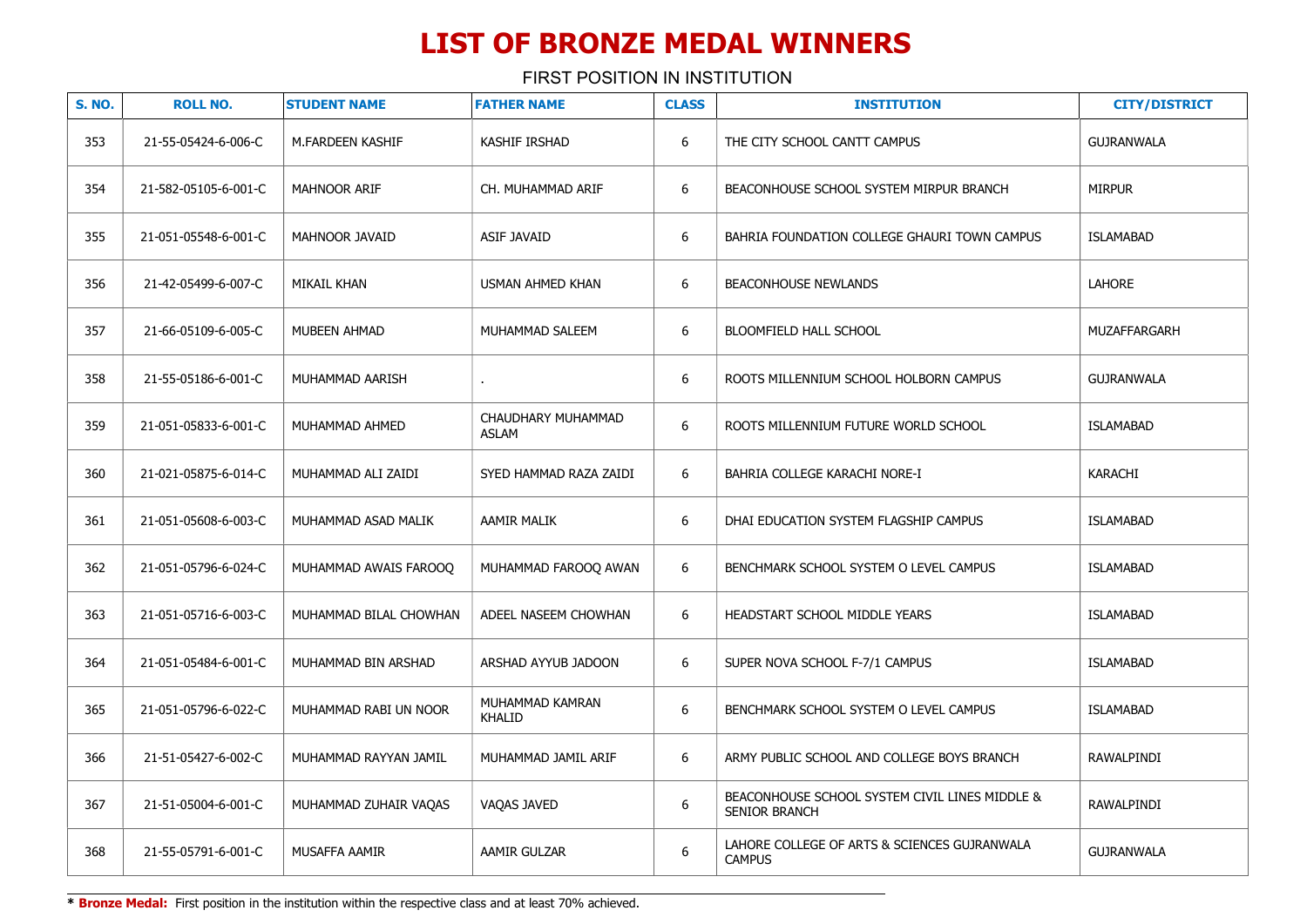FIRST POSITION IN INSTITUTION

| <b>S. NO.</b> | <b>ROLL NO.</b>      | <b>STUDENT NAME</b>   | <b>FATHER NAME</b>                    | <b>CLASS</b>     | <b>INSTITUTION</b>                                                | <b>CITY/DISTRICT</b> |
|---------------|----------------------|-----------------------|---------------------------------------|------------------|-------------------------------------------------------------------|----------------------|
| 369           | 21-051-05134-6-004-C | NABIHA BINTE AAMIR    | AAMIR MASOOD KHAN                     | $\boldsymbol{6}$ | ROOTS SCHOOL SYSTEM DHA-I FLAGSHIP CAMPUS JUNIOR<br><b>SCHOOL</b> | <b>ISLAMABAD</b>     |
| 370           | 21-42-05104-6-004-C  | NAMRA HAROON          | MUHAMMAD HAROON                       | 6                | BEACONHOUSE SCHOOL SYSTEM VALENCIA TOWN CAMPUS                    | LAHORE               |
| 371           | 21-051-05796-6-014-C | NOSHERWAN QURESHI     | ANSAR NAEEM QURESHI                   | 6                | BENCHMARK SCHOOL SYSTEM O LEVEL CAMPUS                            | <b>ISLAMABAD</b>     |
| 372           | 21-021-05832-6-001-C | SHEZA SALMAN          | SALMAN                                | 6                | SULTAN MAHOMED SHAH AGA KHAN SCHOOL                               | KARACHI              |
| 373           | 21-55-05615-6-002-C  | <b>SUBHAN ROUF</b>    | <b>ABDUL ROUF</b>                     | 6                | BEACONHOUSE SCHOOL SYSTEM PALM TREE CAMPUS BOYS<br><b>BRANCH</b>  | <b>GUJRANWALA</b>    |
| 374           | 21-021-05909-6-001-C | SYED MAHAD ALI        | SYED ATIF ALI                         | 6                | EUREKA SCHOOL SYSTEM, AIRPORT CAMPUS                              | KARACHI              |
| 375           | 21-021-05896-6-001-C | SYEDA RAMSHA FARHAN   | SYED MUHAMMAD FARHAN<br><b>REHMAT</b> | 6                | BEACONHOUSE SCHOOL SYSTEM NORTH NAZIMABAD<br>PRIMARY VI           | KARACHI              |
| 376           | 21-55-05795-6-002-C  | <b>TAHA USMAN</b>     | MUHAMMAD USMAN                        | 6                | JADEED DASTAGIR IDEAL HIGH SCHOOL                                 | <b>GUJRANWALA</b>    |
| 377           | 21-051-05123-6-017-C | TAYYABA MUJTABA MEMON | <b>GHULAM MUJTABA MEMON</b>           | 6                | ISLAMABAD CONVENT SCHOOL H-8/4 CAMPUS                             | <b>ISLAMABAD</b>     |
| 378           | 21-022-05863-6-002-C | UMER IMRAN            | <b>IMRAN</b>                          | $6\phantom{1}$   | THE EDUCATORS HYDERABAD CAMPUS-I                                  | <b>HYDERABAD</b>     |
| 379           | 21-022-05863-6-001-C | <b>USMAN IMRAN</b>    | <b>IMRAN</b>                          | 6                | THE EDUCATORS HYDERABAD CAMPUS-I                                  | <b>HYDERABAD</b>     |
| 380           | 21-051-05123-6-004-C | WAFAZ RIZWAN          | RIZWAN REHMAN                         | 6                | ISLAMABAD CONVENT SCHOOL H-8/4 CAMPUS                             | <b>ISLAMABAD</b>     |
| 381           | 21-457-05064-6-001-C | ZURAIZ WASEEM         | RAO ZAFAR WASEEM                      | 6                | PREMIER PUBLIC HIGH SCHOOL                                        | PAKPATTAN            |
| 382           | 21-53-05381-7-012-C  | <b>ABDUL MOIZ</b>     | UMER SARWAR AWAN                      | $\overline{7}$   | THE EDUCATORS BARA DARI CAMPUS                                    | <b>GUJRAT</b>        |
| 383           | 21-723-05787-7-002-C | <b>ADEEN JAVED</b>    | <b>JAVED ANWAR</b>                    | $\overline{7}$   | FFC GRAMMAR SCHOOL & COLLEGE                                      | <b>GHOTKI</b>        |
| 384           | 21-42-05239-7-001-C  | AHMED SUBHANI         | MEHBOOB SUBHANI                       | $\overline{7}$   | ARMY PUBLIC SCHOOL                                                | LAHORE               |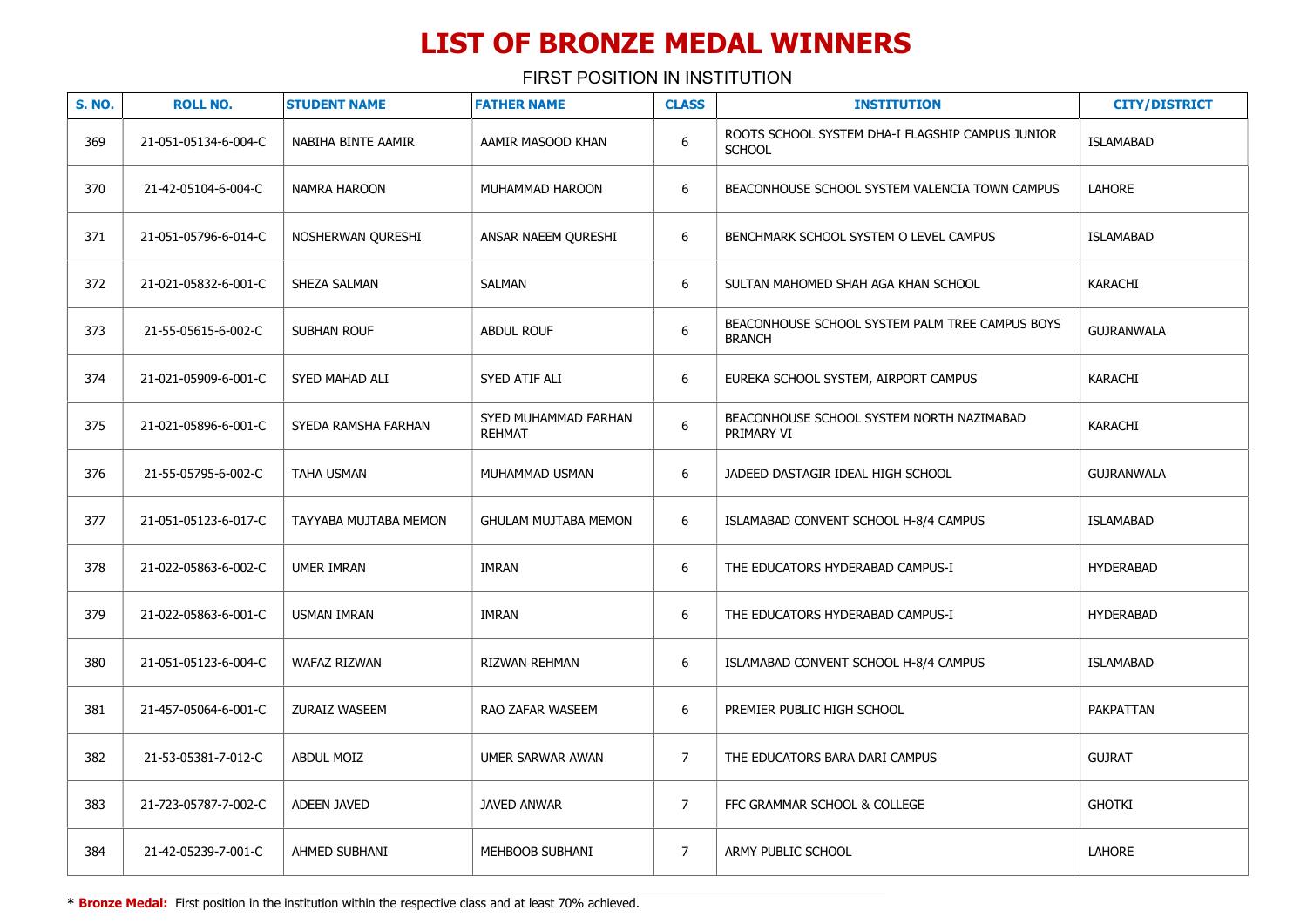FIRST POSITION IN INSTITUTION

| <b>S. NO.</b> | <b>ROLL NO.</b>      | <b>STUDENT NAME</b>                   | <b>FATHER NAME</b>    | <b>CLASS</b>   | <b>INSTITUTION</b>                                                 | <b>CITY/DISTRICT</b> |
|---------------|----------------------|---------------------------------------|-----------------------|----------------|--------------------------------------------------------------------|----------------------|
| 385           | 21-42-05469-7-004-C  | <b>AMAN SHAH</b>                      | ASMA REHMAN KHAN      | $\overline{7}$ | BEACONHOUSE SCHOOL SYSTEM CANAL SIDE BOYS CAMPUS<br>MIDDLE SECTION | <b>LAHORE</b>        |
| 386           | 21-051-05393-7-002-C | AMNA NAVEED                           | NAVEED UL HAQ         | $\overline{7}$ | ROOTS MILLENNIUM SCHOOLS PICCADILLY CAMPUS                         | <b>ISLAMABAD</b>     |
| 387           | 21-021-05521-7-001-C | <b>AQSA FAISAL</b>                    | SYED MUHAMMAD FAISAL  | $\overline{7}$ | THE ACADEMY NORTH NAZIMABAD CAMPUS III                             | KARACHI              |
| 388           | 21-51-05852-7-002-C  | BURHAN UD DIN                         | ALI ZAIN UL ABIDIN    | $\overline{7}$ | THE CITY SCHOOL HARLEY CAMPUS                                      | RAWALPINDI           |
| 389           | 21-051-05393-7-001-C | <b>ESHMAL NISAR</b>                   | <b>MOONIS RAZA</b>    | $\overline{7}$ | ROOTS MILLENNIUM SCHOOLS PICCADILLY CAMPUS                         | <b>ISLAMABAD</b>     |
| 390           | 21-051-05796-7-027-C | HADIA IMRAN                           | MUHAMMAD IMRAN NASIR  | $\overline{7}$ | BENCHMARK SCHOOL SYSTEM O LEVEL CAMPUS                             | <b>ISLAMABAD</b>     |
| 391           | 21-021-05549-7-001-C | <b>KABEER ABBAS</b>                   | YAWAR ABBAS           | $\overline{7}$ | ROOTS MILLENNIUM FUTURE WORLD SCHOOL                               | <b>KARACHI</b>       |
| 392           | 21-53-05381-7-007-C  | LAIBA MUZAFFAR                        | MUZAFFAR HUSSAIN      | $\overline{7}$ | THE EDUCATORS BARA DARI CAMPUS                                     | <b>GUJRAT</b>        |
| 393           | 21-021-05832-7-009-C | <b>MARYAM KHALID</b>                  | MOHAMMAD KHALID ILYAS | $\overline{7}$ | SULTAN MAHOMED SHAH AGA KHAN SCHOOL                                | KARACHI              |
| 394           | 21-582-05105-7-005-C | MOMINA NAEEM                          | NAEEM AKHTER          | $\overline{7}$ | BEACONHOUSE SCHOOL SYSTEM MIRPUR BRANCH                            | <b>MIRPUR</b>        |
| 395           | 21-021-05851-7-003-C | <b>MOMINA SAEED</b>                   | <b>IRFAN SAEED</b>    | $\overline{7}$ | ST. JOSEPH'S CONVENT SCHOOL                                        | KARACHI              |
| 396           | 21-051-05153-7-003-C | MUHAMMAD ARHAM ULLAH<br><b>SHEIKH</b> | MATIULLAH SHEIKH      | $\overline{7}$ | ACE INTERNATIONAL ACADEMY                                          | <b>ISLAMABAD</b>     |
| 397           | 21-40-05878-7-003-C  | MUHAMMAD BIN AMMAR                    | <b>GULAM MUSTAFA</b>  | $\overline{7}$ | BEACONHOUSE SCHOOL SYSTEM SAHIWAL BOYS CAMPUS                      | <b>SAHIWAL</b>       |
| 398           | 21-051-05484-7-006-C | MUHAMMAD HUSSAIN AMER                 | <b>AMER TUFAIL</b>    | $\overline{7}$ | SUPER NOVA SCHOOL F-7/1 CAMPUS                                     | <b>ISLAMABAD</b>     |
| 399           | 21-051-05833-7-001-C | MUHAMMAD IBRAHIM MALIK                | SHUMAIL MUMTAZ MALIK  | $\overline{7}$ | ROOTS MILLENNIUM FUTURE WORLD SCHOOL                               | <b>ISLAMABAD</b>     |
| 400           | 21-051-05023-7-010-C | MUHAMMAD JAWAD HASSAN                 | KHALID MEHMOOD QAZI   | $\overline{7}$ | THE SCIENCE SCHOOL ISLAMABAD CAMPUS                                | <b>ISLAMABAD</b>     |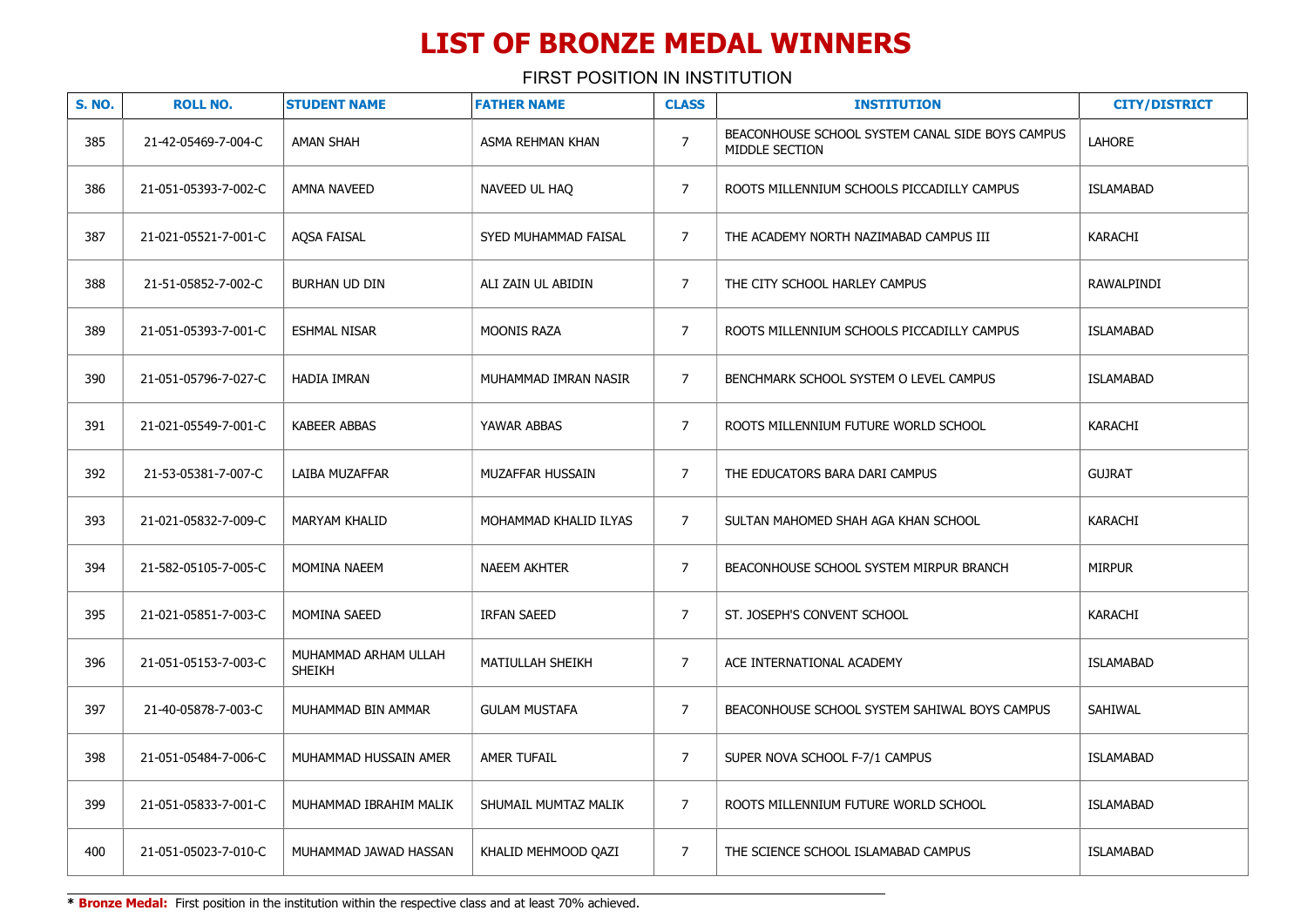FIRST POSITION IN INSTITUTION

| <b>S. NO.</b> | <b>ROLL NO.</b>      | <b>STUDENT NAME</b>  | <b>FATHER NAME</b>       | <b>CLASS</b>   | <b>INSTITUTION</b>                           | <b>CITY/DISTRICT</b> |
|---------------|----------------------|----------------------|--------------------------|----------------|----------------------------------------------|----------------------|
| 401           | 21-021-05376-7-005-C | MUHAMMAD SHAMMAS     | SHAHZAD ABDUL AZIZ       | $\overline{7}$ | <b>HABIB PUBLIC SCHOOL</b>                   | KARACHI              |
| 402           | 21-42-05237-7-001-C  | MUHAMMAD UMER ASHRAF | MUHAMMAD ASHRAF          | $\overline{7}$ | LAHORE GRAMMAR SCHOOL (LANDMARK PROJECT)     | LAHORE               |
| 403           | 21-582-05105-7-002-C | <b>RAYAN TAHIR</b>   | TAHIR MEHMOOD            | $\overline{7}$ | BEACONHOUSE SCHOOL SYSTEM MIRPUR BRANCH      | <b>MIRPUR</b>        |
| 404           | 21-021-05487-7-016-C | SEHRISH ASHAR        | ASHAR IQBAL              | $\overline{7}$ | HAMDARD PUBLIC SCHOOL                        | KARACHI              |
| 405           | 21-582-05105-7-003-C | SHAMEEN FATIMA       | KHALID MEHMOOD KHAN      | $\overline{7}$ | BEACONHOUSE SCHOOL SYSTEM MIRPUR BRANCH      | <b>MIRPUR</b>        |
| 406           | 21-051-05796-7-001-C | SYED MUHAMMAD IRTAZA | SYED MUHAMMAD MURTAZA    | $\overline{7}$ | BENCHMARK SCHOOL SYSTEM O LEVEL CAMPUS       | <b>ISLAMABAD</b>     |
| 407           | 21-051-05716-7-001-C | TALHA MUHAMMAD NAZAR | MUDASSAR NAVEED          | $\overline{7}$ | HEADSTART SCHOOL MIDDLE YEARS                | <b>ISLAMABAD</b>     |
| 408           | 21-542-05648-7-008-C | <b>USMAN ALI</b>     | AMJAD ALI                | $\overline{7}$ | NAROWAL PUBLIC SCHOOL & COLLEGE NAROWAL      | <b>NAROWAL</b>       |
| 409           | 21-021-05564-7-009-C | <b>WARDA ZIA</b>     | ZIA-UR-REHMAN            | $\overline{7}$ | DHACSS TOOBA CAMPUS                          | KARACHI              |
| 410           | 21-051-05796-7-002-C | ZAYAN BIN SUFYAN     | SUFYAN BIN AZAM          | $\overline{7}$ | BENCHMARK SCHOOL SYSTEM O LEVEL CAMPUS       | <b>ISLAMABAD</b>     |
| 411           | 21-021-05476-8-001-C | <b>ADINA NASEEM</b>  | <b>NASEEM AHMED</b>      | 8              | SALEEM NAWAZ FAZAIA COLLEGE                  | KARACHI              |
| 412           | 21-021-05476-8-011-C | AHMED RAZA           | M SHOAIB                 | 8              | SALEEM NAWAZ FAZAIA COLLEGE                  | KARACHI              |
| 413           | 21-51-05758-8-006-C  | ALIYAN GILLANI       | SYED HASNAT AMIR GILLANI | 8              | FUTURE WORLD SCHOOL THE MILLENNIUM EDUCATION | RAWALPINDI           |
| 414           | 21-66-05109-8-001-C  | AMNA ASIF            | ASIF MAHMOOD             | 8              | BLOOMFIELD HALL SCHOOL                       | MUZAFFARGARH         |
| 415           | 21-021-05476-8-002-C | AREEBA AMIN          | MUHAMMAD AMIN            | 8              | SALEEM NAWAZ FAZAIA COLLEGE                  | KARACHI              |
| 416           | 21-47-05372-8-005-C  | ARIBA MAHROOSH       | <b>GHULAM MUHAMMAD</b>   | 8              | <b>CHENAB COLLEGE</b>                        | <b>JHANG</b>         |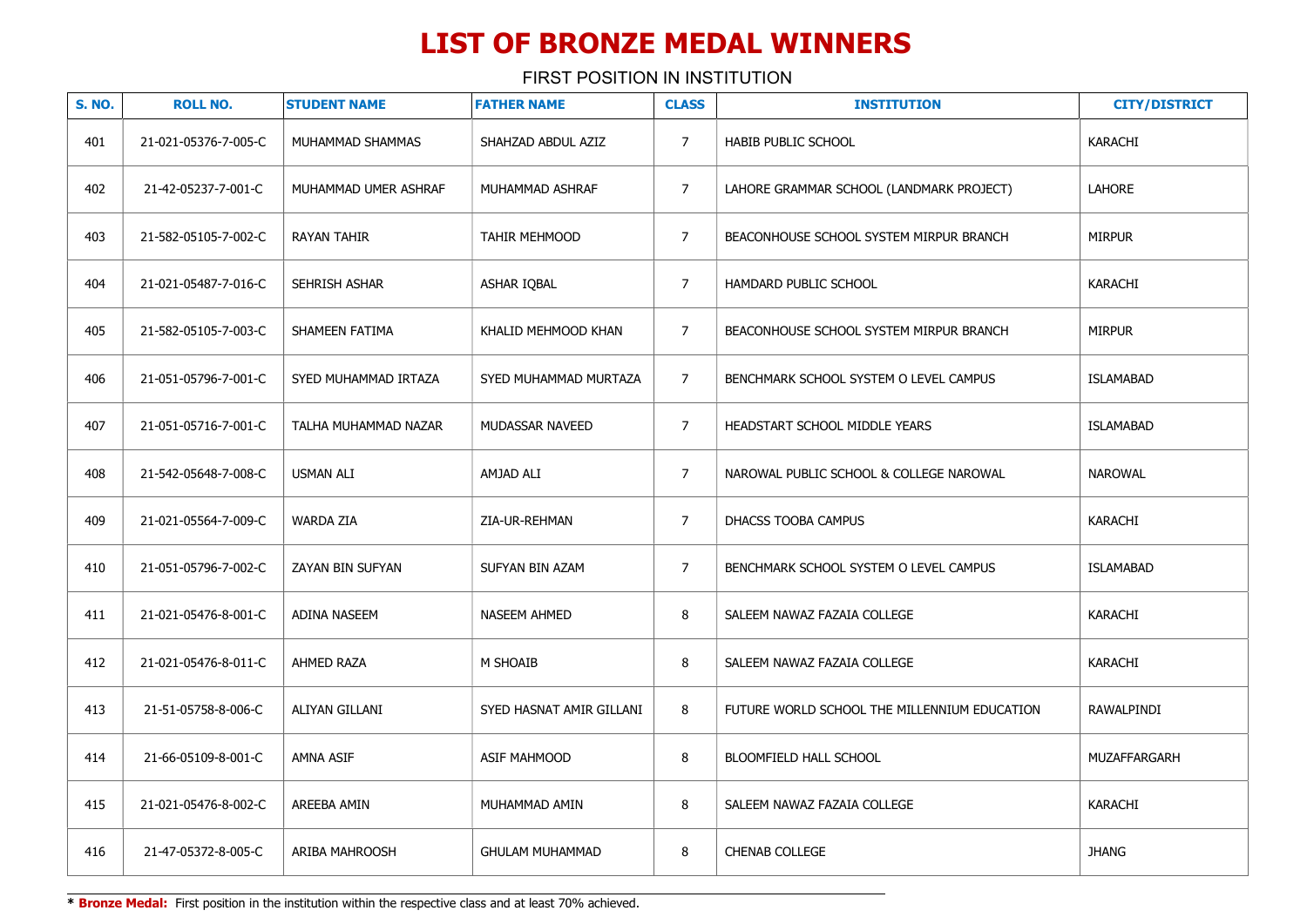FIRST POSITION IN INSTITUTION

| <b>S. NO.</b> | <b>ROLL NO.</b>      | <b>STUDENT NAME</b>    | <b>FATHER NAME</b>            | <b>CLASS</b> | <b>INSTITUTION</b>                                                 | <b>CITY/DISTRICT</b> |
|---------------|----------------------|------------------------|-------------------------------|--------------|--------------------------------------------------------------------|----------------------|
| 417           | 21-021-05804-8-001-C | EMAN MOIN PARACHA      | MOINUDDIN PARACHA             | 8            | DAWOOD PUBLIC SCHOOL                                               | KARACHI              |
| 418           | 21-42-05428-8-012-C  | FATIMA BINTE HAMID     | <b>HAMID IFTIKHAR</b>         | 8            | GARRISON ACADEMY FOR CAMBRIDGE STUDIES                             | <b>LAHORE</b>        |
| 419           | 21-051-05568-8-002-C | <b>FIZA TAHSIN</b>     | MUHAMMAD TAHSIN               | 8            | FAZAIA INTER COLLEGE E-9 CAMPUS                                    | <b>ISLAMABAD</b>     |
| 420           | 21-021-05819-8-001-C | <b>HAFSA ALAM</b>      | <b>FAHAD ALAM</b>             | 8            | BEACONHOUSE SCHOOL SYSTEM GULSHAN MIDDLE - I                       | KARACHI              |
| 421           | 21-051-05833-8-001-C | <b>HAIDER ALI</b>      | AMIR IJAZ                     | 8            | ROOTS MILLENNIUM FUTURE WORLD SCHOOL                               | <b>ISLAMABAD</b>     |
| 422           | 21-021-05476-8-012-C | HASSAN SHAHRYAR        | SHAHRYAR SHAHI                | 8            | SALEEM NAWAZ FAZAIA COLLEGE                                        | KARACHI              |
| 423           | 21-051-05866-8-002-C | HUSSAM ULLAH KHAN      | WAJAHAT ALI QAZI              | 8            | ROOTS INTERNATIONAL SCHOOLS WELLINGTON CAMPUS                      | <b>ISLAMABAD</b>     |
| 424           | 21-021-05684-8-001-C | IZMA HASHMI            | SYED ASHAR HUSSAIN            | 8            | THE CITY SCHOOL NORTH NAZIMABAD GIRLS CAMPUS                       | <b>KARACHI</b>       |
| 425           | 21-42-05469-8-002-C  | JALAL HAIDER CHEEMA    | AFZAL AHMAD CHEEMA            | 8            | BEACONHOUSE SCHOOL SYSTEM CANAL SIDE BOYS CAMPUS<br>MIDDLE SECTION | <b>LAHORE</b>        |
| 426           | 21-51-05850-8-001-C  | LAIBA SHAH SHAHBAZ     | MUHAMMAD SHAHBAZ              | 8            | FAZAIA INTER COLLEGE JINNAH CAMP SENIOR SECTION                    | RAWALPINDI           |
| 427           | 21-021-05476-8-010-C | M HANZALA              | SHOUKAT ALI                   | 8            | SALEEM NAWAZ FAZAIA COLLEGE                                        | KARACHI              |
| 428           | 21-021-05476-8-017-C | M QASIM                | M.ASIF                        | 8            | SALEEM NAWAZ FAZAIA COLLEGE                                        | KARACHI              |
| 429           | 21-51-05850-8-003-C  | MUHAMMAD ABDULLAH      | SABYYAL MUSTAFA               | 8            | FAZAIA INTER COLLEGE JINNAH CAMP SENIOR SECTION                    | RAWALPINDI           |
| 430           | 21-42-05428-8-004-C  | MUHAMMAD EHTISHAM      | COL. WAJAHAT AHSAN<br>QURESHI | 8            | GARRISON ACADEMY FOR CAMBRIDGE STUDIES                             | <b>LAHORE</b>        |
| 431           | 21-66-05109-8-003-C  | MUHAMMAD HUZAIFA AMJAD | AMJAD JAVED                   | 8            | BLOOMFIELD HALL SCHOOL                                             | MUZAFFARGARH         |
| 432           | 21-42-05104-8-002-C  | MUHAMMAD RAFAY         | NAVEED AHMED                  | 8            | BEACONHOUSE SCHOOL SYSTEM VALENCIA TOWN CAMPUS                     | <b>LAHORE</b>        |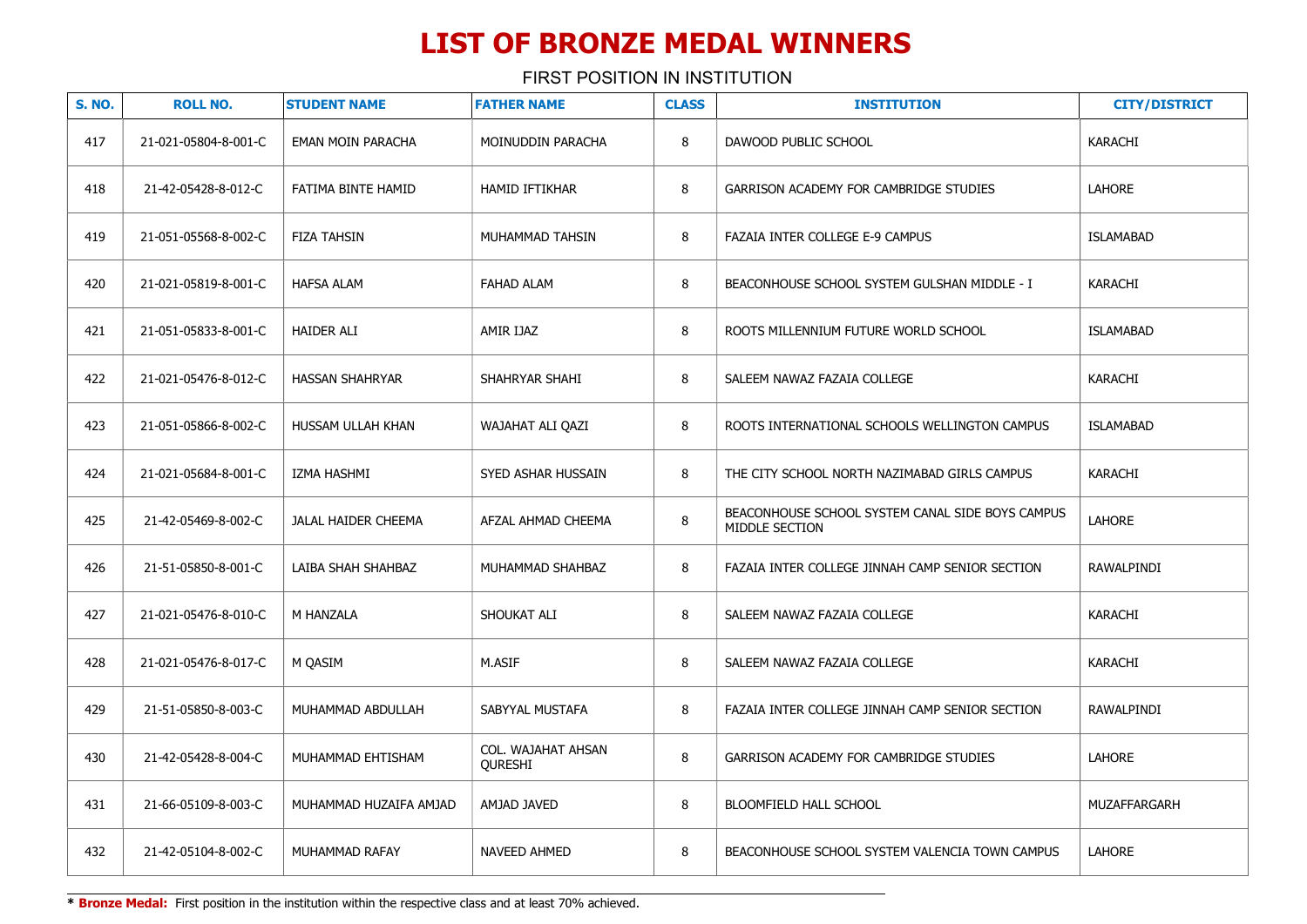FIRST POSITION IN INSTITUTION

| <b>S. NO.</b> | <b>ROLL NO.</b>      | <b>STUDENT NAME</b>   | <b>FATHER NAME</b>                | <b>CLASS</b> | <b>INSTITUTION</b>                                                 | <b>CITY/DISTRICT</b> |
|---------------|----------------------|-----------------------|-----------------------------------|--------------|--------------------------------------------------------------------|----------------------|
| 433           | 21-021-05476-8-005-C | <b>SEEMAB ZAHRA</b>   | <b>WAQAS AHMAD</b>                | 8            | SALEEM NAWAZ FAZAIA COLLEGE                                        | KARACHI              |
| 434           | 21-42-05083-8-009-C  | SHANZAY NIHAD         | NIHAD AHMAD                       | $\, 8$       | LAHORE GRAMMAR SCHOOL PARAGON CITY CAMPUS MIDDLE<br><b>SECTION</b> | <b>LAHORE</b>        |
| 435           | 21-021-05832-8-003-C | <b>ZEHRA FATIMA</b>   | MIRZA ANZER WAHEED                | 8            | SULTAN MAHOMED SHAH AGA KHAN SCHOOL                                | <b>KARACHI</b>       |
| 436           | 21-051-05081-9-006-C | AHMAD RAZA            | MUHAMMAD IFTIKHAR KHAN            | 9            | BAHRIA COLLEGE NAVAL COMPLEX                                       | <b>ISLAMABAD</b>     |
| 437           | 21-55-05623-9-008-C  | AMINA BABAR           | <b>BABAR ZAMAN</b>                | 9            | BEACONHOUSE SCHOOL SYSTEM PALM TREE CAMPUS GIRLS<br><b>BRANCH</b>  | <b>GUJRANWALA</b>    |
| 438           | 21-021-05851-9-005-C | AMNA FARHAN           | FARHAN UDDIN AHMED                | 9            | ST. JOSEPH'S CONVENT SCHOOL                                        | KARACHI              |
| 439           | 21-051-05153-9-001-C | <b>ASAD SAAD</b>      | SAAD SARFRAZ                      | 9            | ACE INTERNATIONAL ACADEMY                                          | <b>ISLAMABAD</b>     |
| 440           | 21-55-05623-9-003-C  | <b>FAJAR KAMRAN</b>   | <b>KAMRAN NAZEER</b>              | 9            | BEACONHOUSE SCHOOL SYSTEM PALM TREE CAMPUS GIRLS<br><b>BRANCH</b>  | <b>GUJRANWALA</b>    |
| 441           | 21-021-05376-9-002-C | HAADYAN ULLAH ANSARI  | QAZI OBAID ULLAH                  | 9            | HABIB PUBLIC SCHOOL                                                | KARACHI              |
| 442           | 21-021-05851-9-011-C | JUWAIRIYAH JAFFAR     | MUHAMMAD JAFFAR                   | 9            | ST. JOSEPH'S CONVENT SCHOOL                                        | KARACHI              |
| 443           | 21-021-05804-9-001-C | <b>MANAHIL FATIMA</b> | <b>SYED HASAN ADIL</b>            | 9            | DAWOOD PUBLIC SCHOOL                                               | <b>KARACHI</b>       |
| 444           | 21-42-05428-9-004-C  | MUHAMMAD BIN EHSAN    | SI EHSAN ULLAH                    | 9            | GARRISON ACADEMY FOR CAMBRIDGE STUDIES                             | <b>LAHORE</b>        |
| 445           | 21-021-05875-9-020-C | MUHAMMAD OMER IQBAL   | MUHAMMAD IFTIKHAR<br><b>MULIA</b> | 9            | BAHRIA COLLEGE KARACHI NORE-I                                      | KARACHI              |
| 446           | 21-42-05858-9-004-C  | MUHAMMAD RAYYAN       | ABDUL KHALIQ                      | 9            | LAHORE GRAMMAR SCHOOL SENIOR SCHOOL GULBERG                        | LAHORE               |
| 447           | 21-051-05796-9-012-C | RAYAN JAVAID KHOKHAR  | FAISAL JAVAID KHOKHAR             | 9            | BENCHMARK SCHOOL SYSTEM O LEVEL CAMPUS                             | <b>ISLAMABAD</b>     |
| 448           | 21-051-05796-9-001-C | SOEBA NOOR            | ASAD ULLAH AMIR SADIQ             | 9            | BENCHMARK SCHOOL SYSTEM O LEVEL CAMPUS                             | <b>ISLAMABAD</b>     |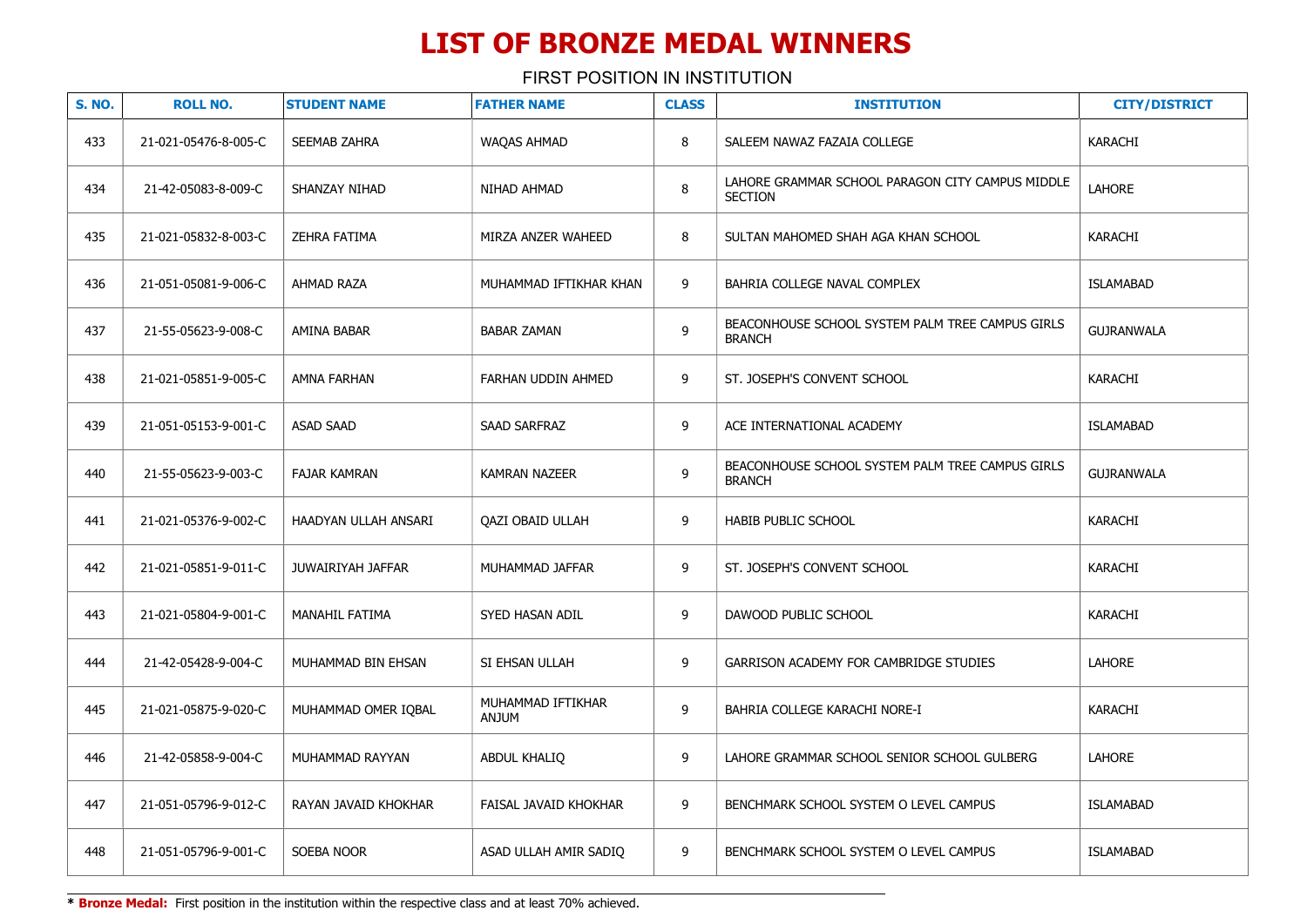FIRST POSITION IN INSTITUTION

| <b>S. NO.</b> | <b>ROLL NO.</b>       | <b>STUDENT NAME</b>      | <b>FATHER NAME</b>                   | <b>CLASS</b> | <b>INSTITUTION</b>                                                  | <b>CITY/DISTRICT</b> |
|---------------|-----------------------|--------------------------|--------------------------------------|--------------|---------------------------------------------------------------------|----------------------|
| 449           | 21-051-05568-9-001-C  | SULEMAN NADEEM KHAN      | MUHAMMAD NADEEM SHAFI<br><b>KHAN</b> | 9            | FAZAIA INTER COLLEGE E-9 CAMPUS                                     | <b>ISLAMABAD</b>     |
| 450           | 21-42-05682-9-005-C   | ZAINAB SHAHID            | SHAHID SIDDIQUE                      | 9            | BEACONHOUSE SCHOOL SYSTEM JOHAR TOWN GIRLS<br>CAMPUS MIDDLE SECTION | LAHORE               |
| 451           | 21-42-05428-10-005-C  | ALI HASSAN SUBHANI       | MURTAZA SUBHANI                      | 10           | GARRISON ACADEMY FOR CAMBRIDGE STUDIES                              | LAHORE               |
| 452           | 21-021-05908-10-007-C | ALYAAN SHIVJANI          | SHEHZAD ALI SHIVJANI                 | 10           | BEACONHOUSE COLLEGE CAMPUS PECHS                                    | <b>KARACHI</b>       |
| 453           | 21-42-05103-10-001-C  | AREESHA GUL              | TAIMUR AHMAD LONE                    | 10           | BEACONHOUSE LIBERTY CAMPUS MIDDLE SCHOOL                            | LAHORE               |
| 454           | 21-64-05180-10-002-C  | AROOSAH PARVEEN          | <b>AHMAD BAKHSH</b>                  | 10           | DAANISH SCHOOL GIRLS                                                | DERA GHAZI KHAN      |
| 455           | 21-64-05180-10-003-C  | <b>GHAZALA NADEEM</b>    | MUHAMMAD NADEEM                      | 10           | DAANISH SCHOOL GIRLS                                                | DERA GHAZI KHAN      |
| 456           | 21-021-05851-10-008-C | HALIYA ABDUL KARIM MOOSA | ABDUL KARIM MOOSA                    | 10           | ST. JOSEPH'S CONVENT SCHOOL                                         | <b>KARACHI</b>       |
| 457           | 21-42-05499-10-001-C  | <b>HUSSAIN AHMAD</b>     | <b>ZIL HASNAIN</b>                   | 10           | <b>BEACONHOUSE NEWLANDS</b>                                         | <b>LAHORE</b>        |
| 458           | 21-64-05180-10-008-C  | <b>INSHARA EMAN</b>      | MUHAMMAD FAROOQ                      | 10           | DAANISH SCHOOL GIRLS                                                | DERA GHAZI KHAN      |
| 459           | 21-42-05194-10-006-C  | IORA USMAN               | USMAN ABDUL HAMEED                   | 10           | LAHORE GRAMMAR SCHOOL SENIOR BRANCH                                 | LAHORE               |
| 460           | 21-021-05238-10-001-C | JAZIM ABBASI             | <b>JAMEEL ABBASI</b>                 | 10           | KARACHI GRAMMAR SCHOOL                                              | <b>KARACHI</b>       |
| 461           | 21-42-05837-10-002-C  | KHUZAIB AAMIR            | SAIMA AAMIR                          | 10           | BEACONHOUSE SCHOOL SYSTEM JOHAR TOWN BOYS<br>MIDDLE CAMPUS          | LAHORE               |
| 462           | 21-021-05476-10-028-C | M SAAD                   | M AIJAZ                              | 10           | SALEEM NAWAZ FAZAIA COLLEGE                                         | <b>KARACHI</b>       |
| 463           | 21-021-05476-10-023-C | M UMER                   | KASHIF MAJEED                        | 10           | SALEEM NAWAZ FAZAIA COLLEGE                                         | <b>KARACHI</b>       |
| 464           | 21-021-05476-10-025-C | M ZARAR                  | ABID HUSSAIN                         | 10           | SALEEM NAWAZ FAZAIA COLLEGE                                         | KARACHI              |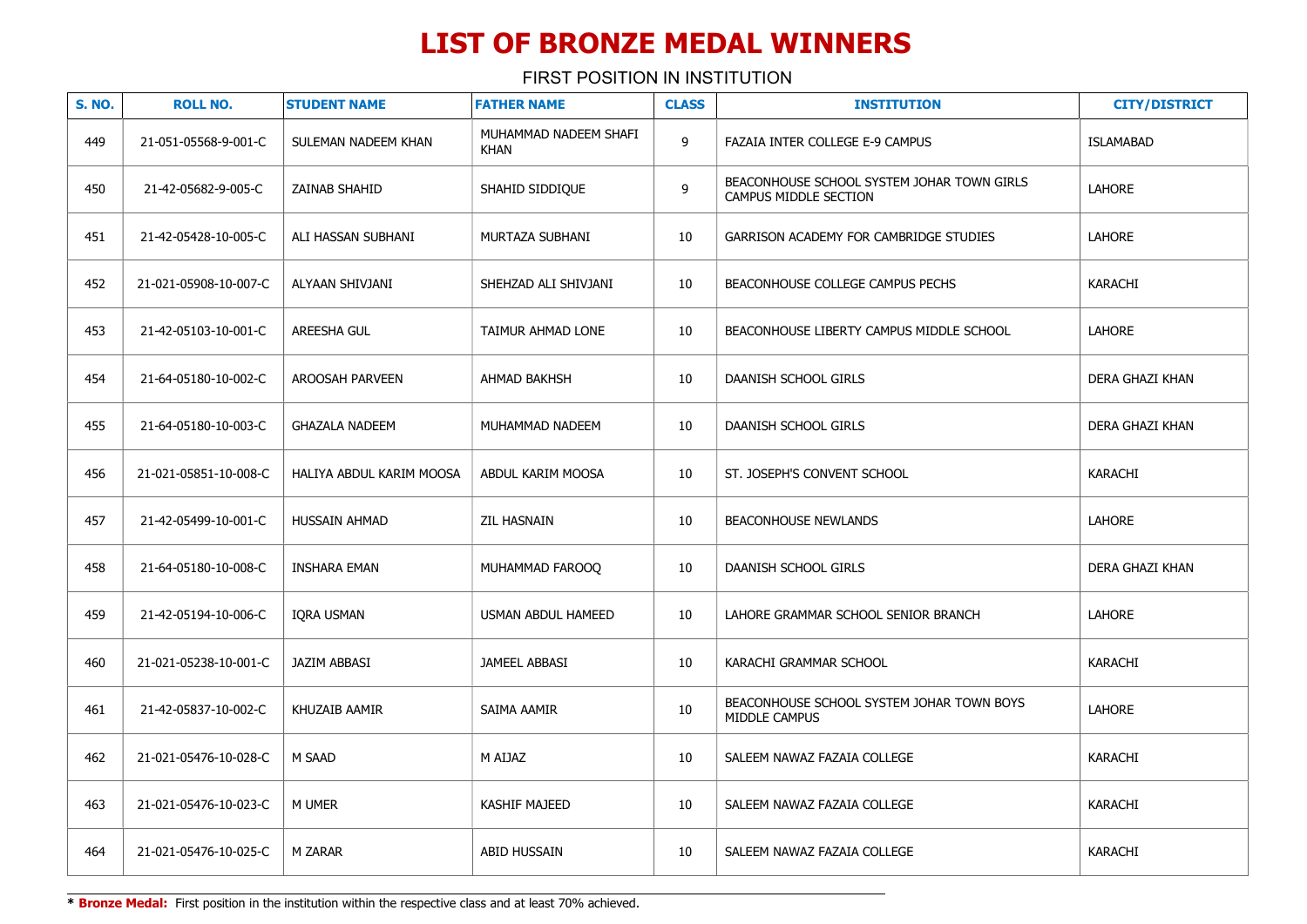FIRST POSITION IN INSTITUTION

| <b>S. NO.</b> | <b>ROLL NO.</b>       | <b>STUDENT NAME</b>              | <b>FATHER NAME</b>        | <b>CLASS</b> | <b>INSTITUTION</b>                                                            | <b>CITY/DISTRICT</b> |
|---------------|-----------------------|----------------------------------|---------------------------|--------------|-------------------------------------------------------------------------------|----------------------|
| 465           | 21-42-05914-10-006-C  | M.USMAN GHANI                    | <b>NAZAR MURSHAD</b>      | 10           | PAKTURK MAARIF INTERNATIONAL SCHOOLS AND<br>COLLEGES, MAIN BOYS CAMPUS        | LAHORE               |
| 466           | 21-42-05169-10-001-C  | MOAZZAM AMIR                     | MUHAMMAD AMIR<br>EHTESHAM | $10\,$       | BEACONHOUSE SCHOOL SYSTEM CANAL SIDE BOYS CAMPUS<br>SENIOR SECTION            | <b>LAHORE</b>        |
| 467           | 21-021-05771-10-001-C | MUHAMMAD ABDULLAH AMIR           | AMIR ARSHAD MAJEED        | 10           | MERITORIOUS SCHOOL NETWORK O&A LEVELS CAMPUS                                  | <b>KARACHI</b>       |
| 468           | 21-021-05322-10-001-C | MUHAMMAD HARIS SHOUKAT           | SHOUKAT ALI               | 10           | HAPPY HOME SCHOOL SOCIETY CAMPUS                                              | KARACHI              |
| 469           | 21-051-05568-10-004-C | MUHAMMAD IBRAHIM TAHIR           | TAHIR MAHMOOD ANJUM       | 10           | FAZAIA INTER COLLEGE E-9 CAMPUS                                               | <b>ISLAMABAD</b>     |
| 470           | 21-723-05787-10-002-C | MUHAMMAD USMAN<br><b>MUNAWAR</b> | MUNAWAR MUSHTAQ           | 10           | FFC GRAMMAR SCHOOL & COLLEGE                                                  | <b>GHOTKI</b>        |
| 471           | 21-64-05180-10-004-C  | MUNEEBA USMAN                    | MUHAMMAD USMAN            | 10           | DAANISH SCHOOL GIRLS                                                          | DERA GHAZI KHAN      |
| 472           | 21-64-05180-10-006-C  | NIMRA SIDDIQUE                   | MUHAMMAD SIDDIQUE         | 10           | DAANISH SCHOOL GIRLS                                                          | DERA GHAZI KHAN      |
| 473           | 21-64-05180-10-010-C  | NIMRA TARIQ                      | TARIQ HUSSAIN             | 10           | DAANISH SCHOOL GIRLS                                                          | DERA GHAZI KHAN      |
| 474           | 21-021-05476-10-026-C | SAIFULLAH                        | M MALOOK                  | 10           | SALEEM NAWAZ FAZAIA COLLEGE                                                   | <b>KARACHI</b>       |
| 475           | 21-021-05376-10-001-C | SYED IBRAHIM HASAN               | SYED SULEMAN HASAN        | 10           | <b>HABIB PUBLIC SCHOOL</b>                                                    | <b>KARACHI</b>       |
| 476           | 21-64-05180-10-005-C  | <b>UZMA SAEED</b>                | SAEED AHMAD               | 10           | DAANISH SCHOOL GIRLS                                                          | DERA GHAZI KHAN      |
| 477           | 21-42-05827-10-001-C  | ZAINAB SHAHID                    | SHAHID HUSSAIN            | 10           | PAKTURK MAARIF INTERNATIONAL SCHOOLS AND COLLEGES<br>ASIFA IRFAN GIRLS CAMPUS | LAHORE               |
| 478           | 21-42-05903-11-010-C  | <b>ALWAZ AHMED</b>               | MUHAMMAD MUSHTAQ          | 11           | <b>BCP GULBERG</b>                                                            | LAHORE               |
| 479           | 21-021-05804-11-001-C | DUA SIRAJ                        | SIRAJ AHMED               | 11           | DAWOOD PUBLIC SCHOOL                                                          | KARACHI              |
| 480           | 21-021-05238-11-002-C | <b>HAYA FARID</b>                | <b>FARID AHMED</b>        | 11           | KARACHI GRAMMAR SCHOOL                                                        | <b>KARACHI</b>       |